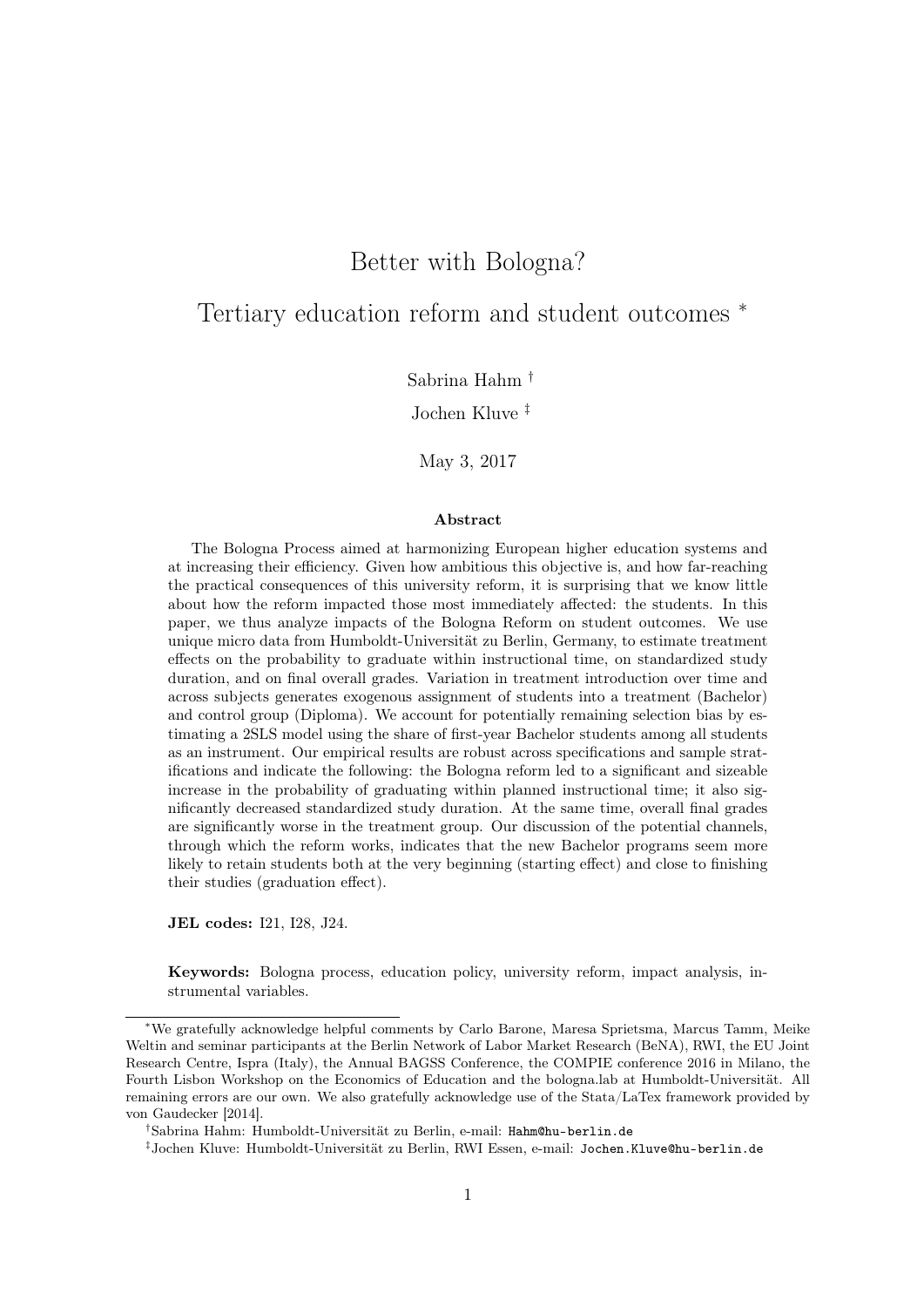## 1 Introduction

A central goal of the European Community was the creation of a common market for goods, services, capital and labor. However, establishing common markets usually requires common standards. In order to create these European standards with respect to the labor market, in 1999 the EU member states met in Bologna, Italy, to agree upon the creation of a common higher education area. This meeting initiated a harmonization process, the goals of which were improved international competitiveness of the European higher education system, increased mobility among university staff and students as well as the enhancement of students' employability.

In order to implement the requirements of the Bologna Process over the next years, all signatory countries had to adapt their education systems in accordance with a two-tier system consisting of an undergraduate level (Bachelor) and a graduate level (Master). In 1999, 30 countries thus created the European Higher Education Area (EHEA), now comprising 48 countries. The Bologna Reform is therefore far-reaching in ambition, scale, and in practical implications for the design of tertiary education in each country.

In Germany, the transformation from the traditional and renowned Diploma system to the new degree structure was highly controversial (De Rudder [\[2010\]](#page-38-1)) and went on for almost a decade: specifically, Figure [1](#page-2-0) displays the number of first-year students in Germany by degree type and shows that the main transition period lasted from the year  $2000$  until  $2010<sup>1</sup>$  $2010<sup>1</sup>$  $2010<sup>1</sup>$ One argument for switching from comprehensive single-tier degrees (Diploma and Magister) to shorter Bachelor degrees was to increase efficiency of the higher education system. As the implementation of the Bologna Reform tied up substantial resources, the crucial question is whether the political goal of providing the labor market with adequately qualified university graduates within a shorter period of time was reached by the institutional adjustments undertaken.

Answering this question puts those into the spotlight who are most immediately affected by the practical implementation of the Bologna process: the students. It seems surprising that to date relatively little is known how this fundamental and far-reaching reform of tertiary

<span id="page-1-0"></span><sup>&</sup>lt;sup>1</sup>This end point of the transition process corresponds to the deadline set by the joint declaration of the European ministers of education (Bologna Declaration [\[1999\]](#page-38-2)).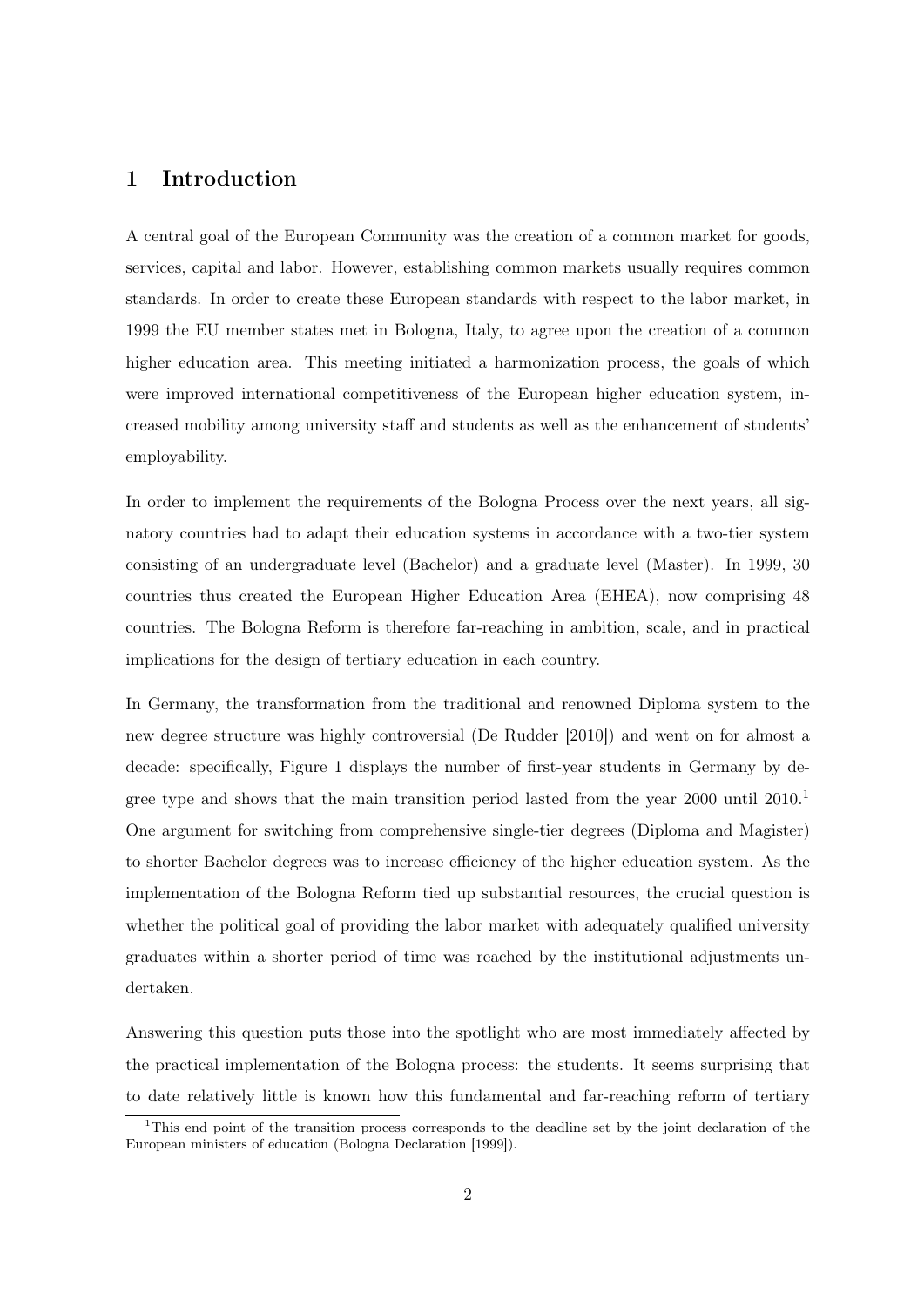

<span id="page-2-0"></span>Figure 1: Number of first-year students in Germany by degree, 1998 - 2014

education affected student outcomes; in particular, their course of studies, graduation probability, final grades, and thus, effectively and subsequently, their employability. To help fill this important knowledge gap, our analysis investigates the reform success at the individual student level, using micro data from Humboldt-Universität zu Berlin (HU).

The data that we were able to compile provide a key basis for analyzing effects of the Bologna Process for a number of reasons. First, HU is one of the largest universities in Germany, so we observe more than 24,000 students from the 1990s onwards. Second, the data cover the universe of 15 annual student cohorts, which, in turn, are homogenous over time, as we will show. Third, the data also comprise many important dimensions of student heterogeneity, such as a broad set of subject choices and geographical origin of the pre-university education. Fourth, and most importantly, the sequential implementation of the reform at the department level generates exogenous variation to identify the Bologna Reform treatment effect. Given these main pillars of the analysis, we believe - and discuss in detail - that the precise estimation of

Source: German Statistical Office, Series on enrollment in Tertiary Education, several volumes (Genesis-Online, table code 21311-0013)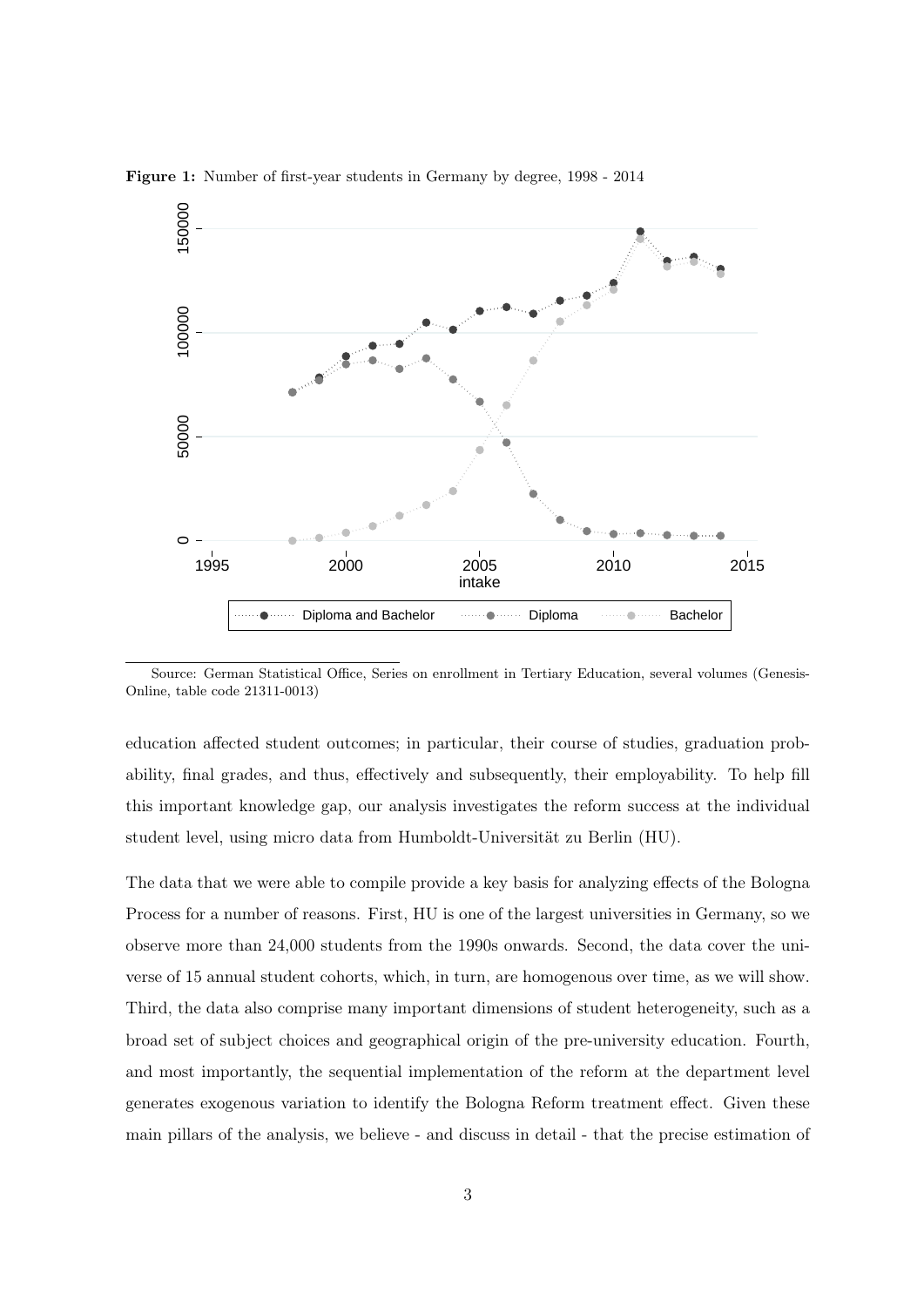reform effects at the university level is informative for a broad set of universities in Germany, and across Europe.

In the next section we give an introduction to the economic implications and theoretical underpinnings of the Bologna Reform. Section three provides an overview of the related literature on the evaluation of the Bologna Process. In the fourth section we introduce our data and present a descriptive analysis. Section 5 discusses identification - i.e. the Bologna reform as a natural experiment and IV estimation - and presents empirical estimates of the causal effect of the Bologna Reform on students' educational outcomes. We also discuss mechanisms. Section 6 concludes.

## 2 Economic dimension and labor market relevance

During the 20th century higher education systems throughout Europe faced a vast expansion. While structural change was the driving force behind the increased demand for skilled labor in the whole industrialized world, the way in which this demand was satisfied differed across countries. In Germany, the well-established apprenticeship system ensured that the majority of the workforce was trained at a competitive level, while in other countries almost all post-secondary education was provided by higher education institutions. The heterogeneity in educational systems, on the one hand, led to differing shares of university graduates across countries, impeding international comparability of the population's skill levels. This is illustrated in Figure [2.](#page-4-0) On the other hand it caused problems concerning the international recognition of qualification levels and hindered the free movement of labor as one of the cornerstones of European integration. In order to fully exploit the academic and economic potential of the European higher education institutions, in 1998 Germany, France, Italy and the UK signed the Sorbonne declaration, in which they officially committed to striving towards structural compatibility and cooperation among European universities in order to promote mobility and international competitiveness. Only one year later, 30 countries signed the Bologna declaration which formally stated the goal of creating a common European Higher Education Area (EHEA) by 2010. Currently (2017), the EHEA comprises 48 countries.

In addition to the goals stated at supranational level, for some of the signatories the Bologna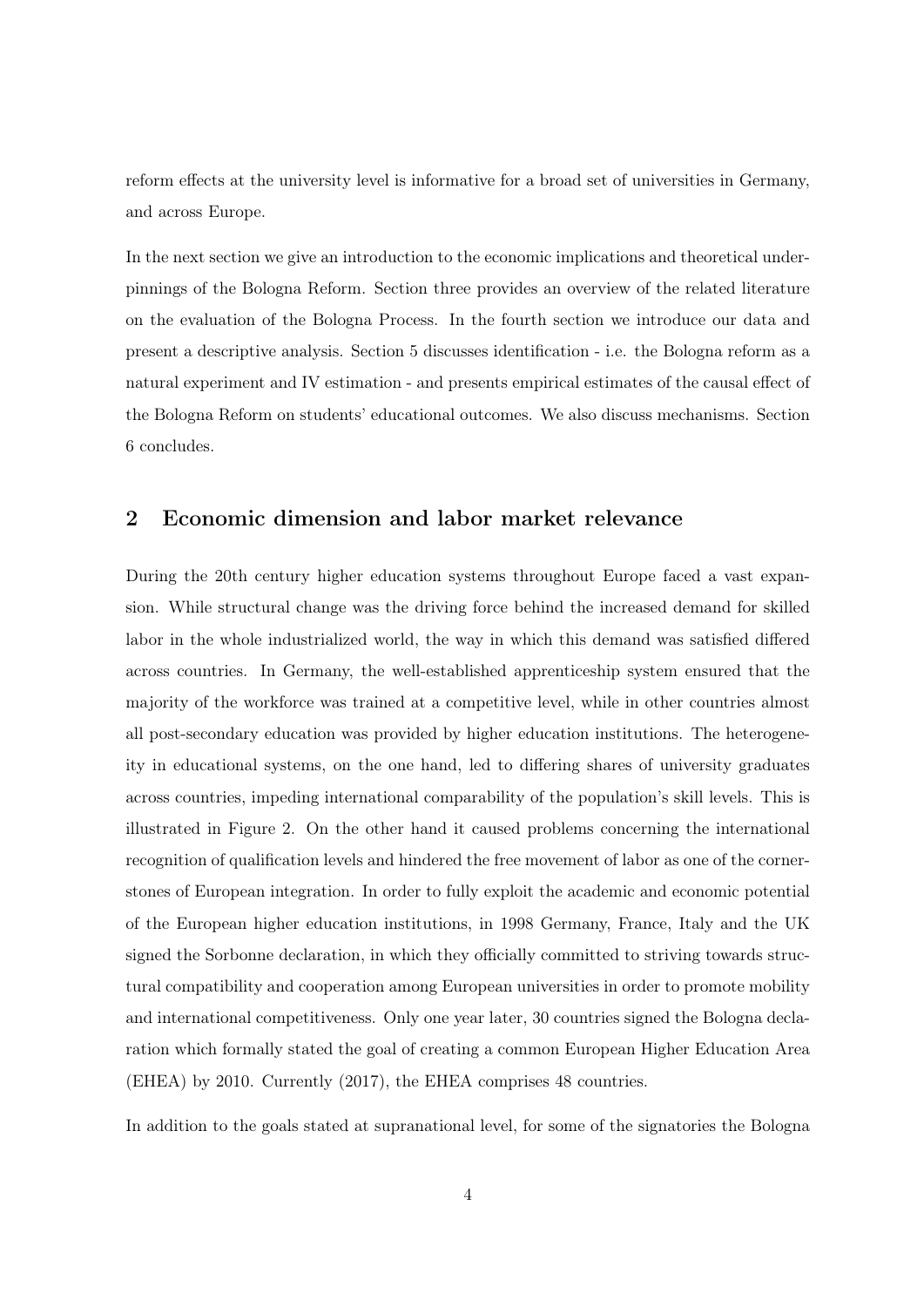

<span id="page-4-0"></span>Figure 2: Tertiary education graduates (ISCED 5-6) aged 20-29 per 1 000 of the corresponding age population, selected European countries in 1998

Source: Eurostat

Process was associated with several accompanying reforms. In particular Germany and Italy wanted to use the introduction of a two-tier higher education system to increase the efficiency of their higher education systems. In Germany, besides high dropout rates the problem of relatively long study durations was heavily discussed throughout the 1990s (see Destatis [\[1995\]](#page-38-3)). In 1999, the median German university graduate studied 12 semesters and was 28 years old when attaining the first university degree (see Destatis [\[2003\]](#page-38-4)). Due to demographic change and baby boomer retirement these comparatively long educational periods in life were expected to cause shortages of skilled labor as well as problems for social security systems. Hence, a substitution of the comprehensive traditional degrees by two separate and relatively short study periods was supposed to significantly reduce the age at which university graduates enter the labor market.

From the individual's perspective the introduction of Bachelor degrees effectively offered school graduates a choice of an alternative educational level. Before the Bologna reform secondary school graduates could basically choose between a practically oriented three-year apprentice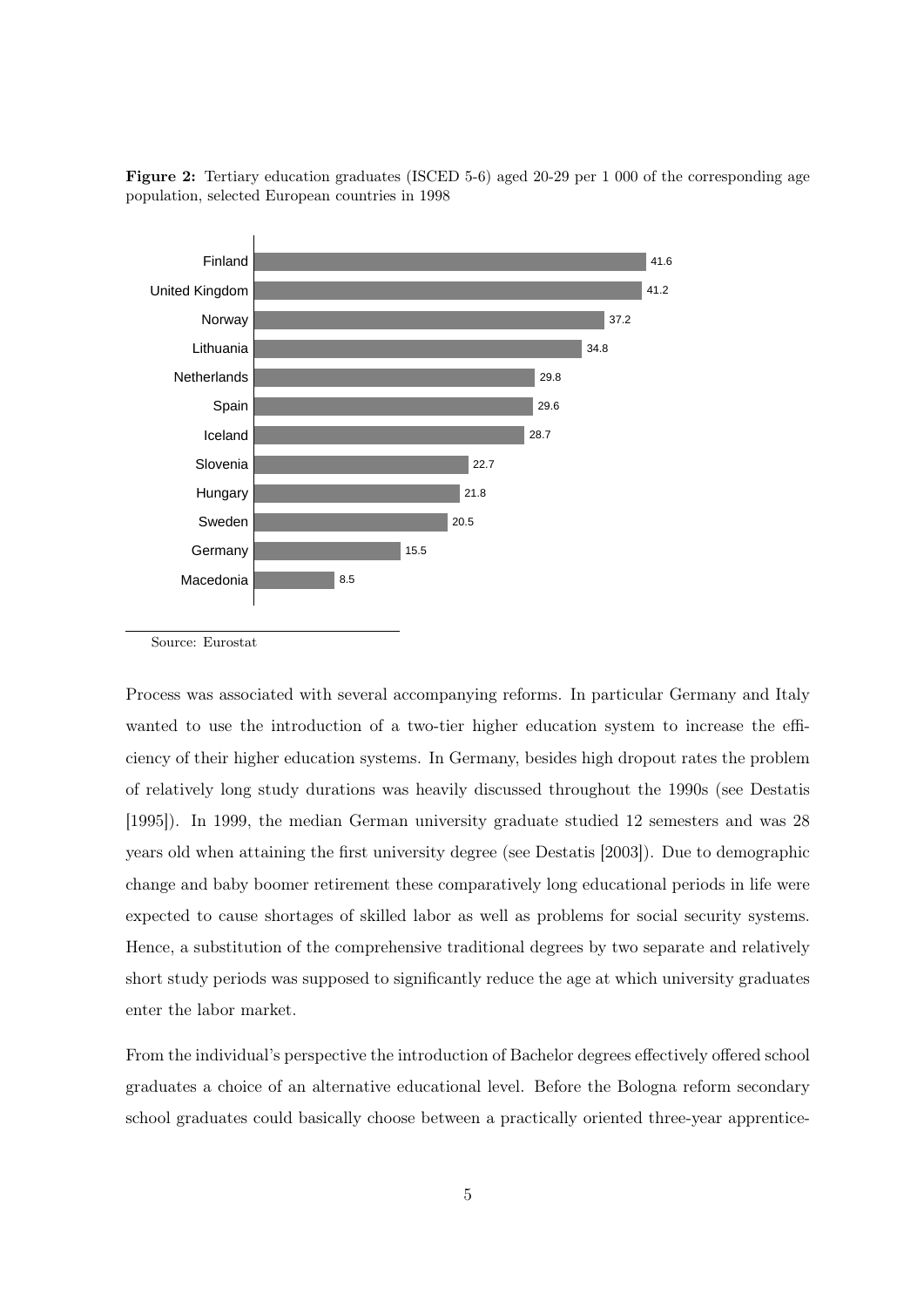ship or four- to five-year programs of scientific university education. The rather labor market focused Bachelor degree nowadays offers students a third way by getting some university education, but allowing them to enter the labor market after this short period of tertiary education, if they do not want to pursue one of the more research-oriented Master's programs.

According to human capital theory, the reduction of the regular study duration to six semesters reduces students' direct and indirect cost of obtaining a first university degree (Bachelor). Thus, ceteris paribus lower costs might for example reduce the pressure to work while studying and allow more students to focus on their academic obligations, which might have a positive effect on their educational outcomes. At the same time, the reform introduced a second type of university degree (Master), and the relative value of investing in either of the two relative to the old system (Diploma) is not clear a priori. Considering the potential channels and mechanisms of costs and return on investment therefore does not yield straightforward predictions of the impact of the Bologna Reform on students' educational outcomes (in particular study duration). We intend to answer this question empirically in the paper.

In the context of asymmetric information about employees quality, the new educational level also yields a more differentiated signal for graduates' quality (Bratti, Staffolani, and Broccolini [\[2006\]](#page-38-5)). Therefore Bachelor students might have a stronger incentive to graduate compared to Diploma students because taking advantage of the Sheepskin effect is less costly for fewer years of education (Horstschräer and Sprietsma [\[2015\]](#page-39-0)).

Since some of the Bachelor graduates do not want to attain a Master's degree, from a macroeconomic perspective the distinction between two cycles in higher education can reduce the cost of education per university graduate. This could allow more students to get access to higher education and eventually lead to a larger share of university graduates in the population. Consequently, the Bologna Reform could improve Germany's position in international OECD comparisons on the skill level of the workforce. However, whether this desired effect can actually be realized by the reform crucially depends on students' individual reaction to the new institutional framework.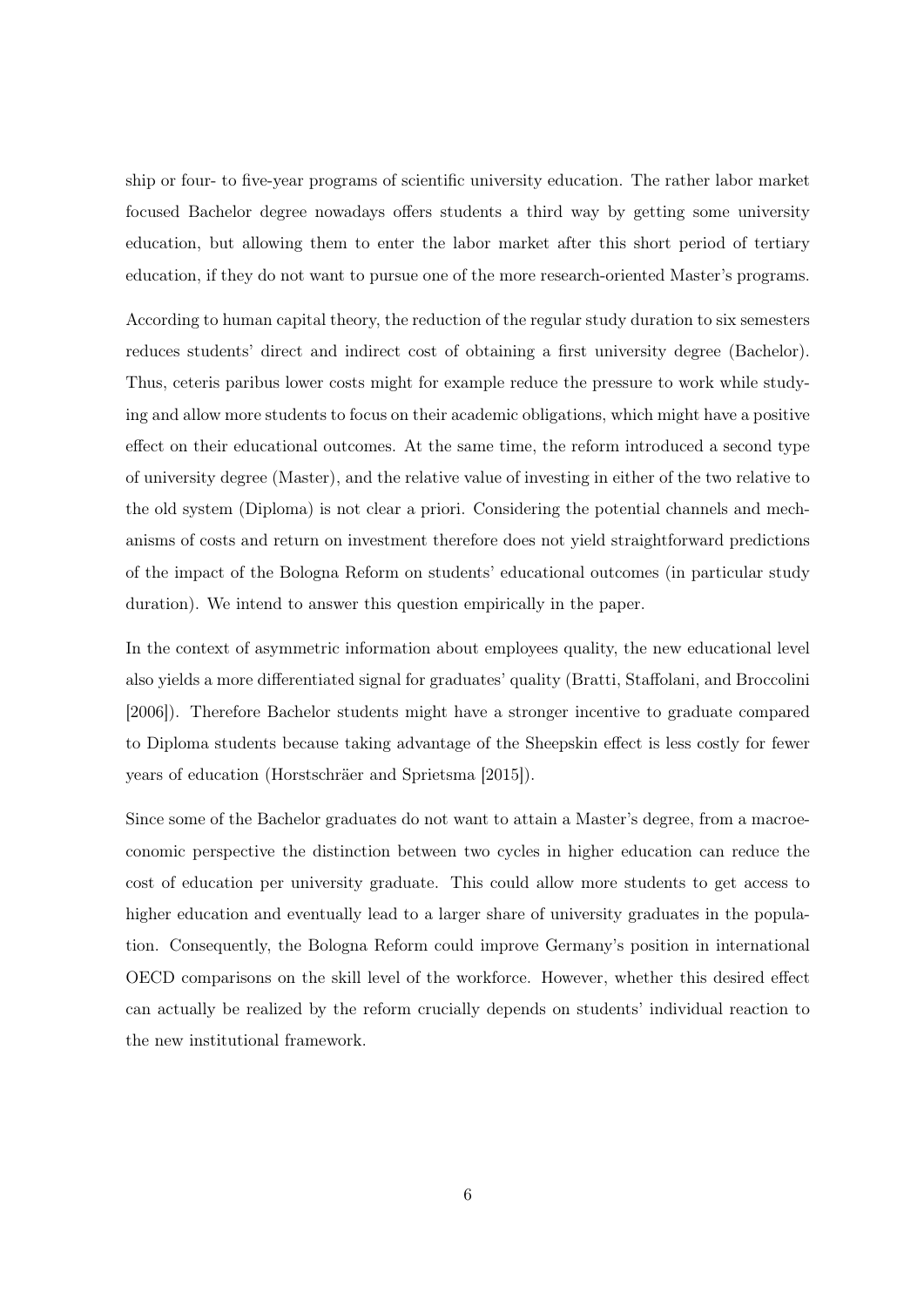## 3 Related work

Given the scale and ambition of the Bologna reform, so far there are rather few empirical economic studies on its effects on the higher education system, and especially student performance. In part this may be due to the relative recentness of the full implementation of the reform. To date, many studies have been produced that look at the broader political and administrative changes and implications of the Bologna process, both from an international point of view (e.g Crosier and Parveva [\[2013\]](#page-38-6), OECD [\[2011\]](#page-39-1), Voegtle, Knill, and Dobbins [\[2011\]](#page-39-2), Heinze and Knill [\[2008\]](#page-39-3)) and from national perspectives (e.g. Suchanek et al. [\[2012\]](#page-39-4) for Germany). Several authors focus on demand-side effects by analyzing enrollment rates, e.g. Cardoso et al. [\[2008\]](#page-38-7) who find an increased demand for higher education in Portugal. A theoretical contribution by Mechtenberg and Strausz [\[2008\]](#page-39-5) analyzes how student mobility induced by Bologna affects multi-cultural skills and quality of universities; Agasisti and Bolli [\[2013\]](#page-38-8) test some implications of the model and - using data from Switzerland - find that the Bologna reform appears to have enhanced university productivity.

As student drop out played a particularly important role in Italy before the reform, most of the literature about the reform effects on the efficiency of tertiary education is based on Italian data (e.g. Boero, Laurenti, and Naylor [\[2005\]](#page-38-9)). This thematic focus is congruent with a long-standing line of educational research analyzing drop-out from higher education and its determinants (e.g. Bean [\[1980\]](#page-38-10), Arulampalam, Naylor, and Smith [\[2004\]](#page-38-11), Araque, Roldán, and Salguero [\[2009\]](#page-38-12)). Specifically analyzing the Bologna reform, Cappellari and Lucifora [\[2009\]](#page-38-13) use individual survey data to conduct a before-after-comparison for school graduates of 1998 and 2001 in Italy and find a significantly higher enrollment probability and a small negative impact on university drop out induced by the new degree structure. D'Hombres [\[2007\]](#page-38-14) extends the concept of dropout by including inactive students in the definition. Her results indicate a decrease in drop-out / inactivity probability between 2.5 and 5.7 percent due to the reform. Pietro and Cutillo [\[2008\]](#page-39-6) use Oaxaca-Blinder decomposition techniques to disentangle the effect due to students' behavioral change from the student composition effect of the reform. Their results suggest that even when controlling for changing characteristics of the student body there remains a negative effect of the reform on student drop-out.

Data on quantitative student performance indicators in Germany are mainly provided by the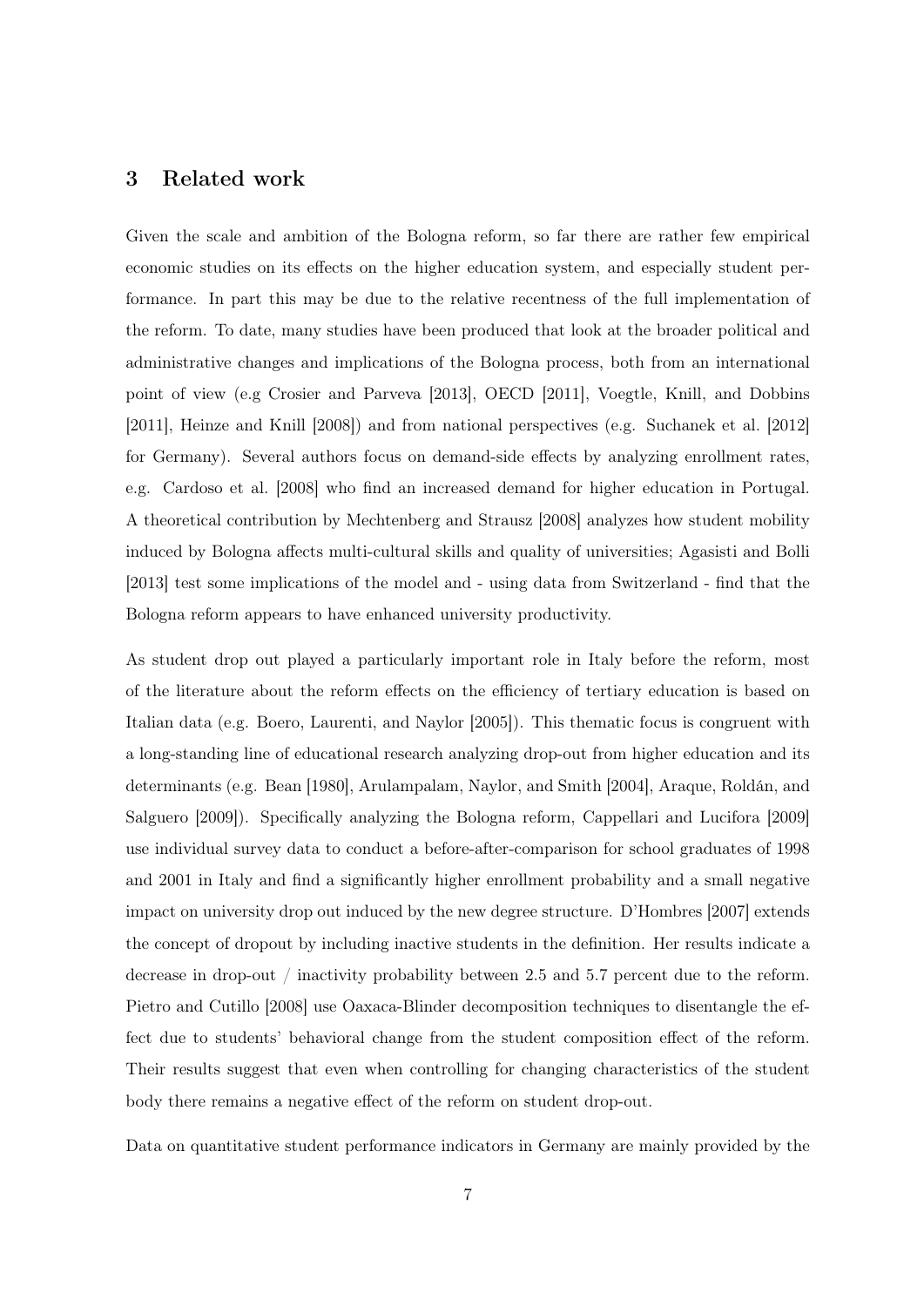Federal Statistical Office (Destatis) and the German Centre for Higher Education Research and Science Studies (DZHW). While Destatis calculates aggregate graduation rates for student cohorts ten years after enrollment based on administrative cross-sectional data, DZHW administers its own student survey panel and combines it with Destatis data to compute dropout rates. A first analysis of student dropout in the context of the Bologna Reform for Germany was done by Horstschräer and Sprietsma [\[2015\]](#page-39-0). Using Destatis' administrative student data they analyze enrollment rates and conduct short-term (one year after enrollment) drop out analyses using cohort size comparisons, and do not find any significant effects of the reform. However, the identification of causal effects at the aggregate level is complicated by the fact that students frequently switch universities, but that after switching their treatment status may not remain constant.<sup>[2](#page-7-0)</sup>

Our paper contributes to the identification of student's actual behavioral response to the Bologna Reform efforts in several ways. First of all, considering a longer time horizon in our study, we are able to analyze a wider range of outcome variables (e.g. graduation and final grades) which allows us to take a look at a broader set of reform effects. Focussing on graduation yields relevant implications for the labor market not only for universities, but also for firms and policy makers, as their interest lies in who graduates, how fast (or slow) and what final grade is attained. Moreover, the fact that we exploit treatment variation at the individual level allows us not only to analyze different outcome variables, but also to control for individual level characteristics that might be relevant for academic success.

As we explain in detail in the next section, our analysis focuses on one specific university. While this might seem to limit external validity at first glance, it also has, in fact, several important advantages. First, given an overall rather loose and unspecified regulatory framework and timeline of the reform process, a homogenous institutional framework within the university allows to pin down the precise content and timing of treatment. Second, the possibility to observe longitudinally whether a student who started a program is still part of the cohort in subsequent years, allows for an actual identification of effects at the micro level. Moreover, we do not only observe a sample but the universe of students at HU.

<span id="page-7-0"></span><sup>2</sup>This is because in contrast to some of their international counterparts, German universities could decide individually at the department level about the exact time of introduction of the new two-tier degree structure. This causes the aggregate ten-year timeline of the Bologna process displayed in figure [1.](#page-2-0) At the micro level, we can use this variation to identify treatment effects; see the subsequent discussion.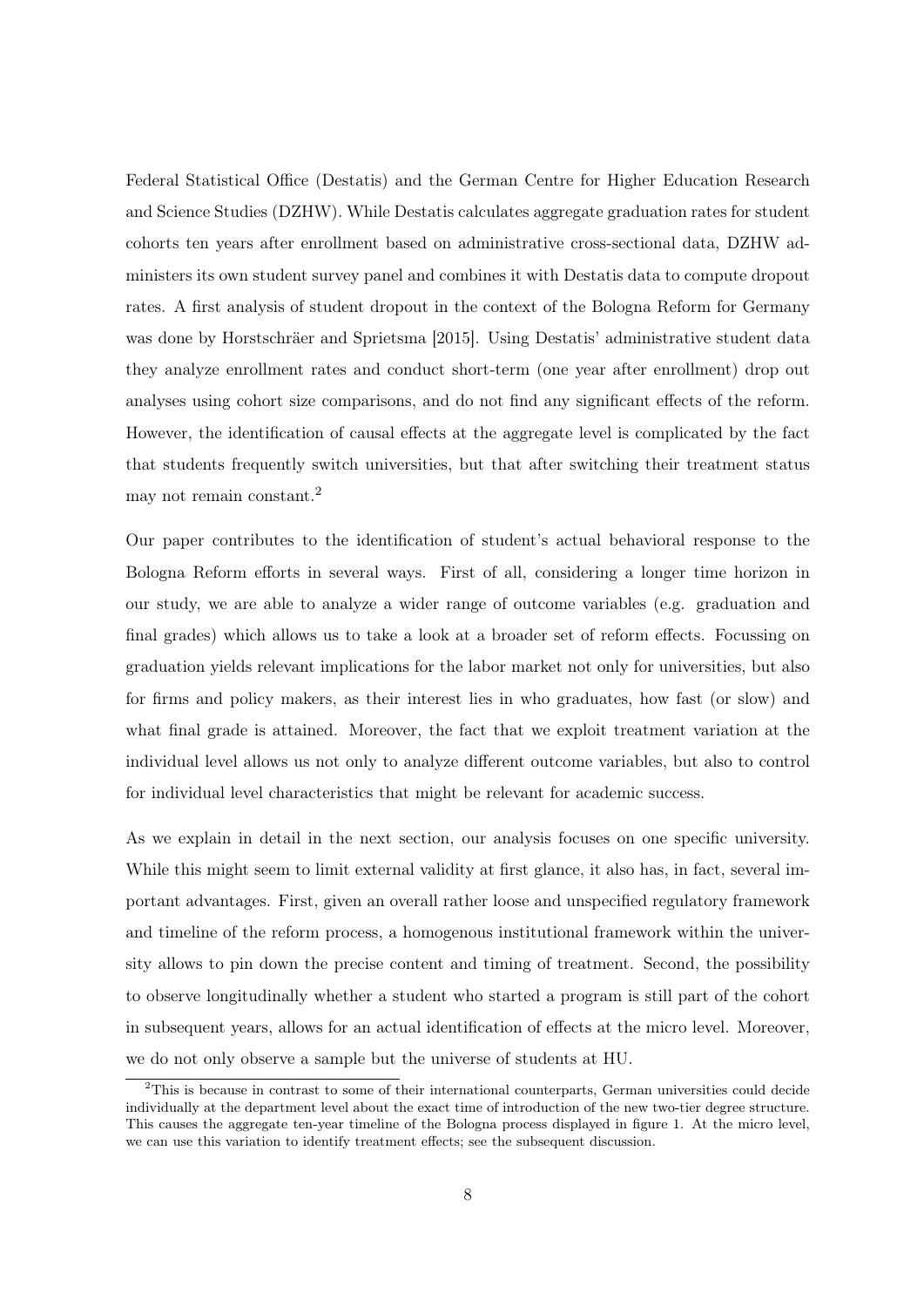Third, Humboldt University is representative - in the context of this analysis - for a broader set of universities in Germany, namely those located in urban centers, offering a wide range of subjects, and embedded into many international and, in particular, intra-European cooperations. Fourth and finally, from a decidedly overall European perspective, the "Bologna treatment" can be seen as a representative intervention affecting all universities, and from this perspective also students across Europe constitute a "homogeneous" treated population. Whereas we cannot claim that our effect sizes will be exactly the same in other contexts, a precise estimation of reform effects at the university level will be informative for a broad set of universities in Germany, and across the continent.

## 4 Data and descriptive analysis

The data contain anonymized information about HU students from the beginning of the 1990s to March 2015. Since HU, being located in East Berlin, underwent a transition process in the first years after German reunification, we use data from winter term 1997 onward. We exclude the very recent student intakes from 2012 onward, since their regular instructional time would not fit in the observation period. We observe a total of 15 student cohorts (intakes 1997 to 2011) and include all degree programs that exist in both a pre Bologna variant (Diploma) and a post Bologna variant (Bachelor).<sup>[3](#page-8-0)</sup> The final data contain observations for  $24,675$  students in 15 different subjects awarding single honors Diploma and Bachelor degrees.

Figure [3](#page-9-0) depicts the time line of the implementation of the Bologna Reform at the subject level. Analogous to the process in the whole of Germany (recall figure [1\)](#page-2-0), putting into practice the Bologna reform at HU took almost a decade. Figure [4](#page-10-0) presents the distribution of the resulting absolute numbers of first-year Diploma and Bachelor students over time. The figure shows a - transitory - reduction in the overall number of first-year students during the second half of the  $2000s<sup>4</sup>$  $2000s<sup>4</sup>$  $2000s<sup>4</sup>$ 

<span id="page-8-0"></span><sup>&</sup>lt;sup>3</sup>This excludes e.g. degree programs that were discontinued with the introduction of Bologna, or newly introduced. It also excludes joint honors degrees, since treatment status would be unclear whenever a student is enrolled in a joint program offered across two departments that did not implement the reform at the same point in time. For the few cases of students with multiple study spells, we consider the first spell only.

<span id="page-8-1"></span><sup>4</sup>This pattern likely results from the fact that departments' teaching capacities, which were formerly attributed exclusively to Diploma students, are now allocated among courses for Bachelor and Master students. From the year 2010 onwards, approximately, additional public funding has allowed universities to cope with the persistently higher numbers of students.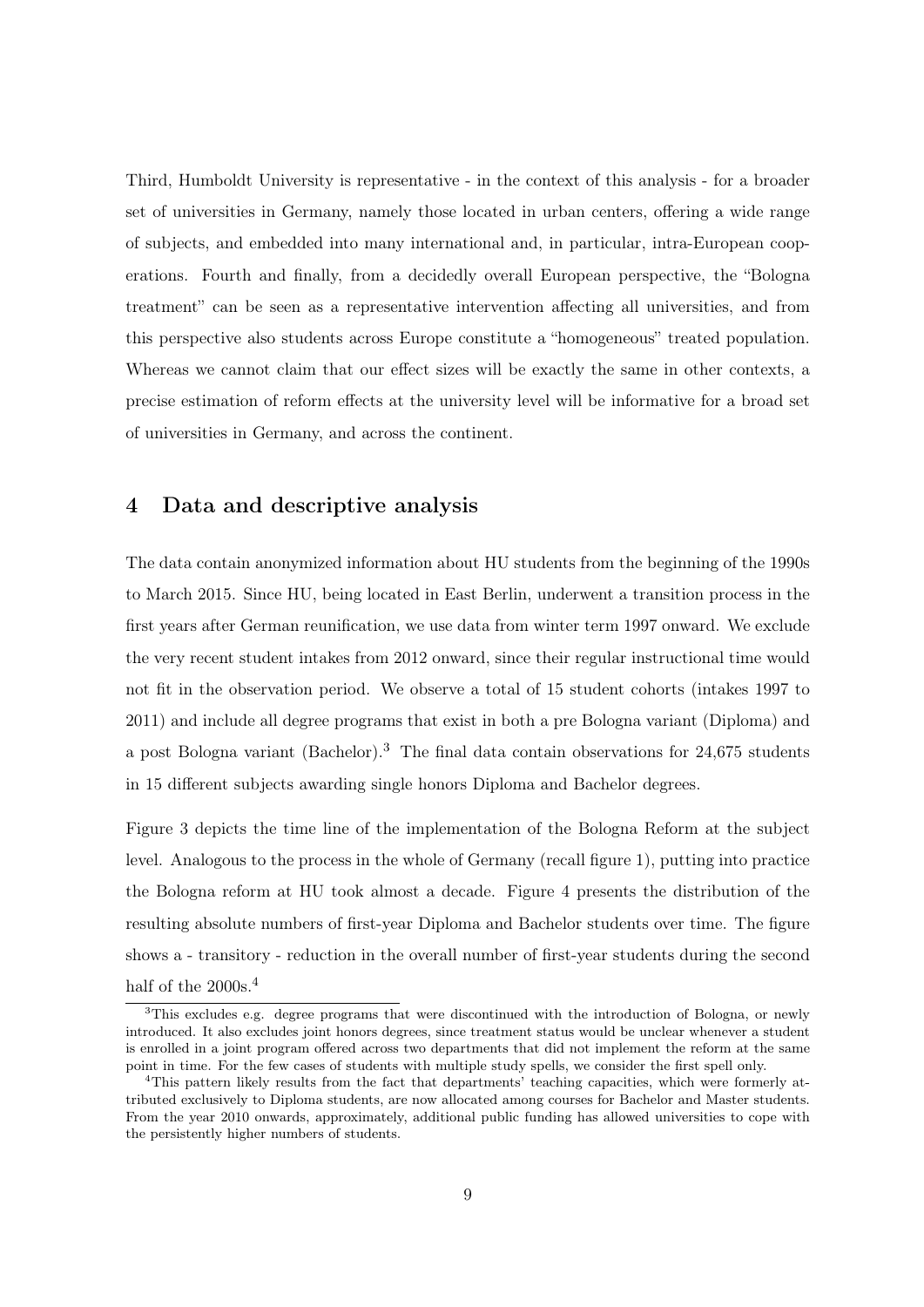

#### <span id="page-9-0"></span>Figure 3: Coming-into-effect of the Bologna reform treatment at HU departments

Source: Authors' illustration based on HU student statistics

#### 4.1 Descriptive statistics

The data comprise students' individual characteristics, information on programs studied at HU, study duration, graduation status, and final grades. Given legal regulations of this type of administrative data in Germany, no additional information on family characteristics such as parents' educational or financial background can be contained in the data. Whereas this limits our set of potential control variables, the data do contain key background information at the individual student level. Note also that our data encompass the population of HU students. Table [1](#page-11-0) provides the list of variables and their means for Diploma  $(N=15,408)$  and Bachelor (N=9,267) students. As most variables are indicator variables, averages correspond to the share of Diploma or Bachelor students belonging to the respective group.

The first panel describes student characteristics at the time of enrollment. Notably, the mean enrollment age and the time span between secondary school graduation and university entrance are almost identical for both groups. As mentioned above, cohort sizes in Bachelor programs were smaller compared to Diploma programs, so the mean values for cohort sizes differ significantly. Slight differences in the share of female students in the sample arise from the fact that we observe more Diploma than Bachelor students - particularly for those subjects that are more popular among male students (e.g. math, computer science and chemistry). The share of students starting their academic career at HU ('first-time enrollers') remained relatively unaltered by the reform, so there is no indication that there might be significantly more experienced first-year students in one or the other group.<sup>[5](#page-9-1)</sup>

<span id="page-9-1"></span> $5$ Note that throughout our analysis we consider those students who start a program in the first semester, in order to make sure that students did not change treatment status by switching universities, and to correctly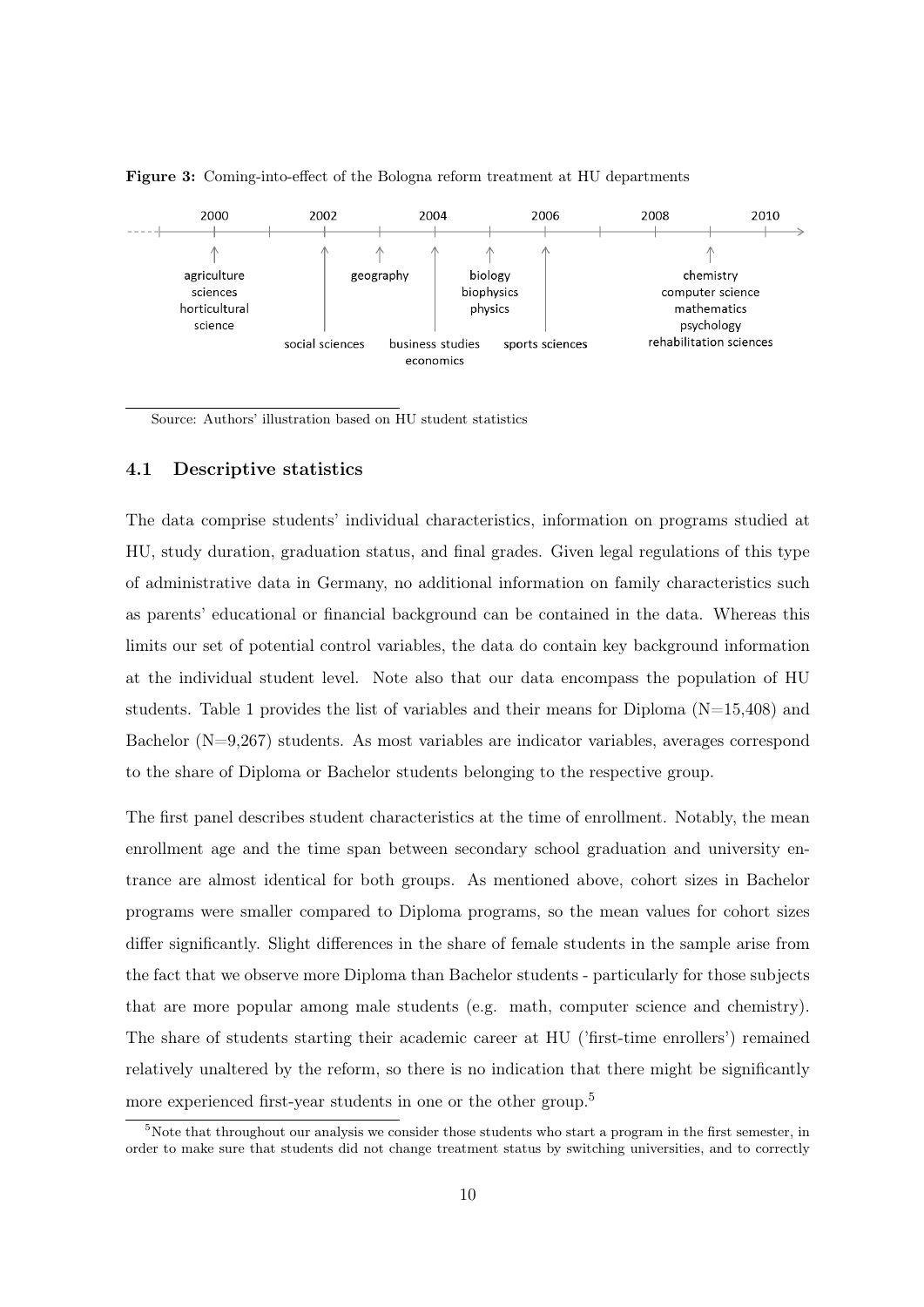

<span id="page-10-0"></span>Figure 4: Number of first-year students at HU by degree, 1997 - 2011

The variables in the second panel of Table [1](#page-11-0) describe the geographical origin of students' higher education entrance certificates. For almost all of the federal states except for Berlin, we find essentially identical shares in the Bachelor and Diploma subsample. At the same time, the share of students with foreign university entrance certificate among Diploma students was about 5.9 percent, while among Bachelor students 9.3 percent received secondary schooling abroad. This may point to an increased international mobility in higher education which was intended by the Bologna Reform. The further decrease of the (small) share of unknown geographical origin results from improved HU student statistics.

Source: HU student statistics

compute their study duration. This includes all first-time enrollers, and also those first-semester students who already studied in another program at HU or elsewhere before.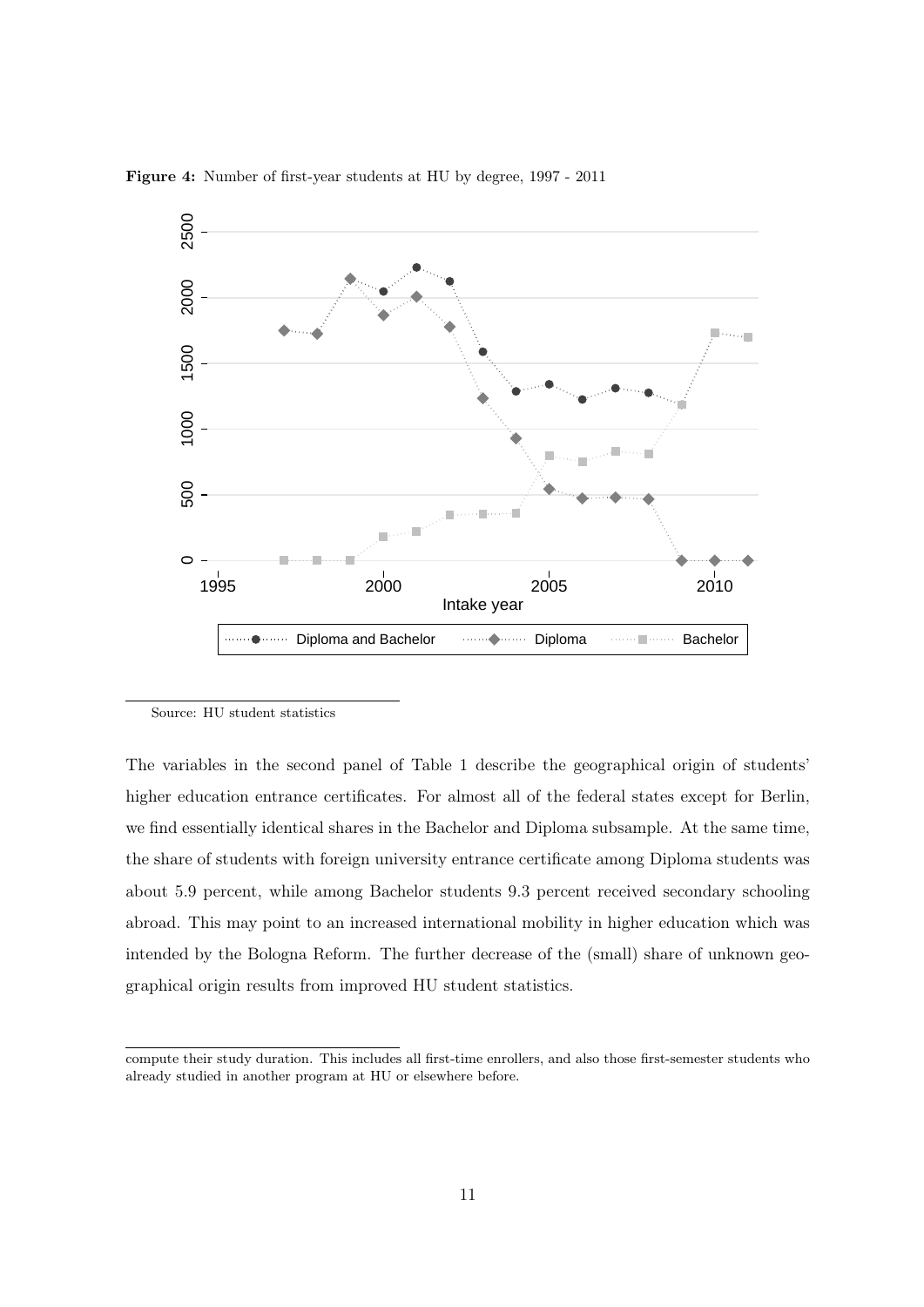#### <span id="page-11-0"></span>Table 1: Summary statistics

| Variable                                                  | Diploma | Bachelor |
|-----------------------------------------------------------|---------|----------|
| Student characteristics                                   |         |          |
| Intake age                                                | 23.03   | 22.94    |
| Months since high school graduation                       | 35.83   | 33.02    |
| Size of intake cohort                                     | 175.9   | 126.4    |
| Female (percent)                                          | 47.3    | 50       |
| First-time enroller (percent)                             | 70.2    | 72.4     |
| Geographical origin of pre-university education (percent) |         |          |
| Bavaria                                                   | 2.3     | 3.1      |
| Brandenburg                                               | 12.5    | 13.4     |
| Berlin                                                    | 48.9    | 43.4     |
| Bremen                                                    | 0.6     | 0.6      |
| <b>Baden Wurttemberg</b>                                  | 3.8     | 4.3      |
| Hamburg                                                   | 0.9     | 1.2      |
| Hessen                                                    | 2.3     | 2.6      |
| Mecklenburg-West Pomerania                                | $3.1\,$ | 3.2      |
| Lower Saxony                                              | 3.4     | 4.0      |
| North Rhine Westphalia                                    | 4.8     | 5.7      |
| Rhineland Palatinate                                      | 0.9     | 1.1      |
| Saarland                                                  | 0.2     | 0.2      |
| Schleswig-Holstein                                        | 1.1     | $1.6\,$  |
| Saxony                                                    | 2.3     | 2.1      |
| Saxony Anhalt                                             | 2.3     | 2.2      |
| Thuringia                                                 | 1.4     | 1.5      |
| Foreign university entrance certificate                   | 5.9     | 9.3      |
| Unknown                                                   | 3.5     | 0.8      |
| <i>Student outcomes</i>                                   |         |          |
| Duration of studies (semesters)                           | 12.78   | 7.24     |
| Duration of studies (index)                               | 1.49    | 1.27     |
| Program graduate (percent)                                | 32.7    | 33.9     |
| Graduation within planned instructional time (percent)    | 2.17    | 15.8     |
| Still enrolled (percent)                                  | 3.28    | 14.6     |
| Final grade                                               | 1.91    | 2.19     |
| Number of students in sample                              | 15,408  | 9,267    |
| Number of graduates in sample                             | 5,045   | 3,141    |
|                                                           |         |          |

Table entries are sample averages.

The last panel in Table [1](#page-11-0) presents mean values for various student outcome variables. First, Bachelor graduates have been substantially faster than their Diploma counterparts: looking at the average duration of studies reveals that Diploma graduates took 12.8 semesters, while Bachelor graduates required 7.2 semesters to finish their program.[6](#page-11-1) This illustrates that the reform was successfully implemented in line with its objective to reduce study duration; the

<span id="page-11-1"></span> $6$ Note that the averages reflect the "active" number of semesters studied, excluding times during which students suspended their student status (e.g. in order to do an internship or study abroad).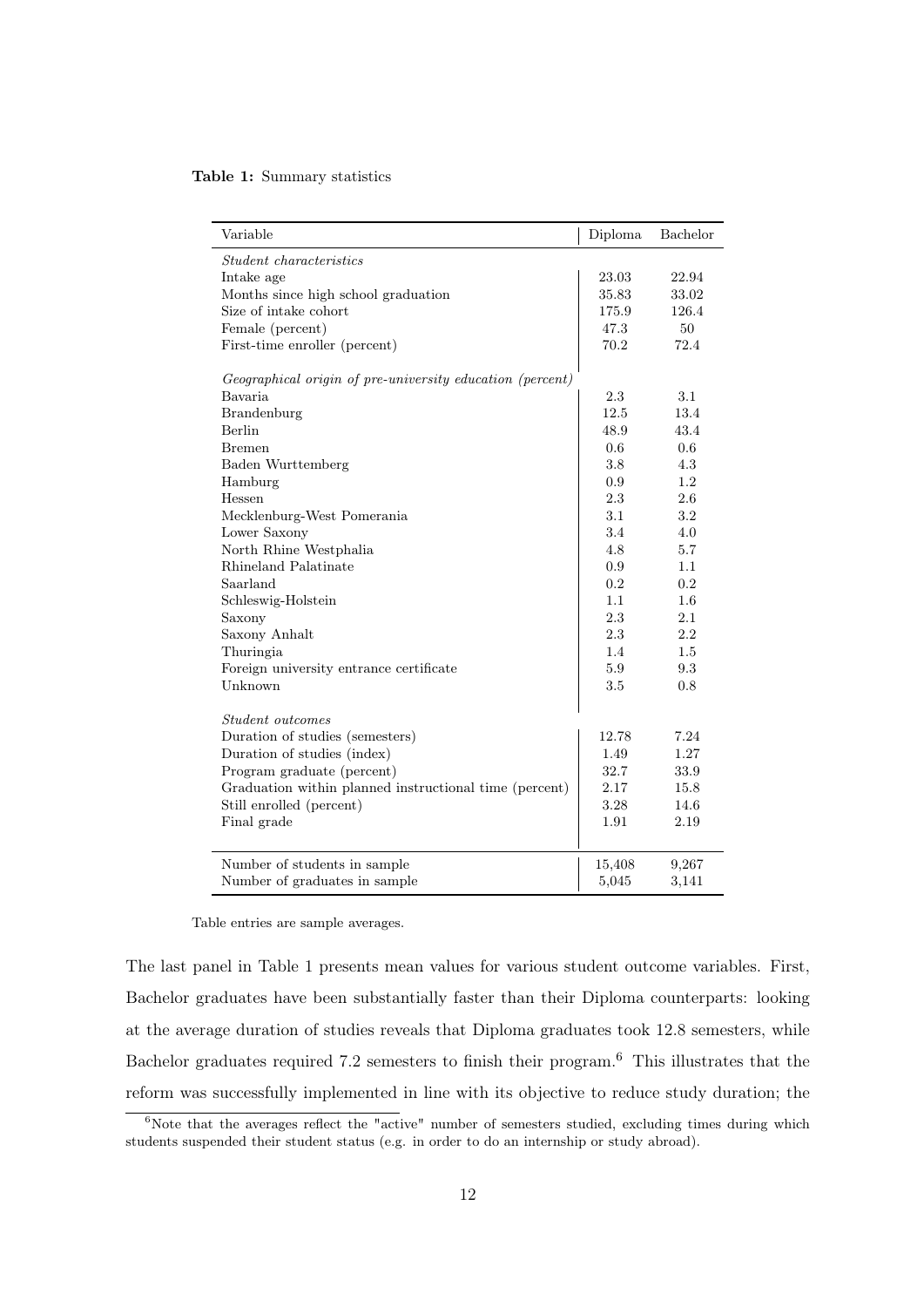significant reduction also reflects the generally shorter curricula of the Bachelor versus the Diploma programs, since post-Bologna some contents of the curricula of Diploma programs would be shifted to the Master programs.

However, our data allow us to calculate an even more precise measure of duration based on exact enrollment and final examination dates. By computing the difference between the two dates (in days) and dividing by the regular instructional time of the particular program, we obtain a standardized study duration of Diploma and Bachelor students in continuous time. If the index takes on the value 1 for a given person, this indicates that the actual time spent studying equals the regular instructional time determined by the program. The index thus measures the ratio between the actual educational lifetime dedicated to graduating from a given program relative to the planned time this is supposed to take according to program regulations. Table [1](#page-11-0) shows that, according to this index, both the pre-Bologna and post-Bologna groups on average take longer than the planned instructional time to graduate, with index values of 1.49 and 1.27, respectively. That is, while Bachelor students extend the planned time-to-graduation by an average of about 25 per cent, Diploma students do so by almost 50 per cent, with a difference in average prolongation between the two groups of 22 percentage points.

In addition to looking at mean differences in study duration, Figure [5](#page-14-0) presents the frequency distribution of time-to-graduation in semesters for Bachelor and Diploma students. The figure shows a strong clustering of Bachelor graduates at a duration of six semesters, while for Diploma students the distribution peaks at eleven semesters. A relatively large fraction of Diploma students graduates within ten semesters, but a very small fraction finishes within nine semesters, which is the planned instructional time for most of the Diploma students.<sup>[7](#page-12-0)</sup> Planned instructional time generally amounts to six semesters for Bachelor students. Figure [6](#page-14-0) plots the frequency distribution for the standardized duration index and shows that the fraction of students finishing in or even before instructional time is larger for Bachelor students, while the fraction of students taking longer is always higher for Diploma students. Taken together, the findings from these figures indicate that the time needed for graduation has decreased

<span id="page-12-0"></span><sup>&</sup>lt;sup>7</sup>Regular instructional time varies at the department level. While biology, physics and biophysics had an instructional time of ten semester, Diploma students in economics, business and sports science were expected to graduate within eight semesters.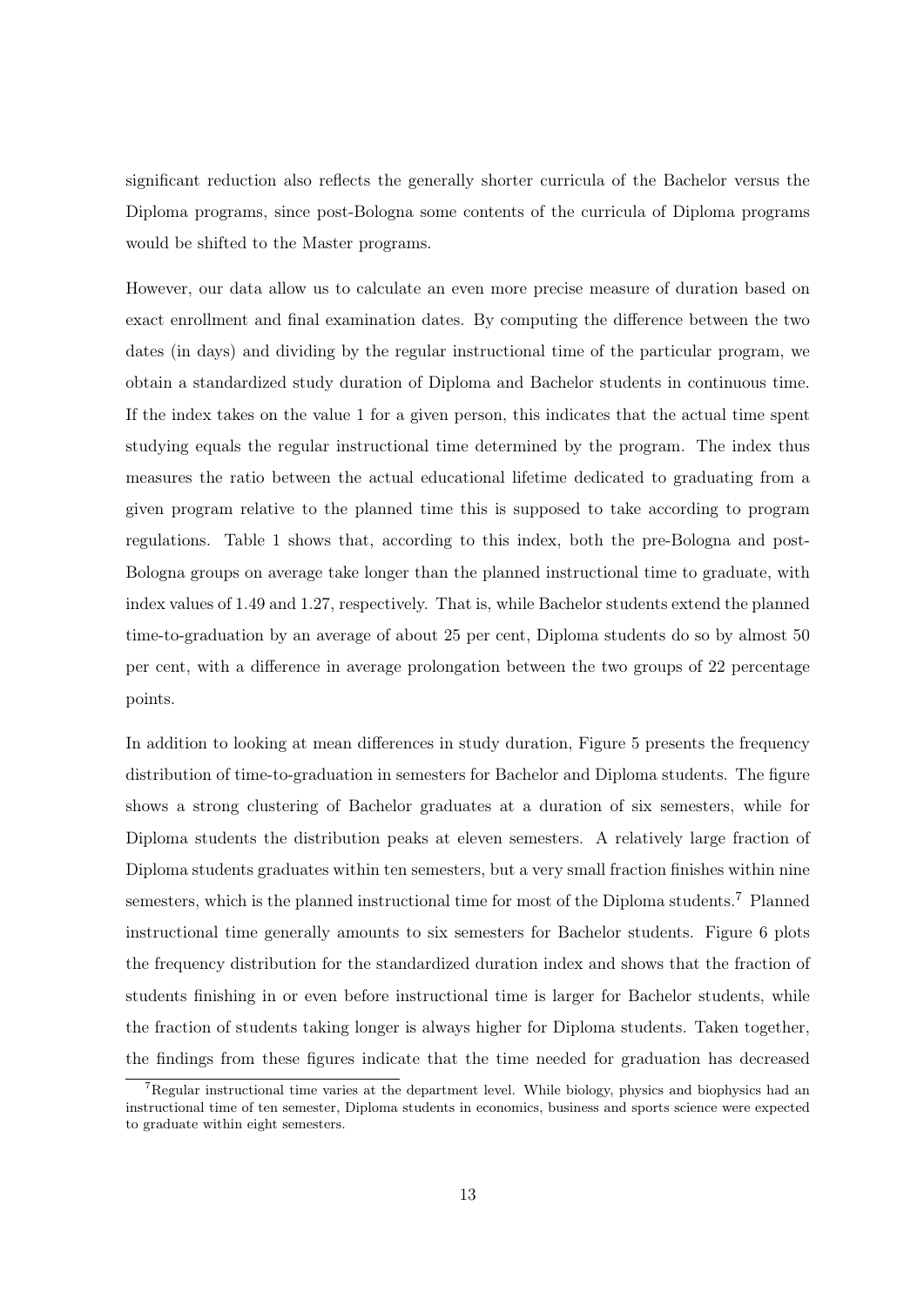significantly for post-Bologna students - both in absolute and relative terms.

Besides the study duration, student outcomes in Table [1](#page-11-0) (bottom panel) show that the share of graduates comprises about a third of students in the data for both Diploma and Bachelor programs  $(32.7 \text{ and } 33.9 \text{ per cent, respectively})$ .<sup>[8](#page-13-0)</sup> When combining this information with planned study duration, almost half of the Bachelor graduates (16 percent of all post-Bologna students in the data) studied for a maximum of six semesters, but among Diploma graduates only about every fifteenth student managed to graduate within regular instructional time (2.2 percent of all pre-Bologna students). Whereas almost 15 percent of the Bachelor students in our data are still enrolled, this is the case for only 3.3 percent of Diploma students. Bachelor students' final grades - given by a scale ranging from 1.0 (best) to 4.0 (lowest non-failing grade) - turn out to be worse on average compared to Diploma students' grades by 0.3 grade points (1.9 vs. 2.2).

#### 4.2 Choice of outcome variables

The main interest of our study lies in addressing whether the reform affected the capacity of the higher education system to provide the labor market with appropriately skilled university graduates within an adequate - i.e. now shorter - amount of time.<sup>[9](#page-13-1)</sup> The recentness of the reform, however, imposes some challenges concerning the identification of adequate outcome variables to address this objective. Ideally, we would like to compare graduation rates and overall time required for graduation, but the sequential nature of the setup imposes different censoring for Diploma and Bachelor students. As Diploma students by design remain much longer in the sample than Bachelor students, we observe a larger share of Bachelor students that is still enrolled (recall table 1). This might spur the comparison of overall graduation rates as well as graduates' study durations. Moreover, the difference in the planned duration of both types of programs renders a simple comparison of absolute study duration useless. In order to overcome this issue, we focus on the probability to graduate within regular instructional time as our key outcome variable. As we observe all students at least for the duration

<span id="page-13-0"></span><sup>&</sup>lt;sup>8</sup>Note that these shares represent subject-specific retention rates; i.e. the probability that a student graduates from the one particular university program that he or she started, and not whether he or she graduated at all (perhaps after switching subjects one or several times).

<span id="page-13-1"></span><sup>9</sup>We are aware that Diploma and Bachelor degrees differ in several respects, but from a policy perspective it is of key relevance to compare the two pathways to the first labor market qualifying tertiary degree in the old and new system.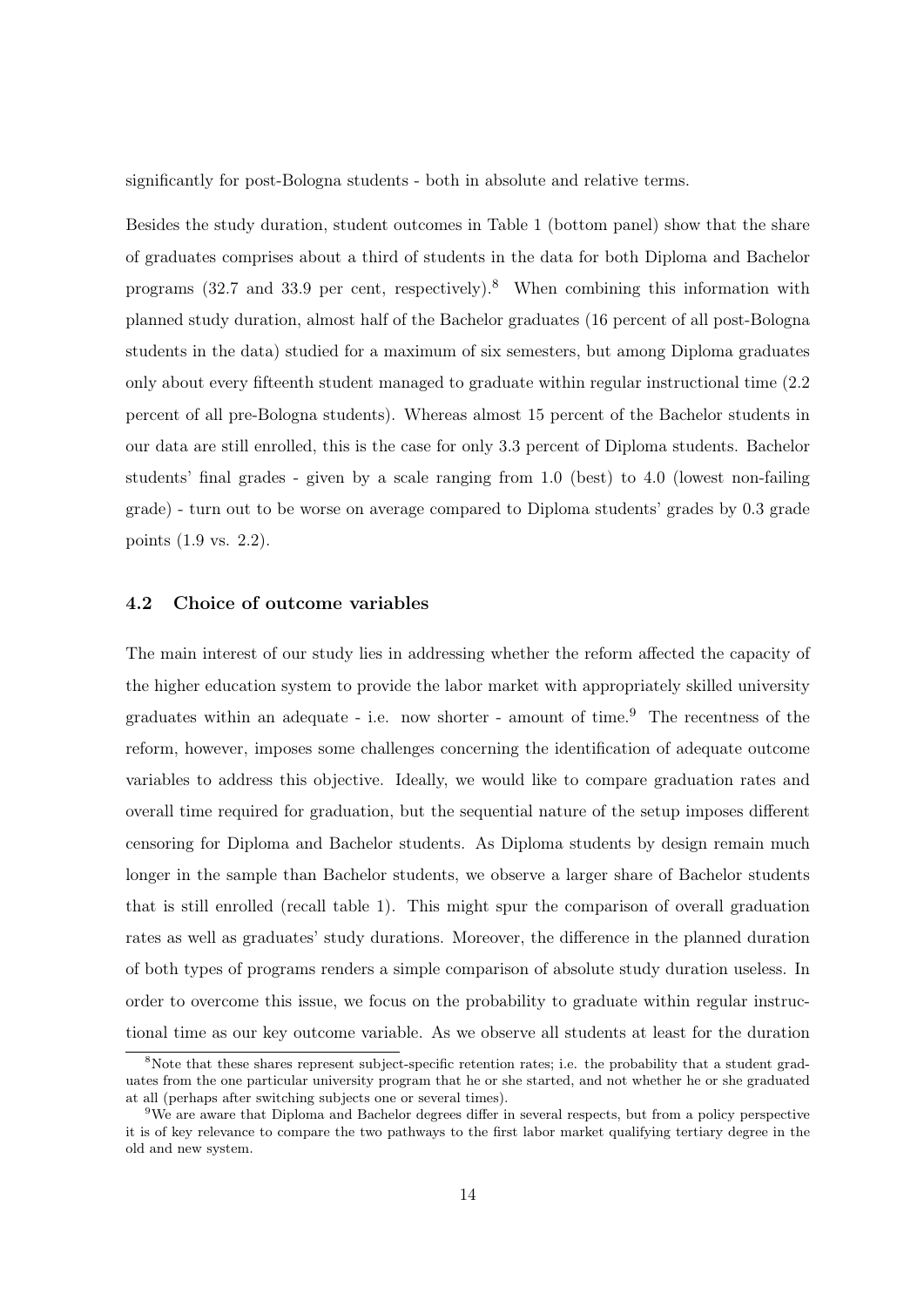

<span id="page-14-0"></span>Figure 5: Absolute duration of studies for program graduates in semesters (discrete values)

Figure 6: Standardized index: duration of studies for program graduates relative to regular instructional time (continuous values)

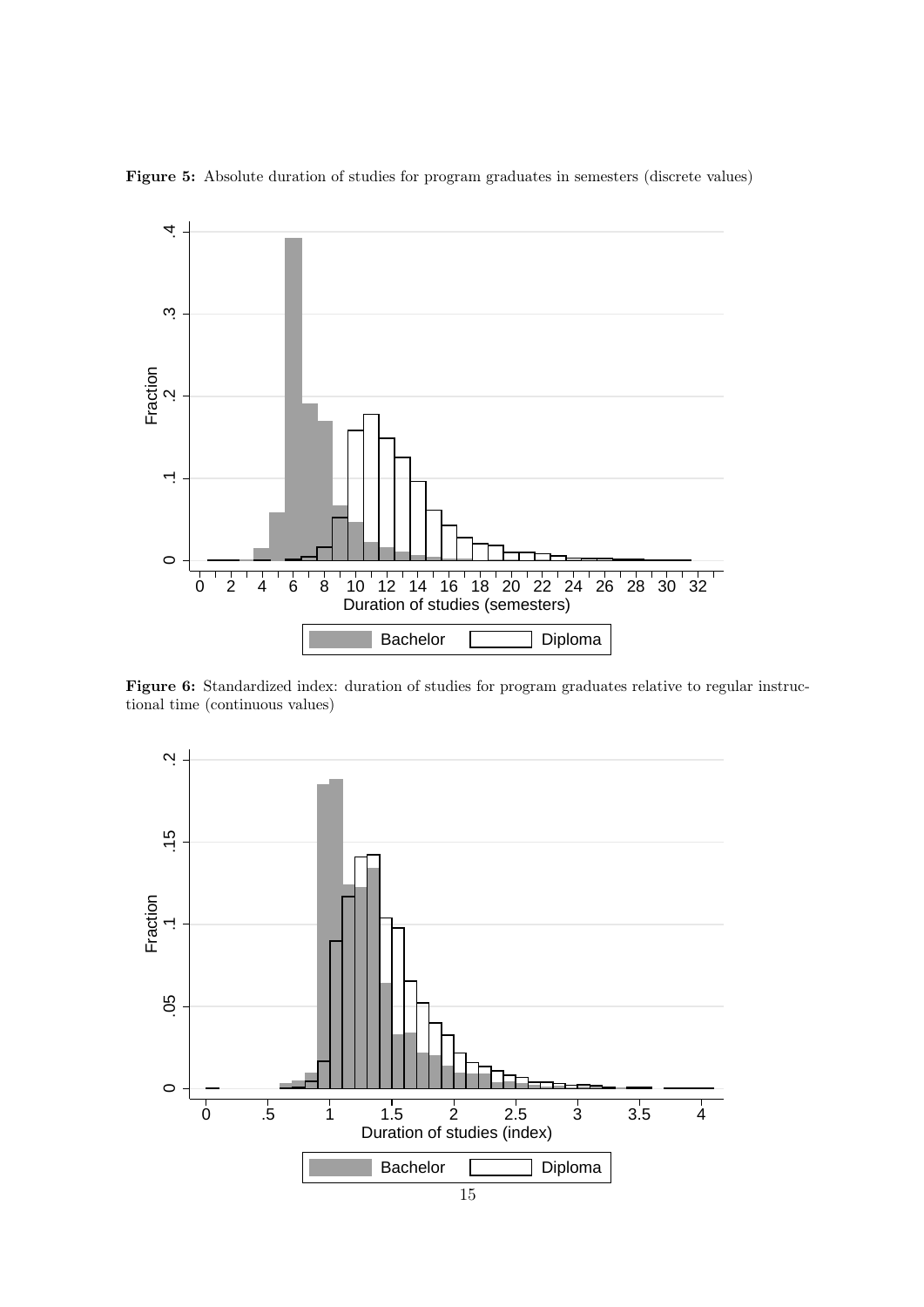of their regular instructional time, this is the appropriately comparable measure tackling both of the aforementioned problems. Finally, by also analyzing the standardised duration required for graduation, we gain further insights about the effects for the whole student distribution, since the measure "graduation within time" may cover mainly the faster students.

Given our interest in reform effects on the supply of skilled labor, we do not explicitly analyze the effects of Bologna on student enrollment. The limited explanatory power of student enrollment with respect to demand for higher education is due to the fact that the determination of study capacities at public universitites is the result of a political bargaining process between universities and local governments. At leading German universities like HU, demand for higher education (which is basically free of charge for students) usually exceeds the supply of study capacities, so access is usually restricted by a numerus clausus. Relaxing the capacity constraint in case of excess demand thus automatically leads to a higher number of students - independent of the program's attractiveness. Consequently, enrollment as a demand indicator merely captures the market clearing result of supply and demand for higher education. Therefore, potential differences in student enrollment cannot exclusively be attributed to the Bachelor or Diploma systems, but rather reflect the political will to increase capacities in the higher education sector.<sup>[10](#page-15-0)</sup> Lastly, enrollment measures the decision to start university education, but not the eventual outcomes of this decision which are in fact more relevant for the supply of skilled labor, and hence for the key interest of our study.

#### 4.3 Analysis of outcome dynamics

Before assessing the quantitative effects of the Bologna Reform on outcome variables, it is interesting to investigate how the outcome variables for the treated population evolve over time, and whether there is some movement in these variables around the discontinuity, i.e. the point(s) in time of introduction of the reform.

Let Y denote the outcome variable in general. The introduction of the new degree structure in the different subjects occurred at one of seven different points in time, i.e. in the years 2000, 2002, 2003, 2004, 2005, 2006 or 2009 (recall Figure [3\)](#page-9-0). Hence, for every subject we observe

<span id="page-15-0"></span><sup>10</sup>One might argue that increased capacity is part of the reform itself, but in our data the introduction of the new degree structure and the increase in program capacities do not coincide: specifically, figure [4](#page-10-0) indicates that the overall number of students in the relevant degree programs did not increase.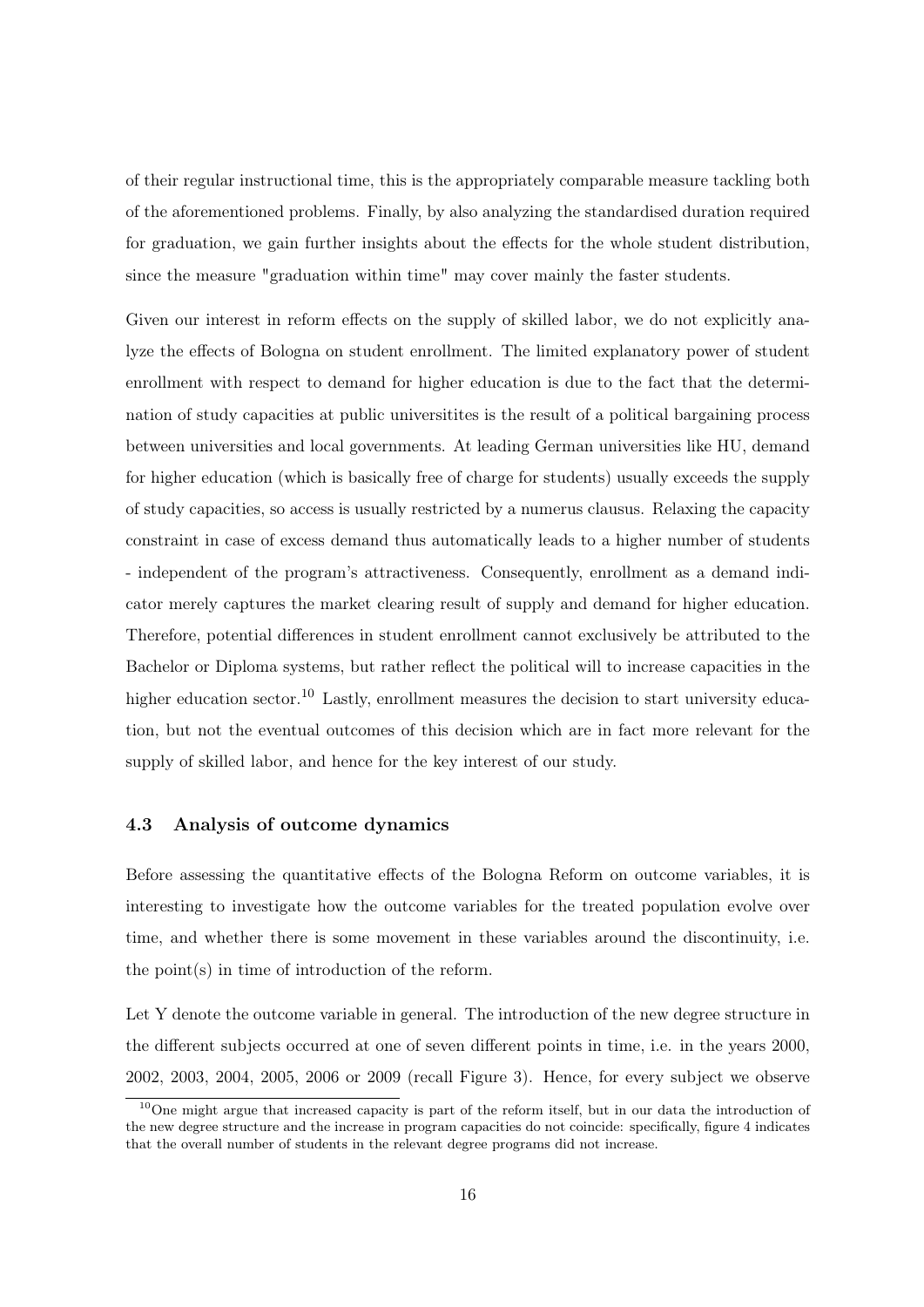at least three cohorts before treatment and three cohorts succeeding treatment, depending on the precise year when the reform was introduced. Consequently, we observe a larger number of cohorts with Diploma students for a subject that introduced the Bachelor later, and vice versa.

We can use this information to investigate the dynamics in outcome variables at the discontinuity in the following way: Let  $t$  denote the number of cohorts since treatment - i.e. the Bologna Reform being put into practice at the departmental level - occurred. If  $t$  is negative, the treatment occurs -t cohorts later. Treatment is standardized to occur at  $t = 0$  for all subjects - independent of the specific year of Bachelor introduction in real time. If there are k data cohorts, then there are observations for  $t \in [-(k-3), (k-4)]$ . In order to indicate whether an individual is observed in t we define a set of  $2(k-1)$  dummy variables  $D_{id}^t$ , where id is a subscript denoting that student i is enrolled in degree program d with  $d \in \{Diploma, \}$ Bachelor}. The average value of the outcome variable at point in time  $t$  can then be calculated as

(1) 
$$
\hat{Y}_d^t = \frac{1}{N_d^t} \sum_i (D_{id}^t Y_i^t),
$$

where  $N_d^t$  is the number of students for which  $D_{id}^t = 1$ . Using  $d \in \{Diploma, Bachelor\}$  in this equation is necessary, since for three subjects (economics, business, geography) at time  $t=0$  both a Diploma and a Bachelor cohort exist.

Note that the closer we move towards  $t=0$  from both sides, the more precise our computations become, because the number of students as well as the subject set contributing to the average outcomes increases. Specifically, for  $t \in [-3, 2]$  we observe the population of students from all subjects of study. In order to not give too much weight to single fields of study, we calculate equation (1) only for cohorts comprising students from at least three subjects.

Figures [7](#page-18-0) through [10](#page-19-0) present the results from these computations, depicting the outcome dynamics around treatment introduction for four outcomes: (a) the probability to graduate within planned instructional time (Figure [7\)](#page-18-0), (b) the absolute duration of studies in semesters (Figure [8\)](#page-18-1), (c) the standardized duration index introduced above that measures the ratio between actual educational lifetime dedicated to graduating relative to the planned instructional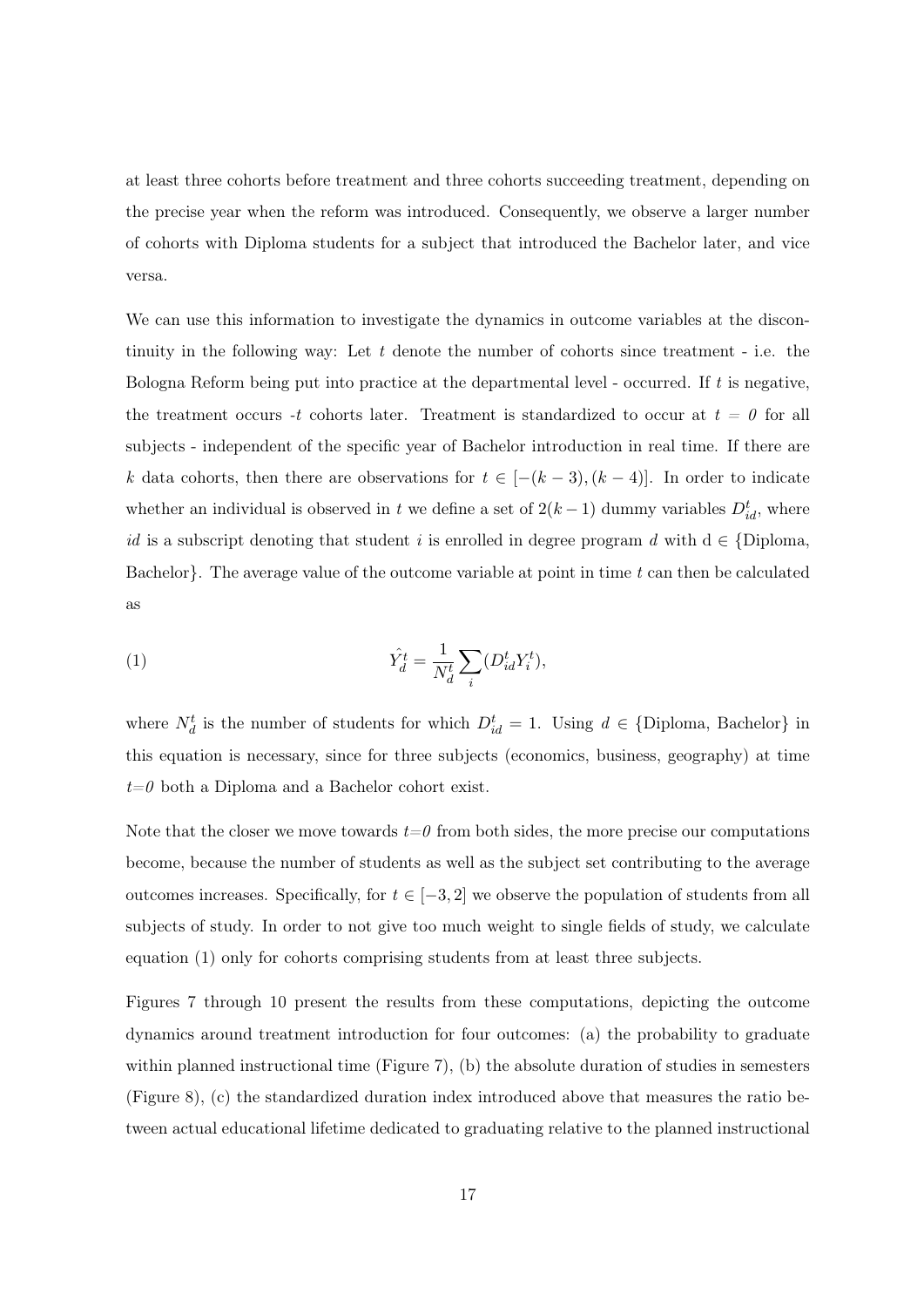time according to regulations (Figure [9\)](#page-19-1), and (d) the final overall grade at graduation (Figure [10\)](#page-19-0).

All four figures indicate a visible discontinuity in the outcome variables occurring with treatment introduction, along with persistent patterns before and after time  $t=0$ . For three of the outcomes (probability to graduate within planned time, duration in semesters, standardized duration index) the respective discontinuities are very pronounced. Clearly, in the case of the absolute duration (Figure [8\)](#page-18-1) the large drop in the average duration could be expected theoretically given the switch from the longer Diploma programs to the shorter Bachelor programs, if the Bologna reform were to have been implemented as planned. This, therefore, seems to be the case. At the same time, both the large increase in the probability to graduate within planned time (Figure [7\)](#page-18-0) and the drop also in the standardized duration index (Figure [9\)](#page-19-1) are striking: specifically, the average probability to graduate within planned time rises from less than 5 per cent to approximately 15 per cent, and the average duration index decreases from about 1.5 to about 1.25, indicating that post-reform planned instructional time is on average exceeded by only about a quarter (as opposed to about one half pre-reform). Moreover, the corresponding figures show that the differences induced at time  $t=0$  are persistent during the observed time periods of up to 12 years before and up to 9 years after treatment introduction.

Regarding the fourth outcome, final overall grade at graduation, Figure [10](#page-19-0) shows that the discontinuity at time  $t=0$  is less pronounced than for the other three outcomes; in particular, no immediate strong increase or decrease can be seen. Looking at the full time windows before and after treatment introduction, however, average final grades appear visibly lower - i.e. better - during the pre-Bologna period than during the post-Bologna period. The dynamic patterns in Figure [10](#page-19-0) indicate some increase from an average of approximately 1.7 to approximately 1.9 moving towards the Bologna reform introduction, and an overall average final grade of about 2.1 during the time period afterwards. This would imply a noticeable deterioration in overall final grades after treatment introduction.

Statistical tests on the pronounced pre-post mean differences in Figures [7](#page-18-0) - [10](#page-19-0) show that for each of the four outcomes the difference is statistically significant. At the same time, when we conduct these graphical analyses for the covariates (e.g. gender, age, time since graduation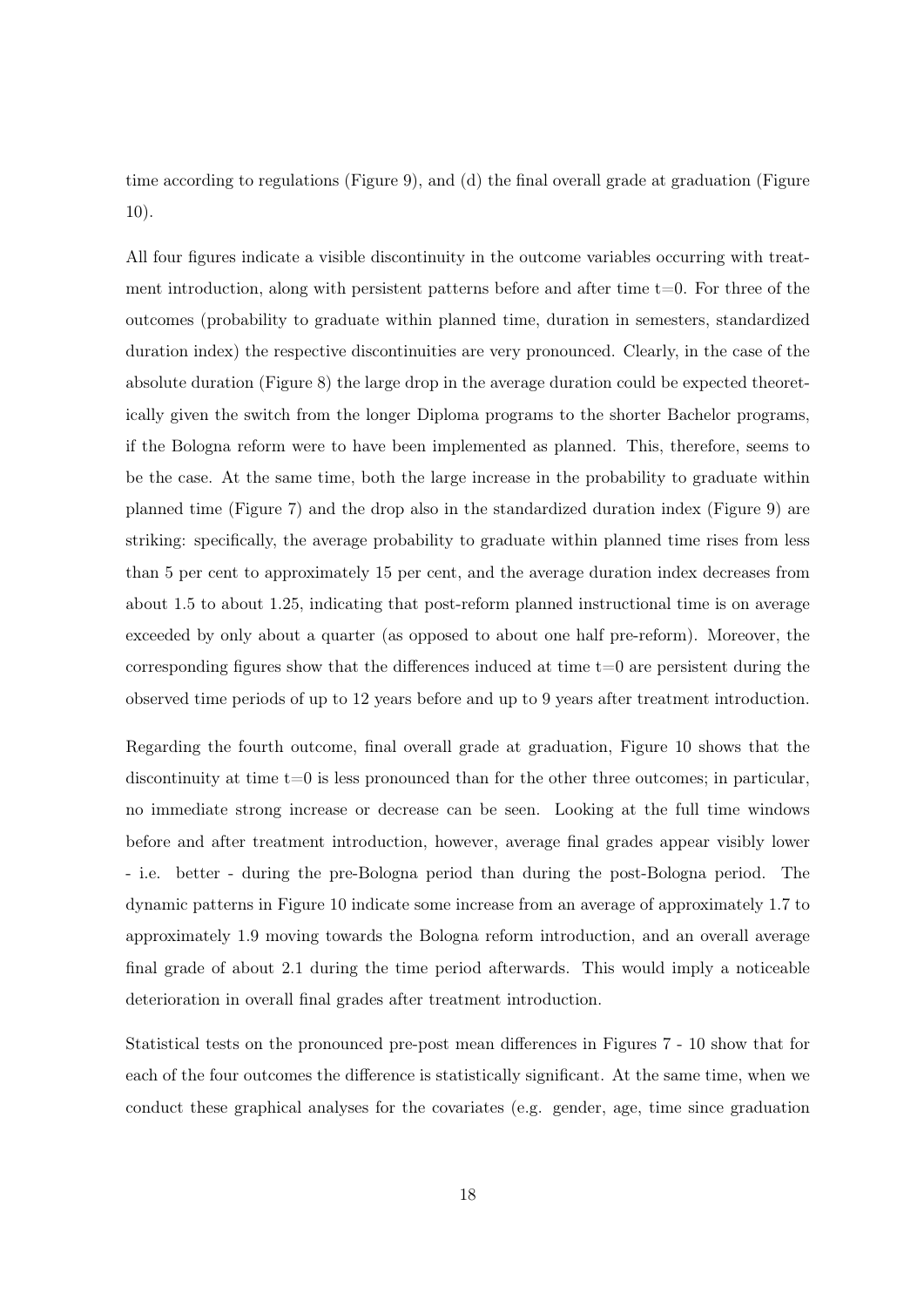

<span id="page-18-0"></span>Figure 7: Outcome dynamics around treatment introduction: Probability to graduate within regular instructional time

<span id="page-18-1"></span>Figure 8: Outcome dynamics around treatment introduction: Absolute duration of studies

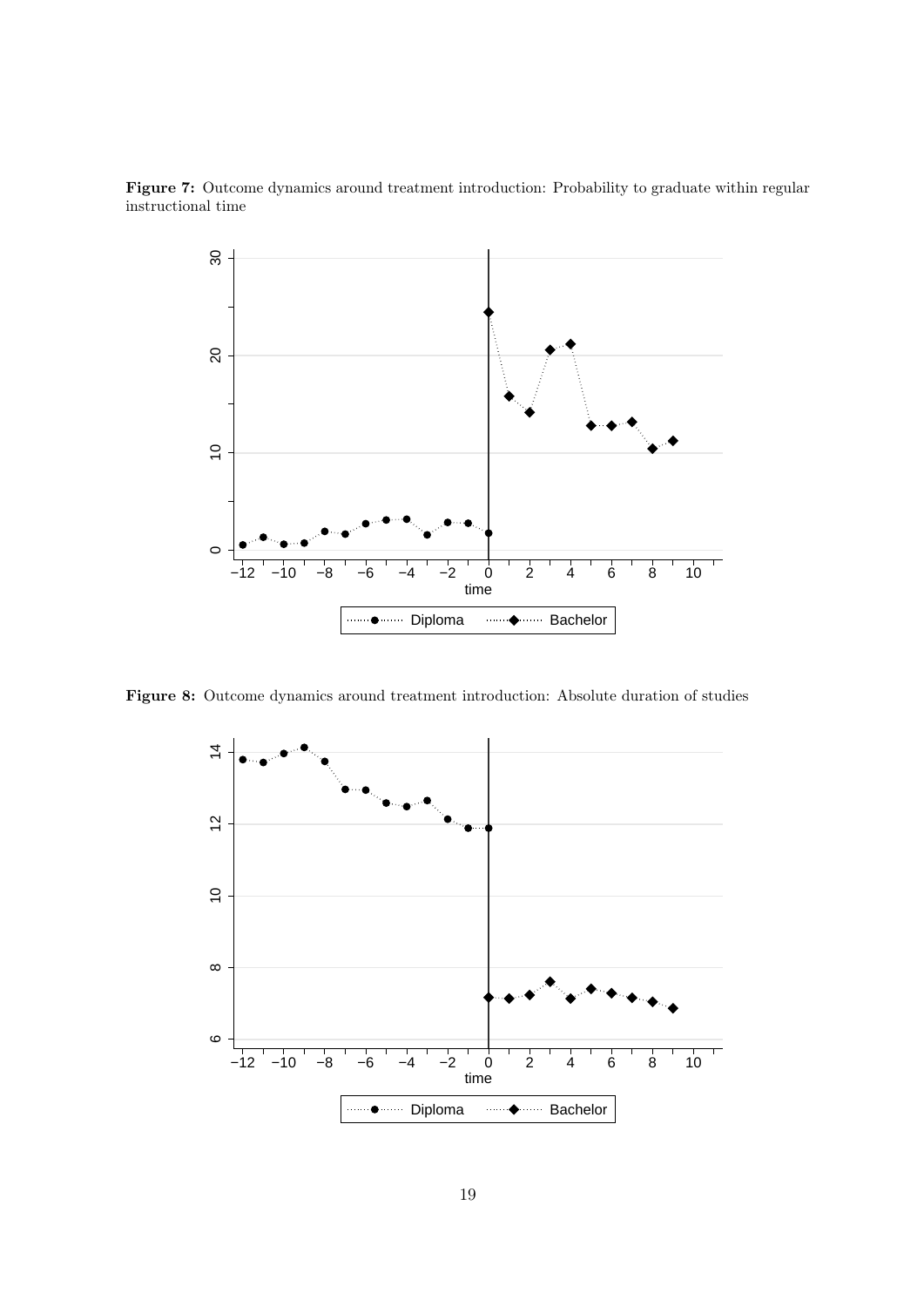

<span id="page-19-1"></span>Figure 9: Outcome dynamics around treatment introduction: Duration index

<span id="page-19-0"></span>Figure 10: Outcome dynamics around treatment introduction: Final grade

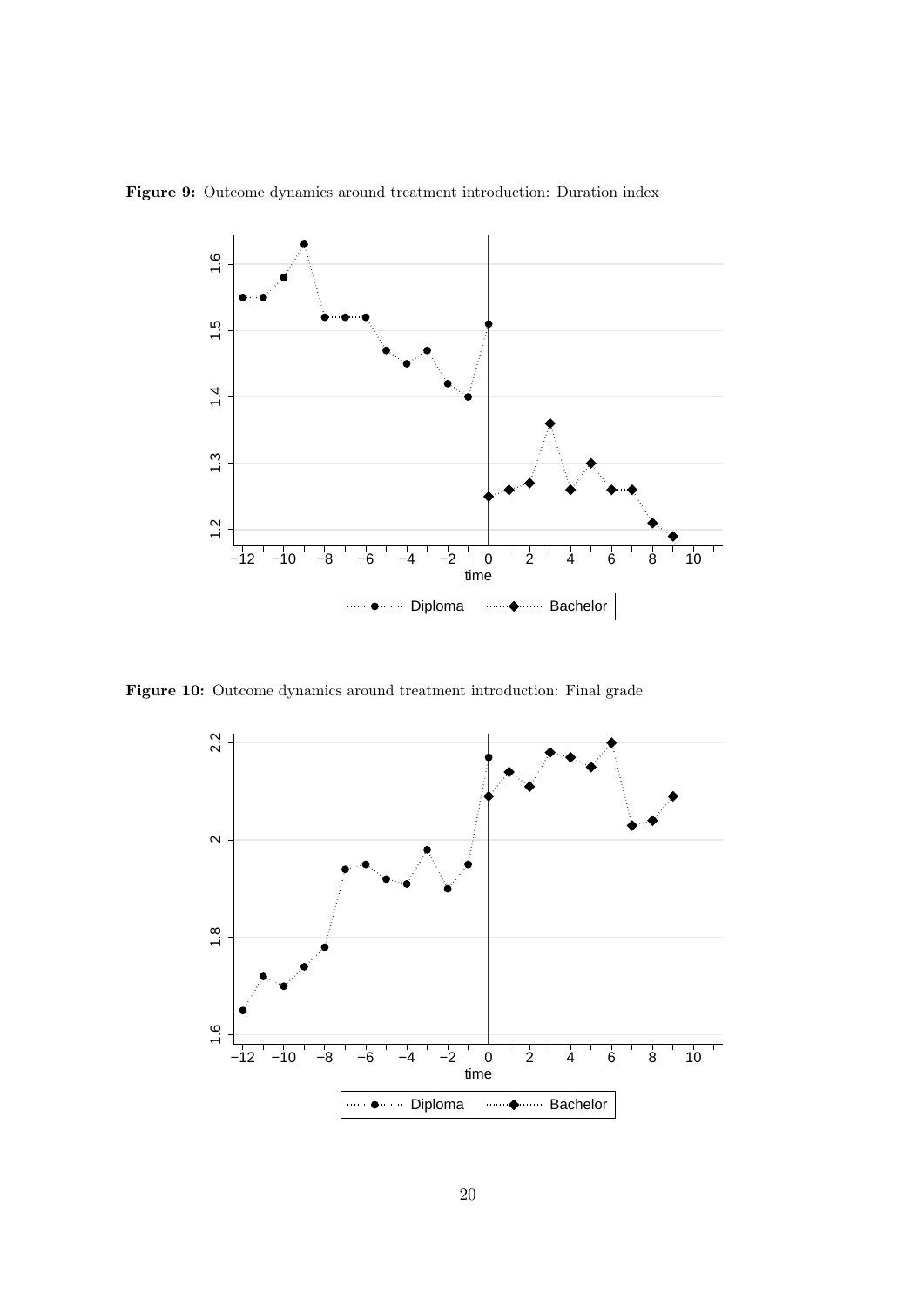from secondary school; omitted here for brevity but available upon request) the profiles are essentially flat.

### 5 Identification and empirical analysis

#### 5.1 The Bologna reform as a natural experiment: OLS impact estimates

We are interested in estimating the causal effect of the Bologna reform on students' educational outcomes. In the first step of our empirical strategy we estimate the following equation

(2) 
$$
Y_i = \alpha + \beta Bologna_i + \gamma X_i + \delta_g + \theta_c + \tau_s + \epsilon_i.
$$

 $Y_i$  denotes the outcome of interest for student i. Specifically, we consider the probability of graduating within planned instructional time, the final overall grade, and the study duration index as outcomes (recall previous section).  $\alpha$  is a constant,  $X_i$  a set of covariates, and  $\beta$ is the average treatment effect of implementing the Bologna reform, i.e. the parameter of interest. Delta denotes a state effect (geographic origin),  $\theta$  is an intake effect (intake cohort),  $\tau$  a subject effect (field of study), and  $\epsilon_i$  the error term.<sup>[11](#page-20-0)</sup>

The identification strategy underlying this estimating equation is based on the idea that German universities (and also HU) effectively faced a continuum of university entrants during the relevant time period from 1997 to 2011. This continuum is constant in composition at different points in time, and was thus affected by the Bologna reform as an exogenous shock assigning students quasi-randomly to a treatment group (post-Bologna, i.e. Bachelor students) and a control group (pre-Bologna, i.e. Diploma students). The key identifying assumptions to make  $\beta$  an unbiased estimate of the Bologna reform impact are that (i) knowledge of the reform does not selectively affect young adults' choice to go to university or not (permanence of student intake over time), (ii) knowledge of the reform does not selectively affect the choice of university (permanence of geographical distribution of student intake over time), and (iii) knowledge of the reform and its time-varying implementation across university departments does not selectively affect the choice of field of study (permanence of subject choice).

<span id="page-20-0"></span><sup>&</sup>lt;sup>11</sup>Note that the treatment indicator in our setup varies not only at the department but also at the individual level, as some departments offered Bachelor and Diploma programs in parallel.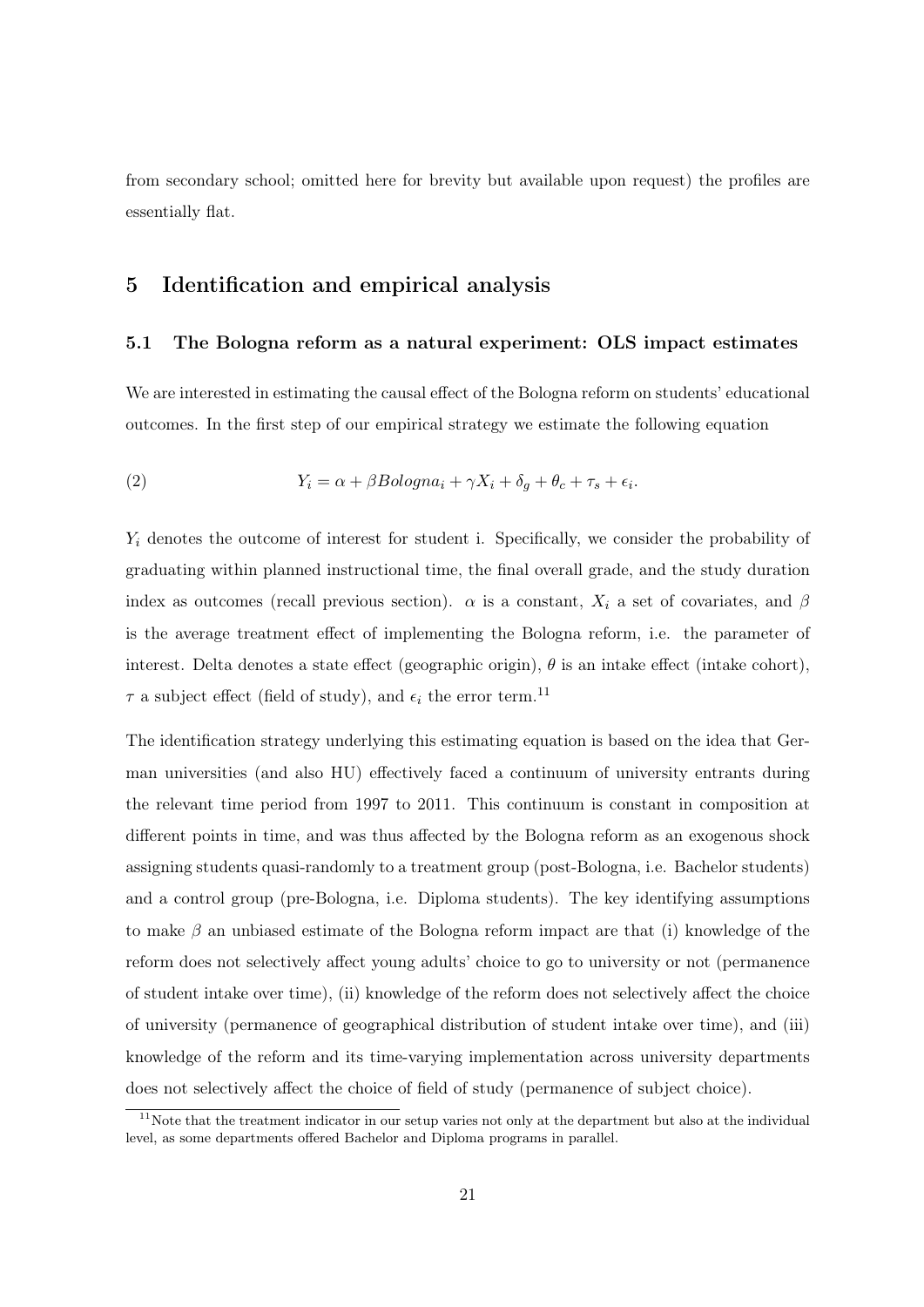There is evidence that these assumptions are satisfied. Regarding assumption (i), Figure [A.1](#page-40-0) in the appendix displays the distributions of university entrance certification grades (i.e. high-school grades) for several subjects of study and several years before and after the reform. Similarly, Figure [A.2](#page-41-0) shows the respective grade distributions for geography for the years 2005 and 2006, years in which the department admitted students to both types of degree programs. Both figures show that there are no changes in the grade distributions that would indicate any (self-)selection of more or less skilled students either before or after Bologna. Moreover, representative survey data collected by the federal student union ([Studentenwerk, [1997-2012\]](#page-39-7)) show that there is no change in the educational composition of students' family background comparing the years 2000, 2003, 2006, 2009, and 2012. Regarding assumption (ii), the summary statistics in Table [1](#page-11-0) show that the distribution of geographic origin effectively does not vary between the treatment (Bachelor) and control group (Diploma) samples. Regarding assumption (iii), Figures [A.1](#page-40-0) and [A.2](#page-41-0) also provide some tentative support, and in general it seems unlikely that students would have been able to make an informed strategic choice of subject, given the large variation in implementation time points across time, universities, and even across departments within universities. Moreover, empirical studies for Germany have shown that the proximity to their home place is one of the most important determinants of students' university choice (see e.g. Krawietz and Heine [\[2007\]](#page-39-8) and Spiess and Wrohlich [\[2010\]](#page-39-9)). Taking this evidence together, it therefore seems plausible that the implementation time points - and thus the assignment to treatment and control group - are indeed exogenous to students' decisions.

In addition to the plausibility of the key identifying assumptions, a few potential threats to identification are important to be discussed in the given context. First, are there any simultaneous reforms that might affect students' outcomes and/or bias our impact estimates? Such reforms could be e.g. the secondary school reform reducing the mandatory number of years to qualify for university education from 9 to 8 years. Implementation of this so-called G8-Reform varied by federal state; within our sampling frame, only secondary school graduates from six of the 16 federal states were affected by the reform, and only during the most recent years (2008 onward). Since we control for intake age and cohort effects our estimates are unlikely to be affected by the small share of G8-graduates in our sample. We empirically test this in the robustness section. A second reform potentially affecting student intake cohorts is the dis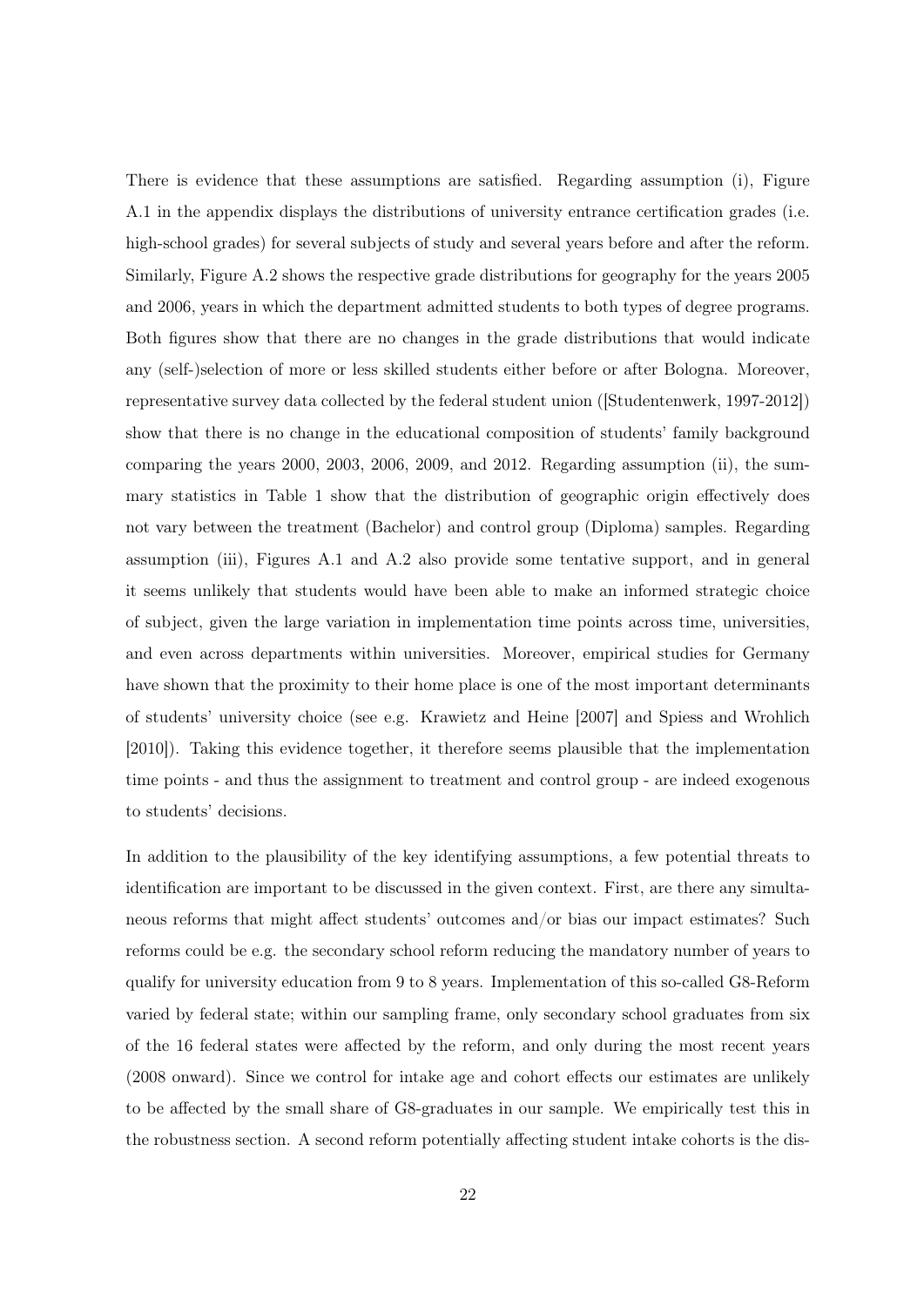continuation of compulsory military service in 2011. This, however, likely causes a time-shift in student intake only, but does not affect composition. Again we empirically test this by estimating impacts for women and men separately, since only men are affected by compulsory military service in Germany.

Finally, in order to make the treatment-control comparison of Bachelor vs. Diploma valid, consistency of the contents of the subjects of study is required; this requirement is satisfied, however, since despite a general and inevitable shortening of the contents, the core subjects remained (largely) unchanged. While some departments at HU took the opportunity to restructure their programs using new course titles while keeping contents constant (e.g. computer science), other departments generally retained the same courses (e.g. economics).

Table [2](#page-23-0) reports OLS impact estimates for the probability of graduation within planned instructional time. Standard errors are clustered multi-way at the subject and intake cohort level (Cameron, Gelbach, and Miller [\[2011\]](#page-38-15)). The table reports the raw impact first (column 1), and subsequently adds the set of covariates (column 2), state effects for geographic origin (column 3), intake cohort effects (column 4), and finally subject of study effects for the full specification (column 5). This structure will also be used in the following three tables for the other three outcomes. In particular, Table [3](#page-24-0) reports corresponding treatment effect estimates for the study duration index. This estimation can be implemented for those students who actually graduated. Given our sampling frame, the distribution of study durations in the control group (Diploma students pre-Bologna) necessarily contains a group with (very) long durations, but who still graduated, that cannot be captured for the treatment group. We therefore provide an additional estimate of the Bologna effect on the study duration index based on using, in addition, imputed durations (to be precise: imputed duration indices) for those Bachelor students who at the end of our sampling frame have not yet graduated, but are still enrolled. For the imputation, we use the Diploma sample and regress the study duration index for all graduates on the full set of explanatory variables, then use the coefficients of the model to predict the study duration index for the full Bachelor sample. The impact estimation results using this larger sample with imputed data are reported in Table [4.](#page-25-0) Note that in using these two procedures the first one would tend to overestimate the treatment effect on duration (because the more "successful" graduates would be faster in graduating), whereas the second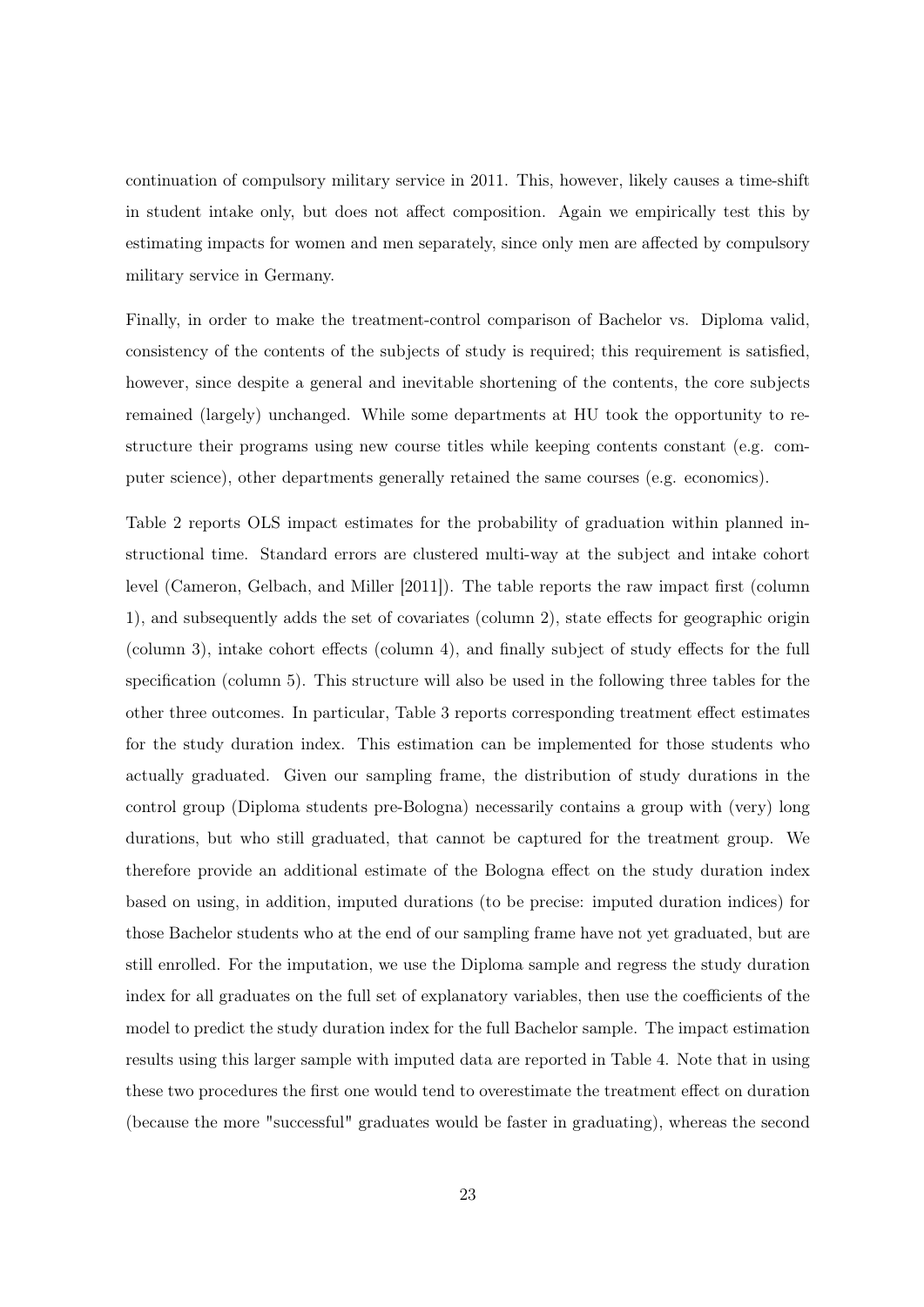|                                         | (1)         | (2)            | $\overline{(3)}$ | (4)            | $\overline{(5)}$ |
|-----------------------------------------|-------------|----------------|------------------|----------------|------------------|
| Bologna                                 | $0.136***$  | $0.127***$     | $0.126***$       | $0.154***$     | $0.180***$       |
|                                         | (0.0277)    | (0.0279)       | (0.0278)         | (0.0329)       | (0.0276)         |
| Female                                  |             | 0.00284        | 0.00243          | 0.00232        | 0.000118         |
|                                         |             | (0.00871)      | (0.00859)        | (0.00867)      | (0.00466)        |
| Intake age                              |             | $-0.00714***$  | $-0.00643***$    | $-0.00634***$  | $-0.00608***$    |
|                                         |             | (0.00187)      | (0.00173)        | (0.00171)      | (0.00160)        |
| Foreign university entrance certificate |             | $-0.0221$      | $-0.0132$        | $-0.0164$      | $-0.0233*$       |
|                                         |             | (0.0140)       | (0.0138)         | (0.0138)       | (0.0127)         |
| Months since high school graduation     |             | $0.000154*$    | 0.0000712        | 0.0000629      | 0.0000686        |
|                                         |             | (0.0000825)    | (0.0000654)      | (0.0000630)    | (0.0000663)      |
| Standardised intake cohort size         |             | $-0.00489***$  | $-0.00483***$    | $-0.00259**$   | 0.000205         |
|                                         |             | (0.000835)     | (0.000850)       | (0.00130)      | (0.00176)        |
| Constant                                | $0.0217***$ | $0.189***$     | $0.168***$       | $0.161***$     | $0.158***$       |
|                                         | (0.00417)   | (0.0452)       | (0.0418)         | (0.0418)       | (0.0347)         |
| State effects                           | No          | N <sub>0</sub> | Yes              | Yes            | Yes              |
| Intake effects                          | No          | No             | No               | Yes            | Yes              |
| Subject effects                         | No          | No             | N <sub>o</sub>   | N <sub>o</sub> | Yes              |
| Observations                            | 24675       | 24675          | 24675            | 24675          | 24675            |
| Adjusted $R^2$                          | 0.064       | 0.079          | 0.081            | 0.097          | 0.114            |

<span id="page-23-0"></span>Table 2: Estimated impact of the Bologna Reform on graduation within planned instructional time (OLS)

Standard errors in parentheses are clustered at the subject and intake cohort level.

\* p < 0.1, \*\* p < 0.05, \*\*\* p < 0.01

"State effects" are indicator variables for high school diploma from the 16 federal states. "Intake effects" are indicator variables for the intake cohort. "Subject effects" are indicator variables for the field of study.

one likely represents a lower bound. Finally, Table [5](#page-26-0) reports treatment effect estimates on overall final grades.

The estimates indicate significant effects of the Bologna reform on the outcomes considered. The coefficient on the treatment indicator remains significant for all specifications, and for some outcomes also varies very little in size. Specifically, we estimate an average treatment effect on the treated on the probability to graduate within planned instructional time of 18 percentage points (Table [2,](#page-23-0) column 5). Regarding the study duration (Tables [3](#page-24-0) and [4\)](#page-25-0) the size of the coefficients varies somewhat more strongly, but the full specifications (column 5 each)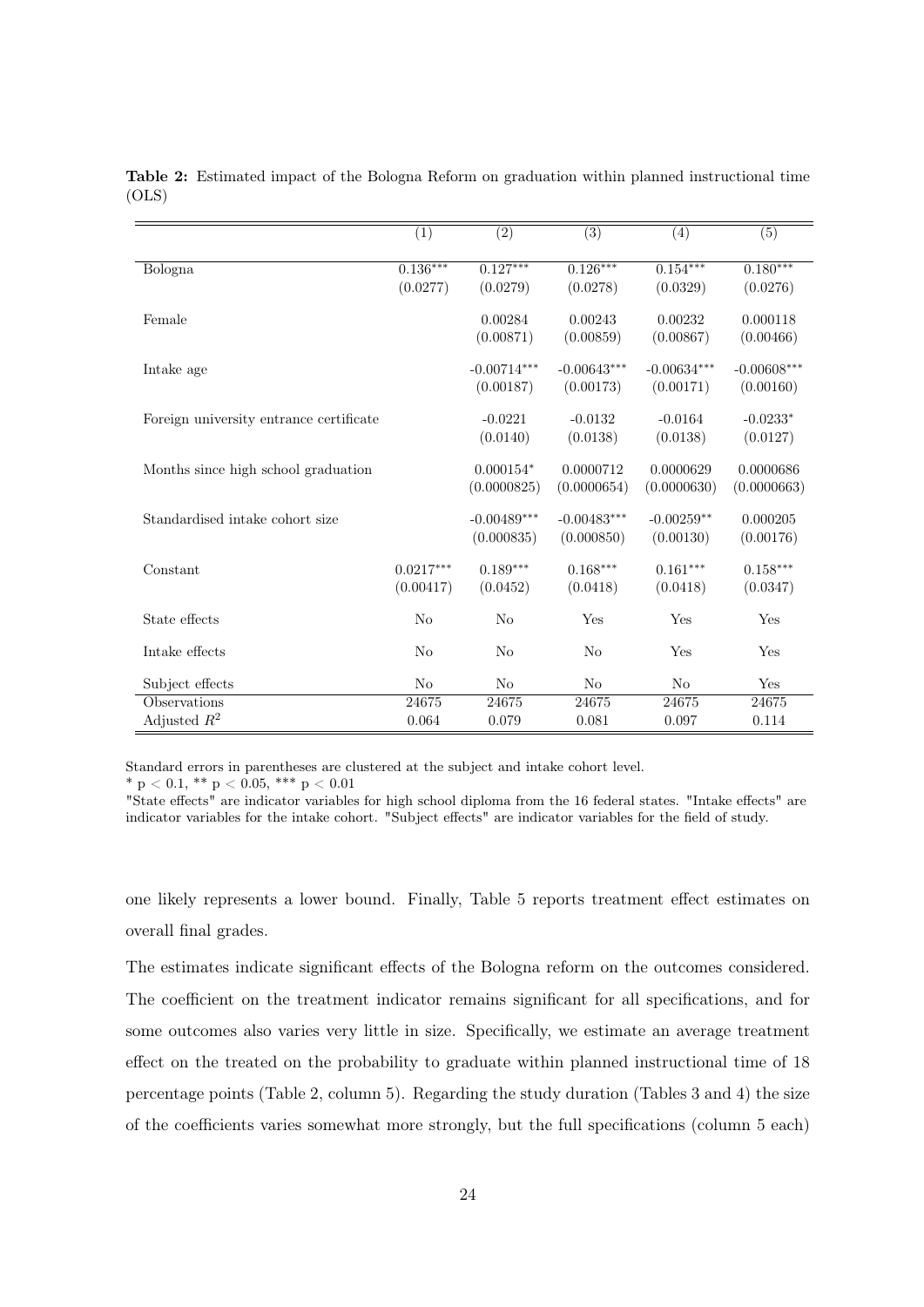|                                         | (1)            | $\overline{(2)}$      | $\overline{(3)}$      | (4)                   | (5)                     |
|-----------------------------------------|----------------|-----------------------|-----------------------|-----------------------|-------------------------|
| Bologna                                 | $-0.215***$    | $-0.217***$           | $-0.215***$           | $-0.0336$             | $-0.0901***$            |
|                                         | (0.0545)       | (0.0602)              | (0.0593)              | (0.0360)              | (0.0262)                |
| Female                                  |                | $-0.0383$<br>(0.0327) | $-0.0379$<br>(0.0325) | $-0.0404$<br>(0.0323) | $-0.0263**$<br>(0.0116) |
| Intake age                              |                | $0.0158***$           | $0.0153***$           | $0.0135***$           | $0.0107***$             |
|                                         |                | (0.00331)             | (0.00356)             | (0.00291)             | (0.00184)               |
| Foreign university entrance certificate |                | 0.0371                | 0.0287                | $0.0633*$             | $0.0676*$               |
|                                         |                | (0.0416)              | (0.0434)              | (0.0376)              | (0.0346)                |
| Months since high school graduation     |                | $-0.000427***$        | $-0.000368**$         | $-0.000366**$         | $-0.000415**$           |
|                                         |                | (0.000164)            | (0.000173)            | (0.000172)            | (0.000166)              |
| Standardised intake cohort size         |                | $-0.000630$           | $-0.000820$           | $-0.00796$            | $-0.00689$              |
|                                         |                | (0.0113)              | (0.0114)              | (0.0116)              | (0.00421)               |
| Constant                                | $1.485***$     | $1.170***$            | $1.186***$            | $1.306***$            | $1.342***$              |
|                                         | (0.0451)       | (0.109)               | (0.118)               | (0.0934)              | (0.0532)                |
| State effects                           | N <sub>o</sub> | No                    | Yes                   | Yes                   | Yes                     |
| Intake effects                          | No             | No                    | No                    | Yes                   | Yes                     |
| Subject effects                         | No             | No                    | N <sub>o</sub>        | No                    | Yes                     |
| Observations                            | 8186           | 8186                  | 8186                  | 8186                  | 8186                    |
| Adjusted $R^2$                          | 0.071          | 0.084                 | 0.084                 | 0.141                 | 0.242                   |

<span id="page-24-0"></span>Table 3: Estimated impact of the Bologna Reform on study duration index (OLS)

Standard errors in parentheses are clustered at the subject and intake cohort level. \* p < 0.1, \*\* p < 0.05, \*\*\* p < 0.01

See footnote Table [2.](#page-23-0)

indicate a decrease in the standardized duration index in the range of −0.09 to −0.042 (for the samples without and with imputed data, respectively). Whereas the results for these outcomes - probability to graduate within planned time and study duration - indicate qualitatively positive effects of the Bologna reform, the impacts on overall final grades are qualitatively negative, as Table [5](#page-26-0) shows: the point estimate of the average increase (i.e. worsening) in grades varies between 0.23 and 0.35, and coincides with the lower bound for the full specification. It implies a noticeable upward shift in the average final grade of HU graduates.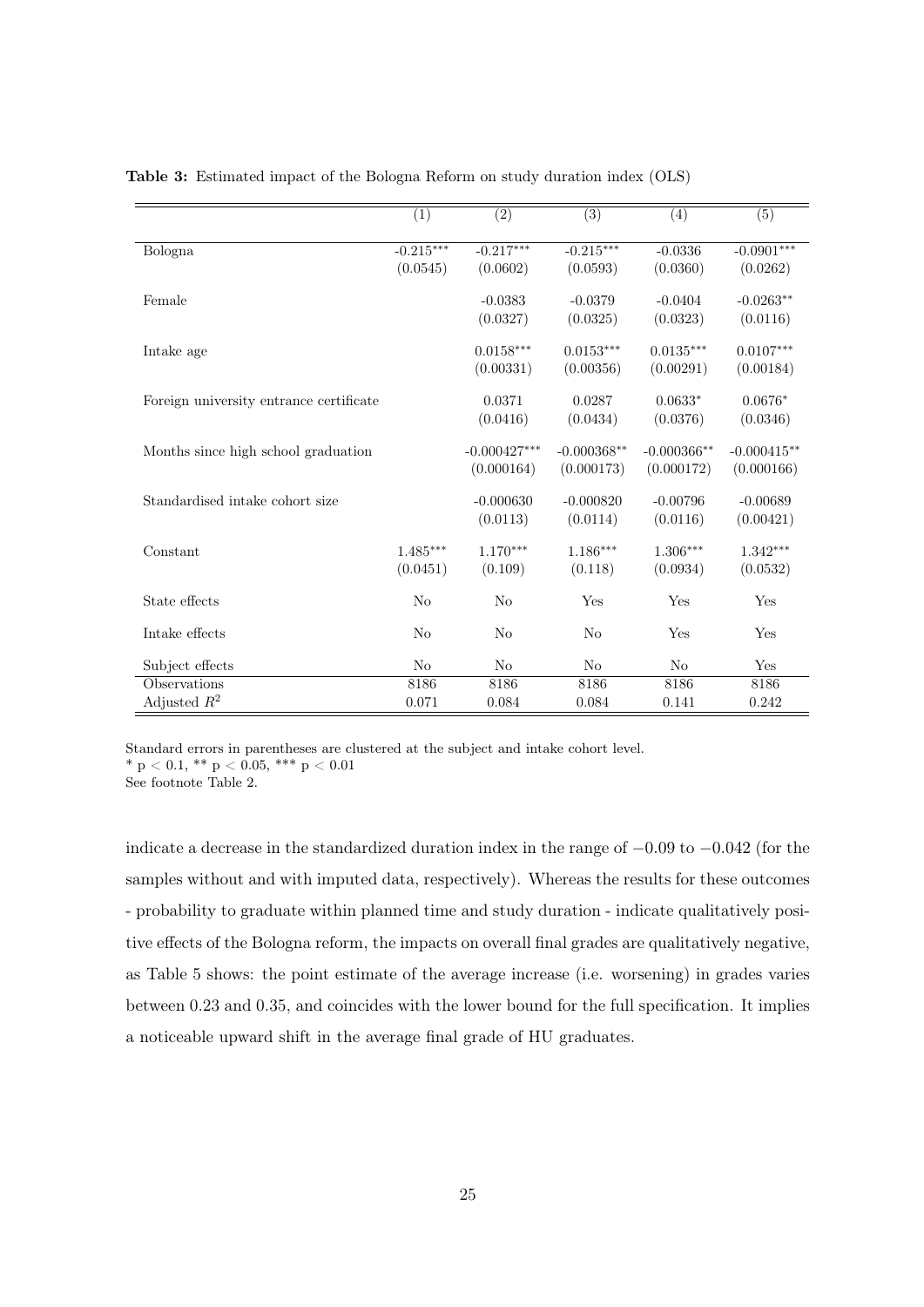|                                         | $\overline{(1)}$ | $\overline{(2)}$ | $\overline{(3)}$ | $\overline{(4)}$ | $\overline{(5)}$ |
|-----------------------------------------|------------------|------------------|------------------|------------------|------------------|
| Bologna                                 | $-0.218***$      | $-0.238***$      | $-0.237***$      | $-0.0402$        | $-0.0420***$     |
|                                         | (0.0417)         | (0.0411)         | (0.0403)         | (0.0376)         | (0.0153)         |
| Female                                  |                  | $-0.0321$        | $-0.0318$        | $-0.0369$        | $-0.0279***$     |
|                                         |                  | (0.0296)         | (0.0294)         | (0.0289)         | (0.00645)        |
| Intake age                              |                  | $0.0119***$      | $0.0117***$      | $0.0113***$      | $0.00917***$     |
|                                         |                  | (0.00209)        | (0.00233)        | (0.00171)        | (0.000864)       |
| Foreign university entrance certificate |                  | $0.0725***$      | $0.0666***$      | $0.0818***$      | $0.0809***$      |
|                                         |                  | (0.0207)         | (0.0238)         | (0.0206)         | (0.0156)         |
| Months since high school graduation     |                  | $-0.000274***$   | $-0.000243**$    | $-0.000246**$    | $-0.000366$ ***  |
|                                         |                  | (0.0000966)      | (0.000115)       | (0.000124)       | (0.0000674)      |
| Standardised intake cohort size         |                  | $-0.00837$       | $-0.00840$       | $-0.00604$       | $-0.00173$       |
|                                         |                  | (0.00681)        | (0.00683)        | (0.00837)        | (0.00171)        |
| Constant                                | $1.485***$       | $1.251***$       | $1.259***$       | $1.351***$       | $1.361***$       |
|                                         | (0.0451)         | (0.0839)         | (0.0943)         | (0.0682)         | (0.0213)         |
|                                         |                  |                  |                  |                  |                  |
| State effects                           | No               | No               | Yes              | Yes              | Yes              |
| Intake effects                          | No               | No               | No               | Yes              | Yes              |
| Subject effects                         | N <sub>o</sub>   | No               | No               | N <sub>o</sub>   | Yes              |
| Observations                            | 14312            | 14312            | 14312            | 14312            | 14312            |
| Adjusted $R^2$                          | 0.100            | 0.124            | 0.129            | 0.200            | 0.369            |

<span id="page-25-0"></span>Table 4: Estimated impact of the Bologna Reform on study duration index using imputed data (OLS)

Standard errors in parentheses are clustered at the subject and intake cohort level. \* p < 0.1, \*\* p < 0.05, \*\*\* p < 0.01

See footnote Table [2.](#page-23-0)

#### 5.2 Instrumental variables estimates of the Bologna effect

The identification strategy in the previous section essentially considers treatment status as exogenous, because the status of being in a Diploma or Bachelor degree program is implicitly (and randomly) determined by the preceding individual choice about which subject and at which university to study. We argued that this set-up generates a natural experiment that allows to estimate unbiased estimates using simple linear regression. In a next step suppose that there are strong utility losses at the individual student level associated with the switch from a Diploma to a Bachelor's degree - e.g. due to long academic traditions at specific universities - and that these losses outweigh any city or university benefits, lower travel costs, etc. That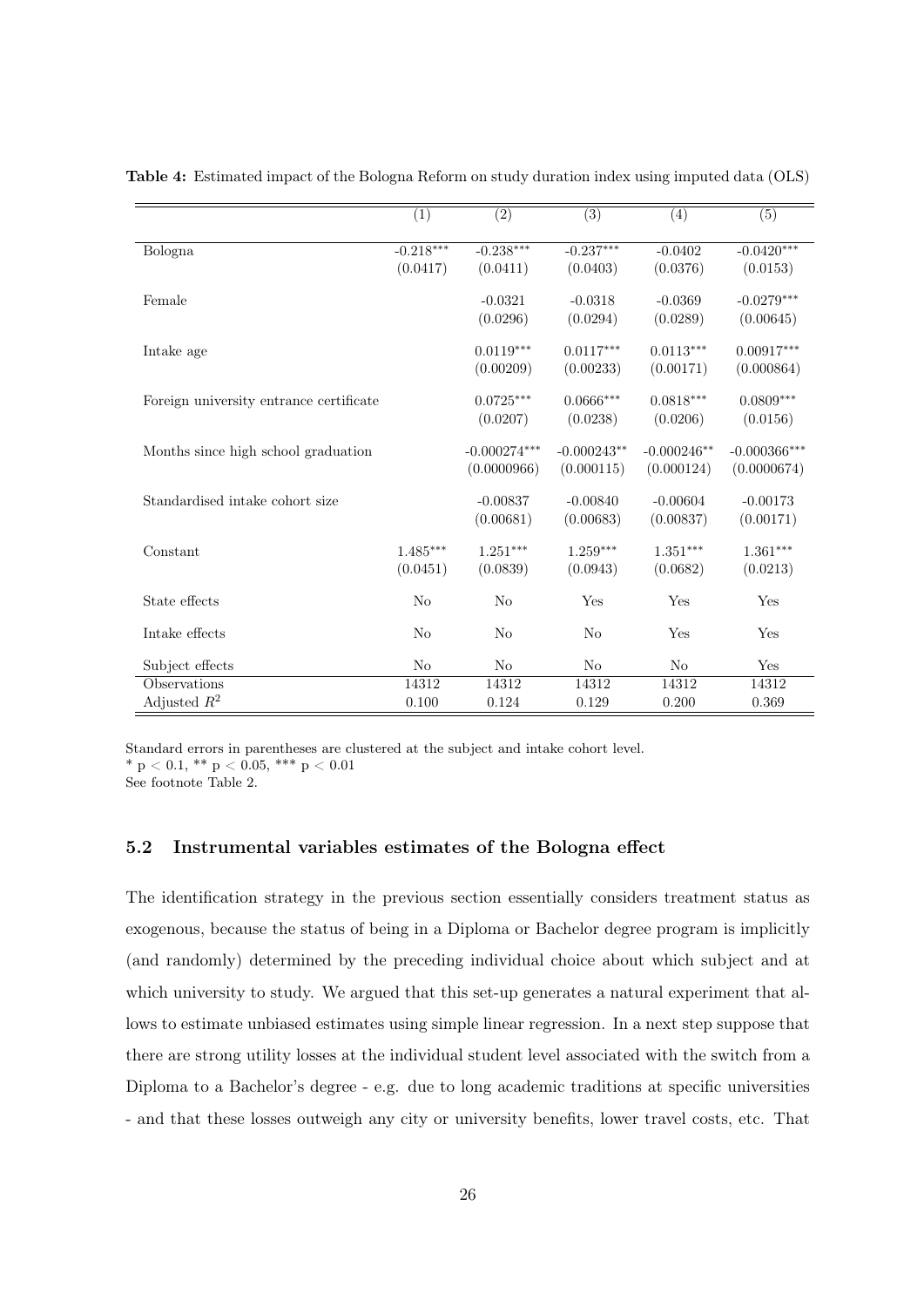|                                         | $\overline{(1)}$ | $\overline{(2)}$ | $\overline{(3)}$ | (4)           | $\overline{(5)}$ |
|-----------------------------------------|------------------|------------------|------------------|---------------|------------------|
| Bologna                                 | $0.234***$       | $0.270***$       | $0.283***$       | $0.351***$    | $0.230***$       |
|                                         | (0.0784)         | (0.0796)         | (0.0770)         | (0.0914)      | (0.0868)         |
|                                         |                  |                  |                  |               |                  |
| Female                                  |                  | 0.000323         | $-0.00127$       | $-0.000158$   | 0.0107           |
|                                         |                  | (0.0438)         | (0.0443)         | (0.0433)      | (0.00952)        |
| Intake age                              |                  | $0.0306***$      | $0.0301***$      | $0.0296***$   | $0.0336***$      |
|                                         |                  | (0.00229)        | (0.00260)        | (0.00260)     | (0.00243)        |
| Foreign university entrance certificate |                  | $0.217***$       | $0.191***$       | $0.204***$    | $0.122***$       |
|                                         |                  | (0.0504)         | (0.0429)         | (0.0408)      | (0.0327)         |
|                                         |                  |                  |                  |               |                  |
| Months since high school graduation     |                  | $-0.00145***$    | $-0.00126***$    | $-0.00123***$ | $-0.00136***$    |
|                                         |                  | (0.000131)       | (0.000133)       | (0.000187)    | (0.000260)       |
| Standardised intake cohort size         |                  | 0.0366           | 0.0360           | 0.0354        | 0.00466          |
|                                         |                  | (0.0241)         | (0.0234)         | (0.0264)      | (0.0120)         |
| Constant                                | $1.902***$       | $1.243***$       | $1.270***$       | $1.332***$    | $1.657***$       |
|                                         | (0.0943)         | (0.106)          | (0.117)          | (0.0871)      | (0.0822)         |
|                                         |                  |                  |                  |               |                  |
| State effects                           | No               | No               | Yes              | Yes           | Yes              |
|                                         |                  |                  |                  |               |                  |
| Intake effects                          | No               | No               | No               | Yes           | Yes              |
| Subject effects                         | No               | $\rm No$         | No               | No            | Yes              |
| Observations                            | 8163             | 8163             | 8163             | 8163          | 8163             |
| Adjusted $R^2$                          | 0.044            | 0.091            | 0.103            | 0.109         | 0.262            |

<span id="page-26-0"></span>Table 5: Estimated impact of the Bologna Reform on final grade (OLS)

Standard errors in parentheses are clustered at the subject and intake cohort level.

\* p  $< 0.1$ , \*\* p  $< 0.05$ , \*\*\* p  $< 0.01$ 

See footnote Table [2.](#page-23-0)

is, consider a case in which some students do make a deliberate effort to "avoid treatment", which might render our treatment indicator in equation  $(2)$  endogenous. The potential success of this effort then depends on the number of available alternatives. Specifically, for instance, if all other universities except HU still offer Diploma degrees, avoidance of treatment is easy, and vice versa.

Following this logic, in a second step of our empirical analysis we instrument students' treatment status with the share of first-year Bachelor students among all first-year Bachelor and Diploma students for each subject of study and year. This instrumental variable is a direct measure of treatment probability, varying at the subject and intake group (cohort) level. It is arguably exogenous, since we would not expect this share to have any direct impact on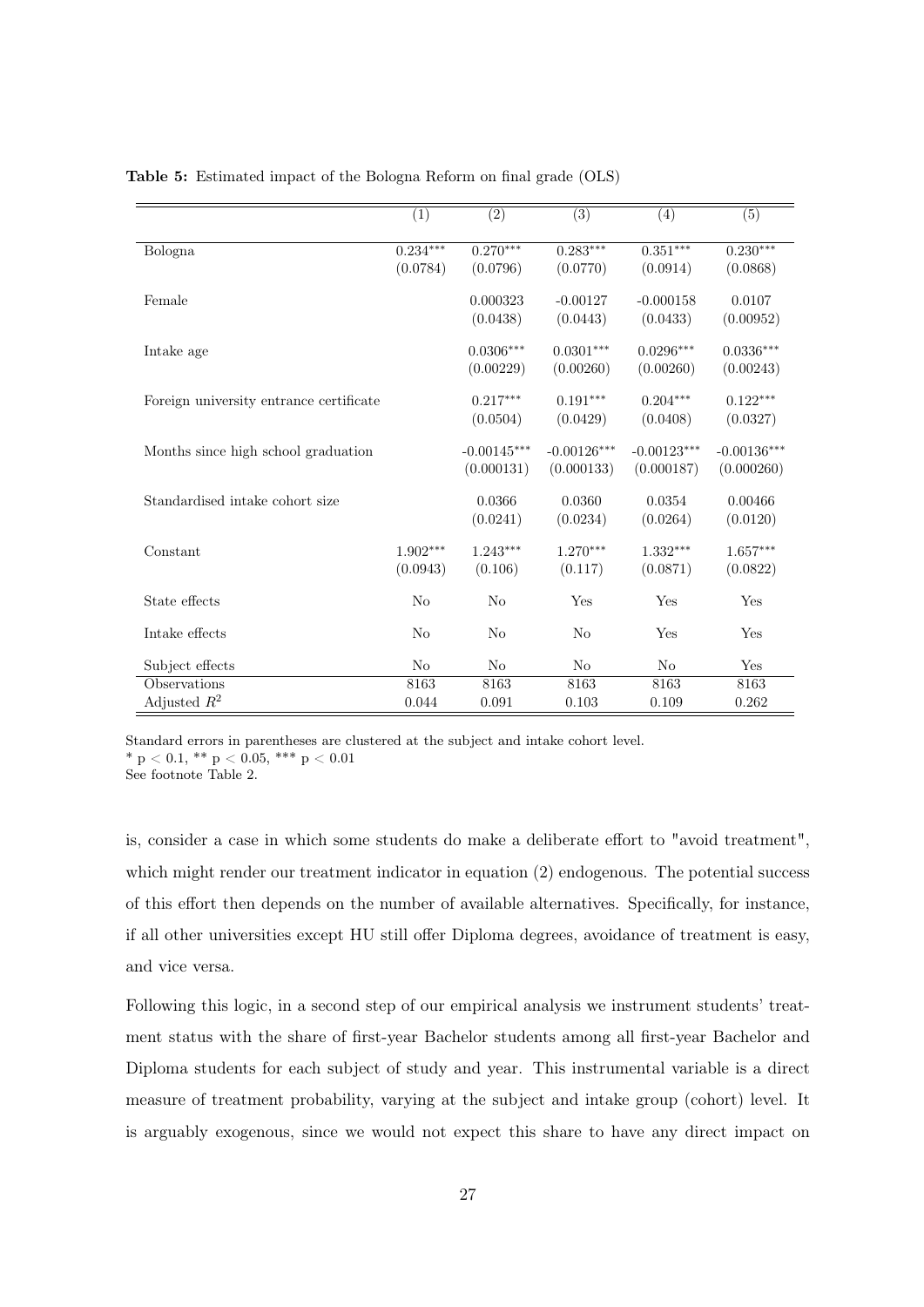

<span id="page-27-0"></span>Figure 11: Timeline of treatment introduction in Germany and at HU, by subject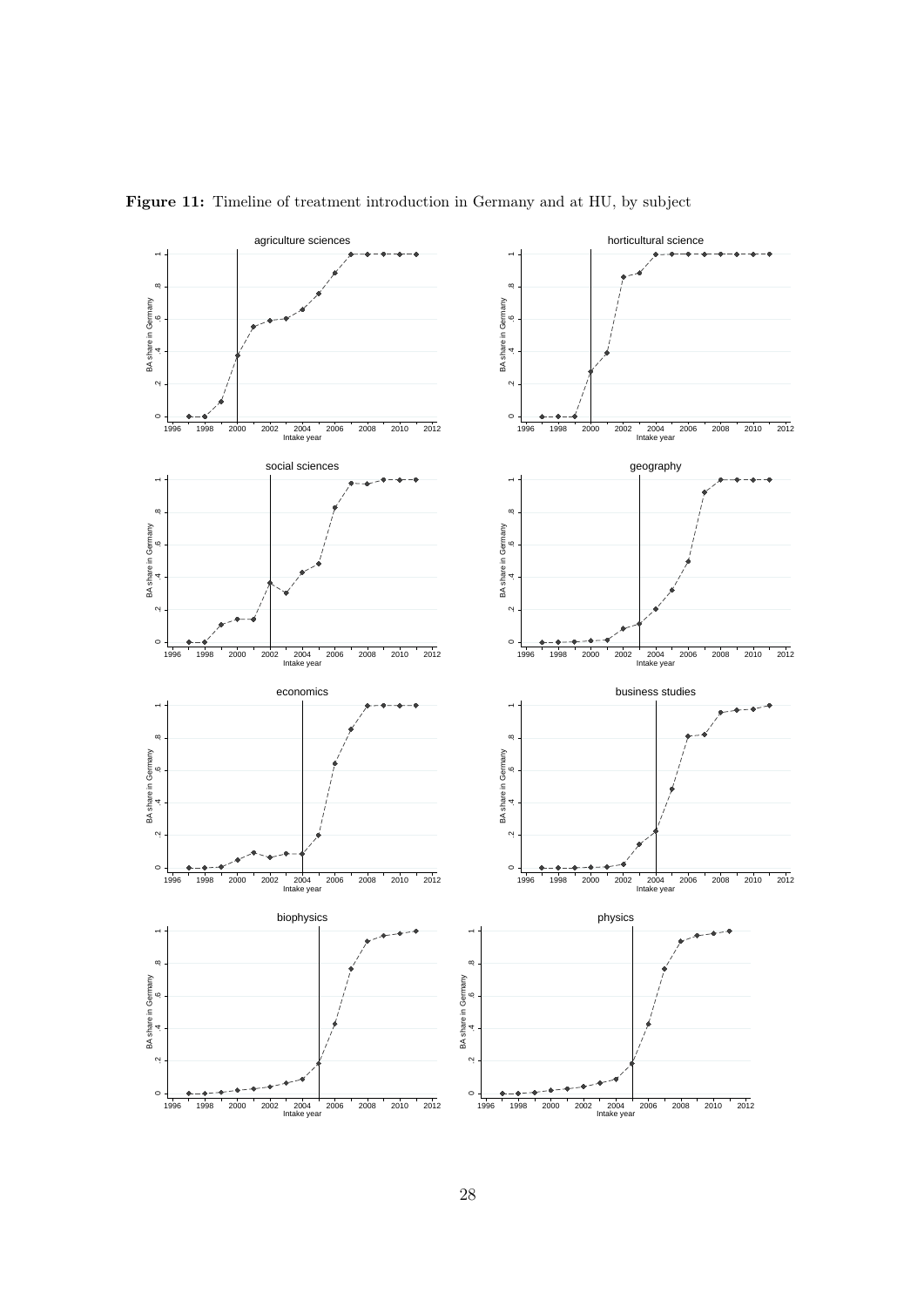

Figure 11 continued: Timeline of treatment introduction in Germany and at HU, by subject

The graphs display the respective annual share of first-year Bachelor students among all first-year students (Diploma and Bachelor) in Germany. The vertical lines indicate the respective coming-into-effect of Bologna at HU.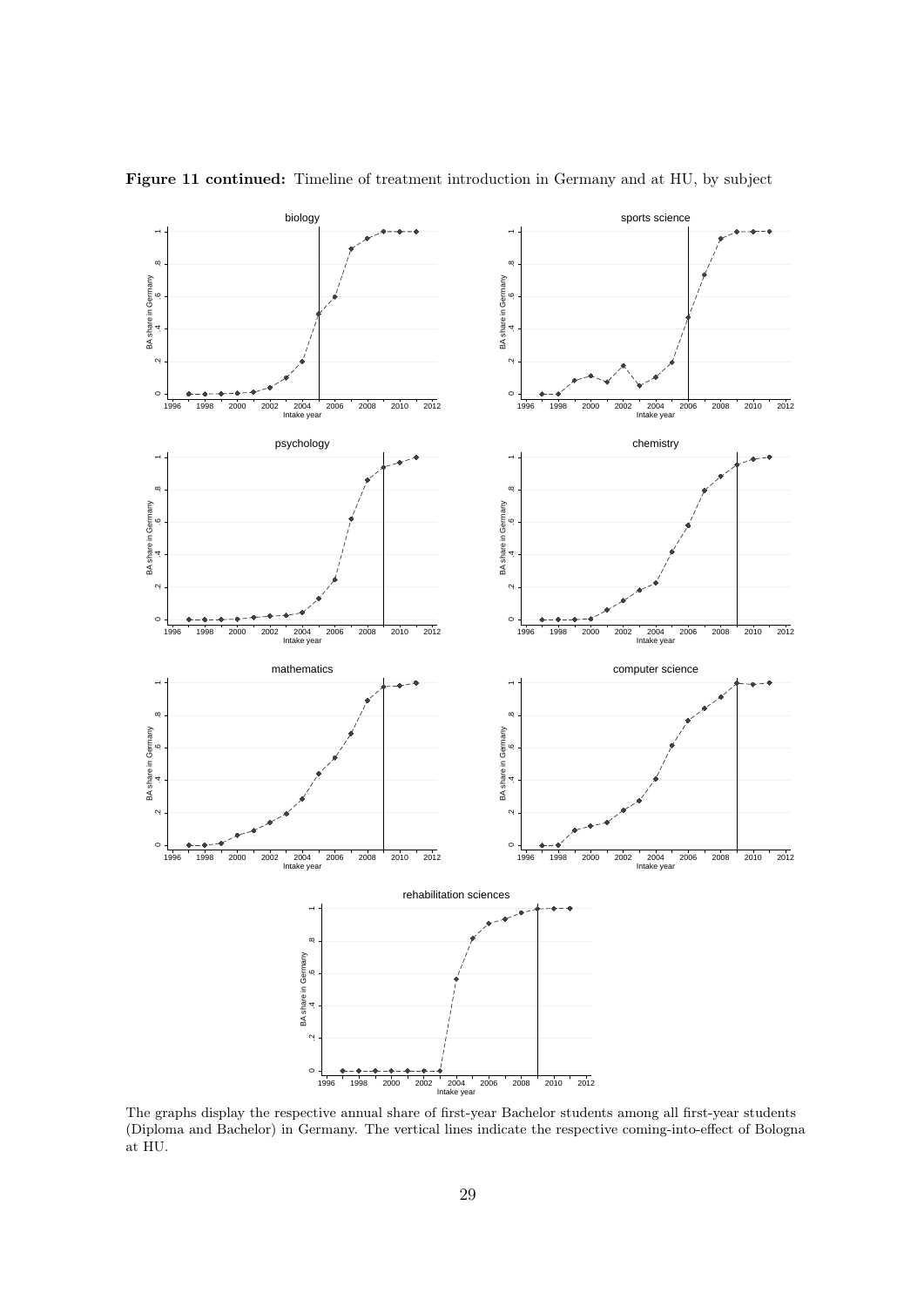students' educational outcomes other than through the endogenous regressor, i.e. being in a Bachelor or Diploma degree program. Figure [11](#page-27-0) illustrates the instrument by displaying the timeline of the coming-into-effect of the Bologna reform in Germany by subject - as the share of first-year Bachelor students among all first-year students - and the specific time point at HU.[12](#page-29-0) Correspondingly, Table [6](#page-29-1) displays the first-stage results and shows that the instrumental variable is highly and significantly correlated with treatment status.

|                                         | (1)         |
|-----------------------------------------|-------------|
|                                         | Bologna     |
| Share of Bachelor first-year students   | $0.959***$  |
|                                         | (0.0528)    |
|                                         |             |
| Female                                  | 0.0177      |
|                                         | (0.0277)    |
|                                         | 0.00127     |
| Intake age                              |             |
|                                         | (0.00245)   |
| Foreign university entrance certificate | 0.0355      |
|                                         | (0.0234)    |
| Months since high school graduation     | 0.0000137   |
|                                         |             |
|                                         | (0.0000860) |
| Standardised intake cohort size         | $-0.00569$  |
|                                         | (0.00396)   |
|                                         |             |
| Constant                                | $-0.0524$   |
|                                         | (0.0813)    |
|                                         |             |
| State effects                           | Yes         |
| Observations                            | 24675       |
| Adjusted $R^2$                          | 0.691       |

<span id="page-29-1"></span>Table 6: First-stage regression

Standard errors in parentheses are clustered at the subject and intake cohort level. \* p < 0.1, \*\* p < 0.05, \*\*\* p < 0.01

<span id="page-29-0"></span> $12$ Note that at the individual level the instrument takes on the particular value of the share determined by subject and year; not only the shares at the intersections of the two curves displayed in Figure [11.](#page-27-0)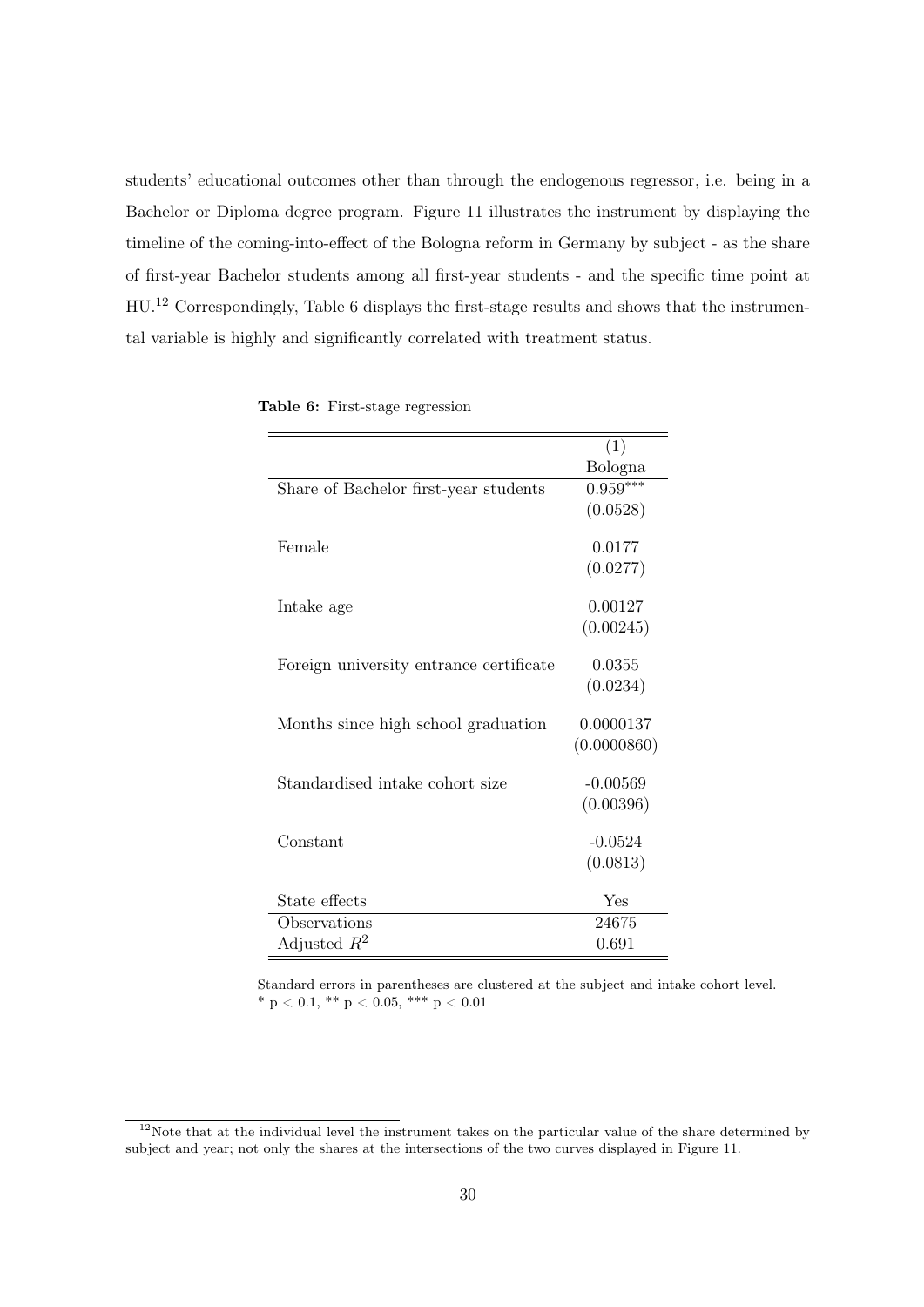We estimate the following equation

(3) 
$$
Y_i = \alpha + \beta Bologna_i + \gamma X_i + \delta_g + \epsilon_i
$$

using 2SLS, where the (potentially) endogenous treatment variable Bologna is instrumented using the exogenous variable Share (of first-year Bachelor students among all first-year students). Since the instrument varies at the intake cohort and subject level, cohort and subject effects are omitted from equation (3). Using the same four outcome variables of interest as above, Table [7](#page-30-0) reports the corresponding IV estimates of the Bologna impact.

|                                         | (1)                | (2)            | $\overline{(3)}$       | (4)           |
|-----------------------------------------|--------------------|----------------|------------------------|---------------|
|                                         | In-time graduation | Duration index | Duration index imputed | Final grade   |
| Bologna                                 | $0.0983***$        | $-0.307***$    | $-0.323***$            | $0.231***$    |
|                                         | (0.0276)           | (0.0674)       | (0.0279)               | (0.0756)      |
| Female                                  | 0.00281            | $-0.0393$      | $-0.0329$              | $-0.00208$    |
|                                         | (0.00871)          | (0.0323)       | (0.0295)               | (0.0462)      |
| Intake age                              | $-0.00630***$      | $0.0150***$    | $0.0130***$            | $0.0299***$   |
|                                         | (0.00169)          | (0.00399)      | (0.00257)              | (0.00270)     |
| Foreign university entrance certificate | $-0.00910$         | 0.0534         | $0.0836***$            | $0.205***$    |
|                                         | (0.0123)           | (0.0483)       | (0.0266)               | (0.0500)      |
| Months since high school graduation     | 0.0000585          | $-0.000349**$  | $-0.000230**$          | $-0.00125***$ |
|                                         | (0.0000639)        | (0.000173)     | (0.000112)             | (0.000131)    |
| Standardised intake cohort size         | $-0.00571***$      | $-0.00567$     | $-0.00962$             | 0.0332        |
|                                         | (0.00124)          | (0.0113)       | (0.00726)              | (0.0232)      |
| Constant                                | $0.175***$         | $1.223***$     | $1.280***$             | $1.291***$    |
|                                         | (0.0456)           | (0.123)        | (0.0944)               | (0.121)       |
| State effects                           | Yes                | Yes            | Yes                    | Yes           |
| Observations                            | 24675              | 8186           | 14312                  | 8163          |

<span id="page-30-0"></span>Table 7: Instrumental variables estimates of the impact of the Bologna Reform

Standard errors in parentheses are clustered at the subject and intake cohort level.

\* p < 0.1, \*\* p < 0.05, \*\*\* p < 0.01

The table reports coefficients from a 2SLS estimation, in which the endogenous regressor "Bologna" is instrumented using the "Share of Bachelor first-year students" (see text). The columns display impact estimates for the following four dependent variables: (1) "graduation within planned instructional time"; (2) "Study duration index"; (3) "Study duration index using imputed data" and (4) "Final grade at graduation".

The results are very similar to the OLS estimates reported in the previous section. The coefficient for the outcome "probability to graduate within planned instructional time" is slightly smaller in size, but still indicates a highly significant 9.83 percentage point increase. For the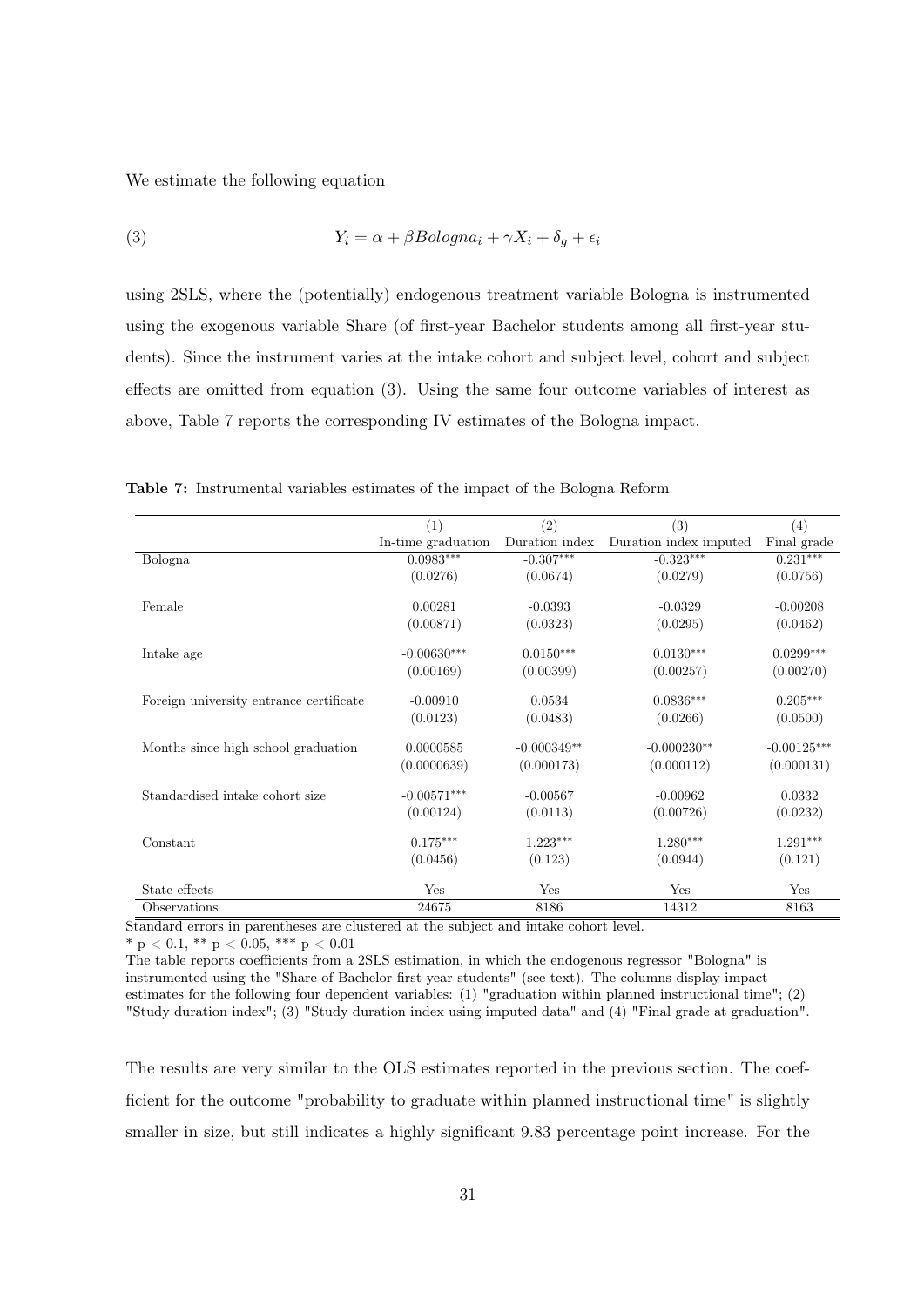two study duration outcomes, the coefficients are larger in size, both pointing to a substantial reduction in standardized study duration due to the Bologna reform. The coefficient for the treatment effect on final grades is essentially the same for IV and OLS. All coefficients are statistically significant.

Overall, the findings from both the OLS and the IV estimates point to a clear and consistent picture of the Bologna impacts: On the one hand, the probability to graduate within the planned instructional time as well as the standardized study duration were significantly improved. On the other hand, the overall final grades at graduation are significantly higher, i.e. worse, for the treatment group.

#### 5.3 Subsample results and robustness

In this section, we stratify our sample in several dimensions, and investigate whether specific subgroup results might differ from the findings identified in the previous sections. Specifically, first, we investigate whether treatment effects are different for younger vs. older students (sample cut at the median intake age). Second, we stratify by gender. Third, we include "switchers", i.e. students who started in the specific subject of study at a different university, then switch to and continue at HU (these were not included in our main estimation sample for reasons explicated in section 4). Fourth, we condition on the subsample of students with complete information on their university entrance certificate grade. Fifth, we condition on "local" students (i.e. students originally from Berlin and the surrounding federal state, Brandenburg). These students constitute the largest group in our sample and, given a universal pattern of the time-persistent and inherent inertia of choosing to study at a university where one lives and has grown up, are more likely subject to the exogeneity of the treatment introduction. Sixth and finally, we exclude students from the sample who were affected by the reduction in mandatory years of secondary education qualifying for university from 9 to 8.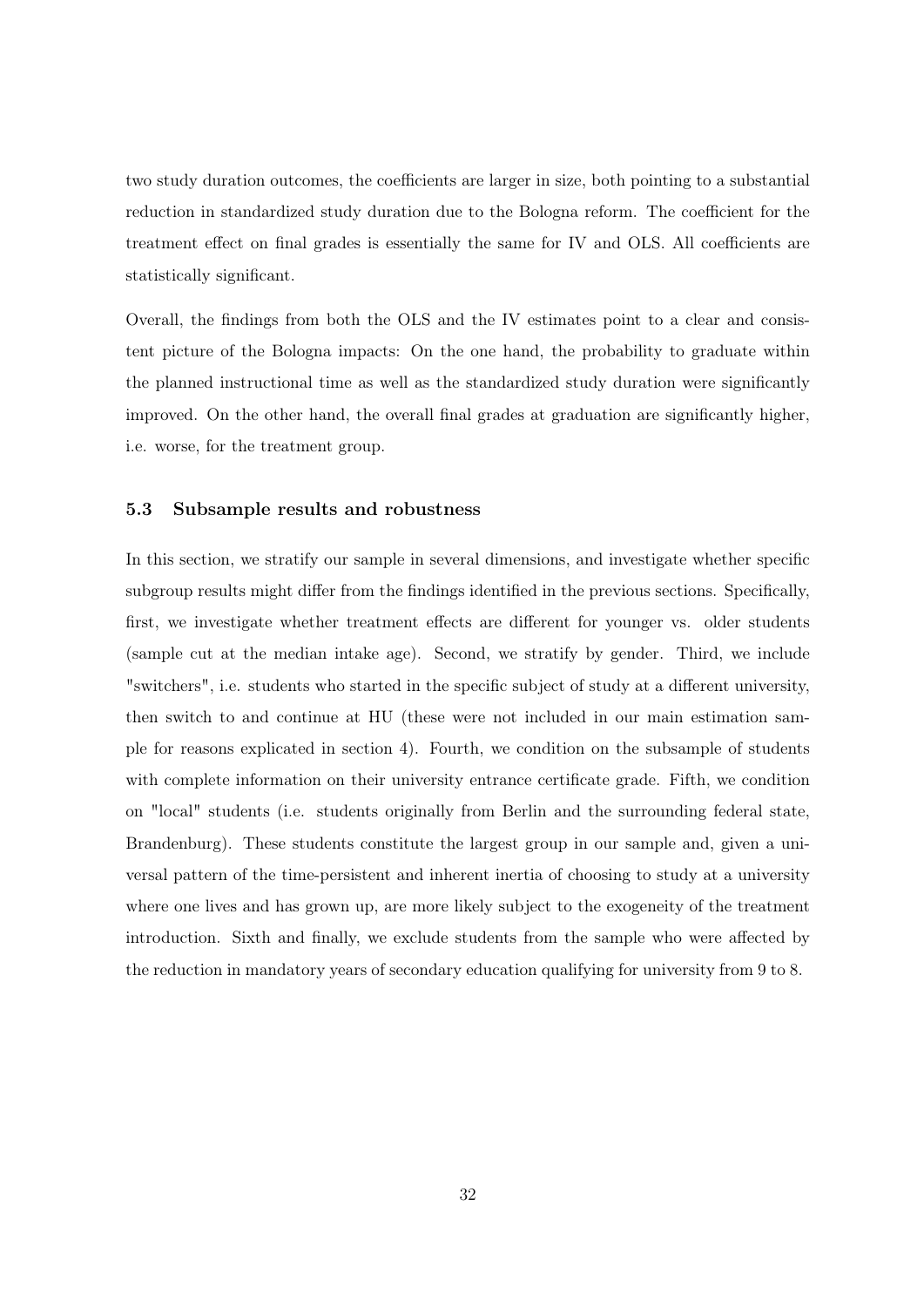|                        | $\overline{\text{cov}}$ | Age above          | Female                 | Male                | Switcher        | Entrance grade | $_{\rm Local}$ | $G8$ excluded |
|------------------------|-------------------------|--------------------|------------------------|---------------------|-----------------|----------------|----------------|---------------|
|                        | Age bel                 | $\widehat{\Omega}$ | $\widehat{\mathbb{C}}$ | $\widehat{\exists}$ | $\widetilde{5}$ | $\odot$        | E              | $\circledS$   |
| Graduation in time     | $0.137***$              | 1.0556***          | $0.118***$             | $0.0786***$         | $0.0945***$     | (0.0501)       | $0.0942***$    | $0.0927***$   |
|                        | (0.0410)                | (0.0132)           | (0.0268)               | (0.0282)            | (0.0250)        | $0.103**$      | (0.0284)       | (0.0261)      |
| Observations           | 12562                   | 12113              | 11914                  | 12761               | 29649           | 4446           | 14710          | 21515         |
| Duration index         | $-0.301***$             | $-0.296***$        | $-0.290***$            | $0.325***$          | $-0.231***$     | $-0.313***$    | $-0.293***$    | $-0.303***$   |
|                        | (0.0591)                | (6510.0)           | (0.0604)               | (0.0830)            | (0.0739)        | (0.0427)       | (8220.0)       | (0.0702)      |
| Observations           | 4194                    | 3992               | 4227                   | 3959                | 10852           | 1196           | 5128           | 7146          |
| Duration index imputed | $-0.294***$             | $-0.343***$        | $-0.308***$            | $0.341***$          | $-0.499***$     | $-0.179$       | $-0.313***$    | $-0.320***$   |
|                        | (0.0325)                | (0.0355)           | (0.0373)               | (0.0205)            | (0.0555)        | $\bigcirc$     | (0.0304)       | (0.0289)      |
| Observations           | 7390                    | 6922               | 7159                   | 7153                | 14312           | 3160           | 8666           | 12489         |
| Final grade            | $0.257***$              | $0.221***$         | $0.238***$             | $0.224***$          | $0.282***$      | $0.276***$     | $0.227***$     | $0.234***$    |
|                        | (0.0868)                | (0.0647)           | (0.0786)               | (0.0858)            | 0.0960)         | (0.103)        | (0.0869)       | (0.0805)      |
| Observations           | 4179                    | 3984               | 4212                   | 3951                | 10806           | 1196           | 5114           | 7127          |

Table 8: IV impact estimates for all outcome variables and stratified samples Table 8: IV impact estimates for all outcome variables and stratified samples

<span id="page-32-0"></span>students" (see text). The columns display impact estimates for the following stratified samples: (1) Students being younger than the median student when enrolling students" (see text).The columns display impact estimates for the following stratified samples: (1) Students being younger than the median student when enrolling in the program; (2) Students being older than the median student when enrolling in the program; (3) Female students; (4) Male students; (5) Those students are in the program; (2) Students being older than the median student when enrolling in the program; (3) Female students; (4) Male students; (5) Those students are included who enrolled at a more advanced semester switching from another university; (6) Sample of students for which university entrance grades are available (only from 2005 onwards); (7) Students coming from the federal included who enrolled at a more advanced semester switching from another university; (6) Sample of students for which university entrance grades are available (only from 2005 onwards);(7) Students coming from the federal states of Berlin or Brandenburg; (8) Excluding students affected by the reduction of mandatory The table reports coefficients from a 2SLS estimation, in which the endogenous regressor "Bologna" is instrumented using the "Share of Bachelor first-year The table reports coefficients from a 2SLS estimation, in which the endogenous regressor "Bologna" is instrumented using the "Share of Bachelor first-year secondary education qualifying for university from  $9$  to  $8$  years. secondary education qualifying for university from 9 to 8 years.  $*$   ${\rm p} < 0.1,$   $*$   $*$   ${\rm p} < 0.05,$   $*$   $*$   ${\rm p} < 0.01$  $*$  p  $<$  0.1,  $*$  p  $<$  0.05,  $*$   $*$  p  $<$  0.001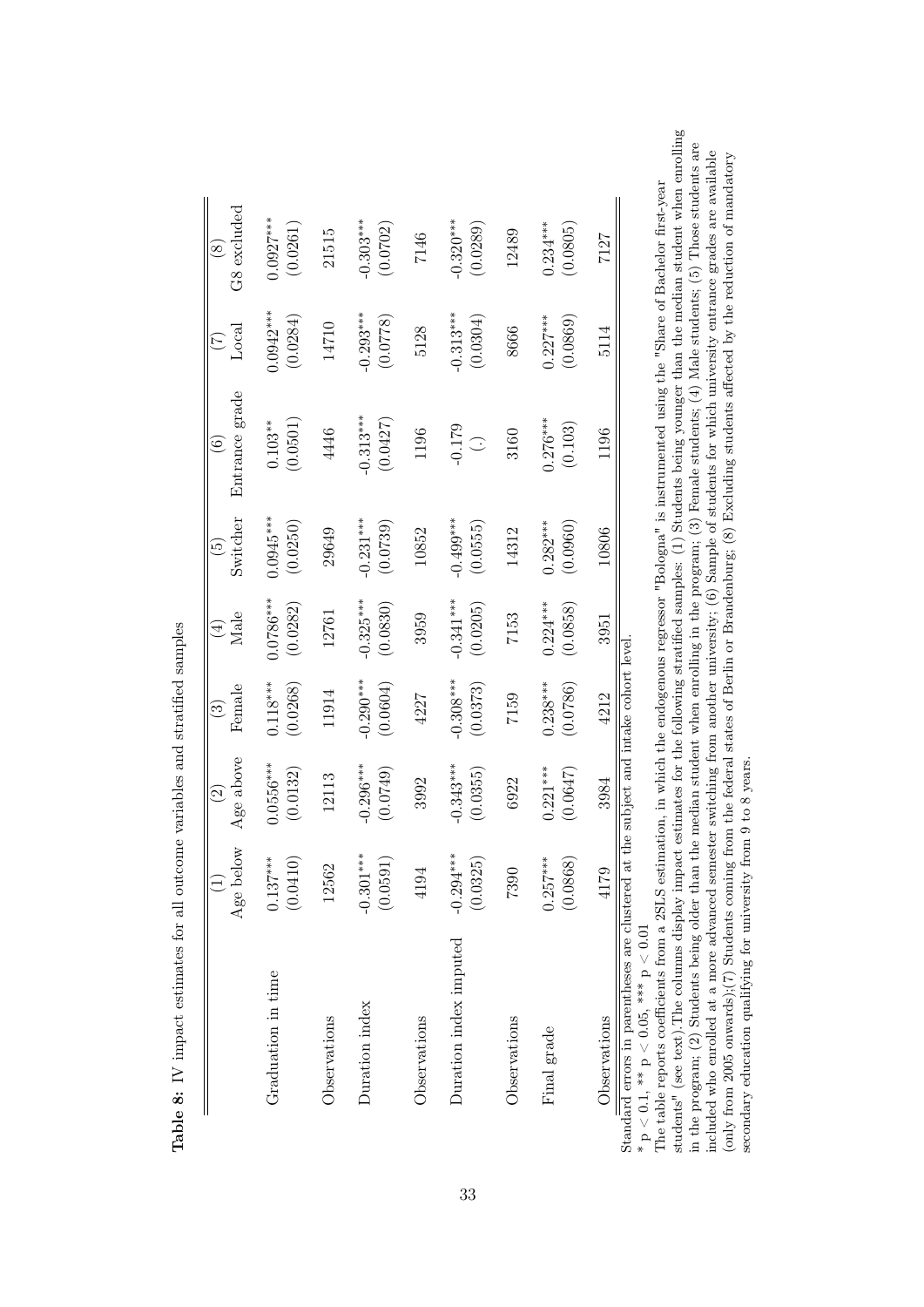We report 2SLS estimates for the following outcomes: probability to graduate within planned instructional time (Table [8,](#page-32-0) first row), study duration index (Table [8,](#page-32-0) third row), study duration index using imputed data (Table [8,](#page-32-0) fifth row), and overall final grade (Table [8,](#page-32-0) seventh row). The results do not indicate pronounced patterns by age group or gender. Younger students seem to benefit slightly more in terms of the treatment effect on graduation probability within planned time. This is also the case for female students relative to males, and also with respect to better final grades. The differences, however, are not very large, and all impacts remain highly significant also for males. Including the "switchers" in the sample, and focusing on the groups with entrance grade data or local origin, overall produces very similar results, thus underscoring the robustness of the empirical findings. In particular the results for the local group are all highly significant and similar to the overall estimates – all three coefficients are somewhat smaller in size, though, thus possibly representing the actual lower bound on the Bologna reform treatment effects estimated in this paper.

#### 5.4 Mechanisms

There are several channels through which we expect the Bologna reform to work, and through which it may have caused the impacts estimated in this paper. First, the standard conjecture regarding Bologna is that the increased structurization implied by the reform incentivizes students to follow their studies along a predetermined class schedule - sometimes by giving them a much smaller amount of liberty in choosing topics and classes than before (Suchanek et al. [\[2012\]](#page-39-4)). This could then potentially explain both the increase in the probability to graduate within planned instructional time and the decrease in standardized duration (as some kind of compliance effect). Although such a mechanism seems plausible, and may in fact play some role also in our case, there are no data to prove the relevance of this channel conclusively.

A second mechanism related to the idea of a compliance effect is that the new degree structure might generate a stronger connection between student and subject of study. A potential reason for such an increased cohesiveness could be the shorter duration of the program, which reduces the psychological costs associated with graduation. When being able to obtain a degree certificate after three years of higher education (instead of four to five years) students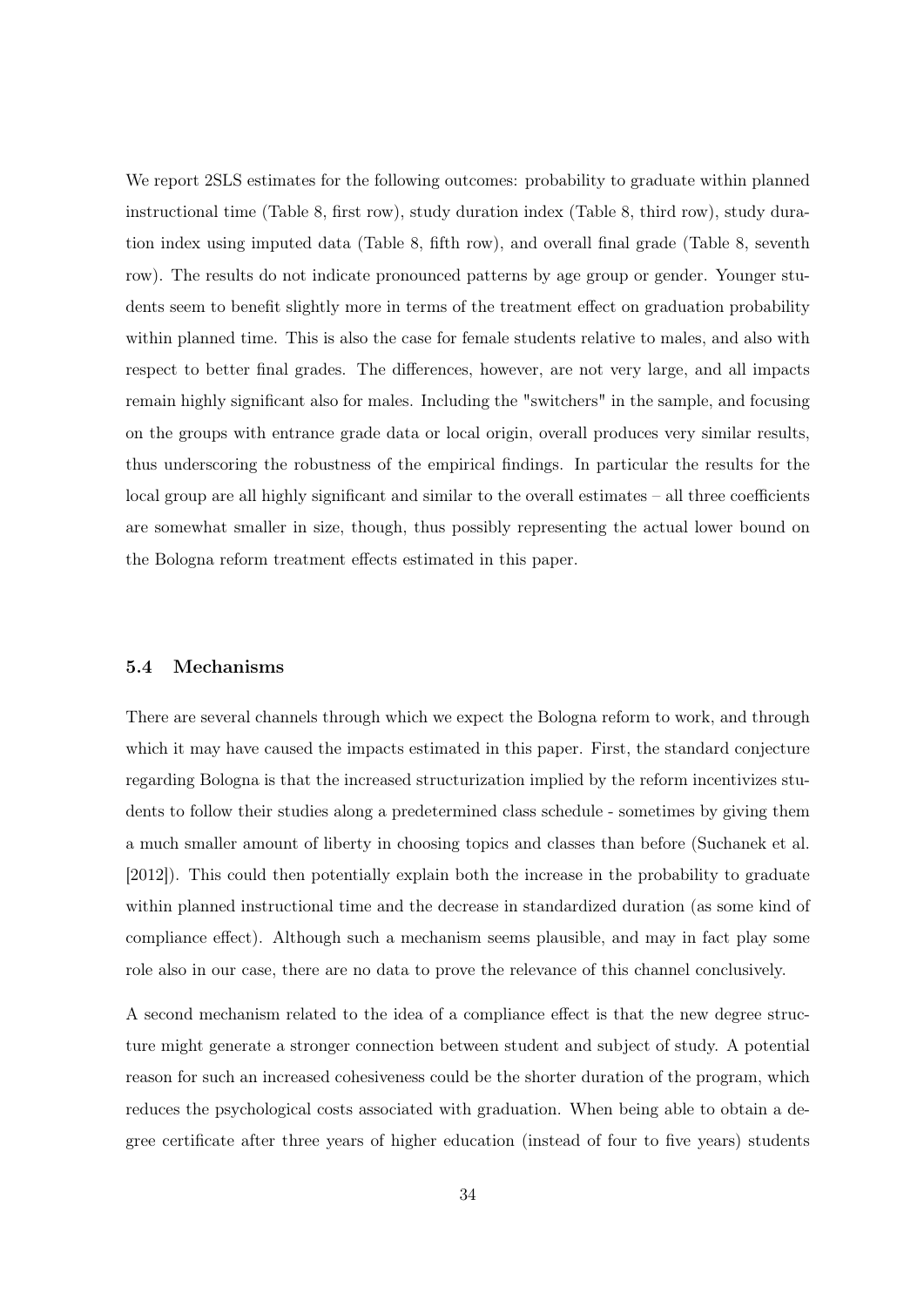might have a stronger incentive to graduate. Moreover, Bachelor students are able to reconsider their academic interests by switching university for their Master's education, but do not have to drop out of a comprehensive Diploma program to do so.

We can test the hypothesis of increased cohesiveness by estimating the probability of nonretention for treatment and control groups for each semester since enrollment separately. "Non-retention" here means to choose to not remain in the specific field of study in a given semester; it is not exactly a drop-out rate, since we cannot observe whether students actually stop studying or move, for instance, to a different university. Figure [A.3](#page-41-1) and Figure [A.4](#page-42-0) in the appendix estimate the probability of non-retention during the first and the sixth semester, following the approach used in section 4. Whereas the same graphs for semesters 2 through 5 (omitted from the appendix, but available on request) show a completely flat profile, the graphs for semesters 1 and 6 do indicate that non-retention rates decrease for the treatment group. This would indicate a twofold mechanism: On the one hand, the Bachelor degree program might make it more likely that students hang on to their subject choice during the first semester (starting effect); and on the other hand it might make it more likely that they hang on to their subject choice when they are close to finishing and attaining the Bachelor certification (graduation effect). This would be an indicator of a potential "sheepskin effect" induced by the reform. Whereas we want to emphasize the conjectural nature of this conclusion, Figures [A.3](#page-41-1) and [A.4](#page-42-0) do provide tentative support.

Third, Bachelor students might face an increased performance pressure induced by a higher number of examinations and by the fact that all course grades contribute to the final grade at graduation, respectively. On the one hand, this might have a positive impact on students' learning efforts eventually decreasing their non-retention risk (see above). On the other hand it can explain the quantitatively worse final grades for Bachelor students. Whereas the final overall grade in the Bachelor degree is composed of all exam grades during the entire program, the final overall grade in the Diploma degree leaves out the grades of the first study phase (pre-Diploma) and has a somewhat stronger emphasis on courses of choice in the second phase. That is, grades from the obligatory classes in the early phase are not counted in the final grade, while grades from chosen classes during the more advanced stages are.

Figure [A.5](#page-42-1) illustrates the potential quantitative impact of this mechanism on differences in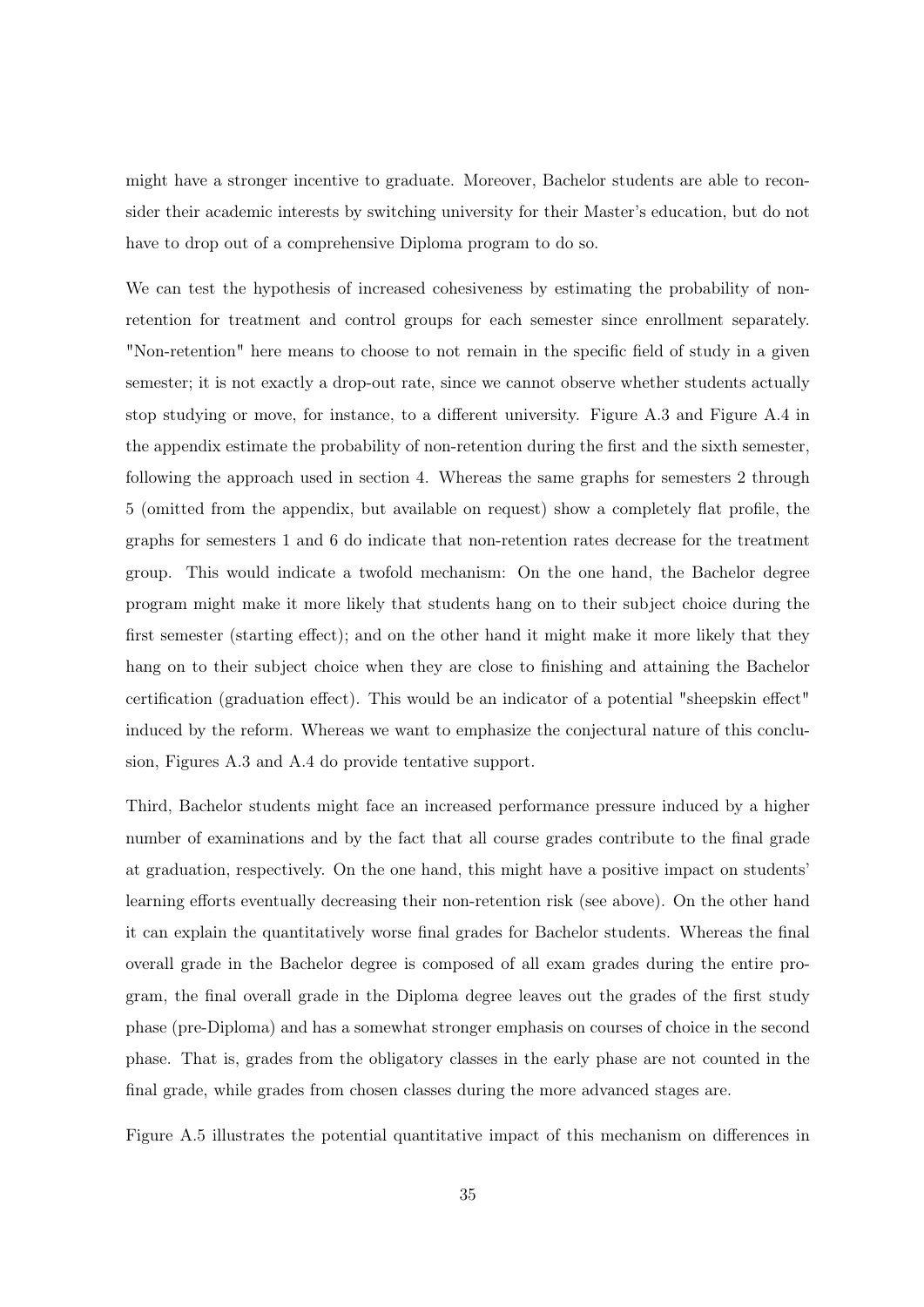final overall grades by comparing distributions of pre-Diploma and final Diploma grades for a subsample of  $1,761$  graduates<sup>[13](#page-35-0)</sup>: the large observed difference between pre-Diploma grades and the final grade at graduation of 0.5 grade points on average exemplifies the hypothesis that introductory courses impose an upward pressure on students' final grades. Thus, the comparatively worse performance of Bachelor graduates found in our estimations has to be put in perspective, and instead of implying a negative treatment effect on competencies may represent a spurious impact reflecting changes in the way final grades are composed. Whereas this is spurious in terms of graduates' skills, it is of course real in terms of the final grade written on the Bachelor certificate.

Fourth, the new two-tier system introduces additional uncertainty in a student's academic career because having been successfully admitted to a Bachelor program has no direct implications for potential admittance to a Master's program. That is, the reform generates performance incentives for students during the first stage, as a competitive preparatory step for their subsequent educational or labor market career. This would explain the estimated reform impacts on the higher probability to graduate within planned time and the lower study duration.

## 6 Conclusions

The Bologna reform did affect university students' educational outcomes: comparing treatment (Bachelor) and control groups (Diploma), we find that the probability to graduate within planned instructional time increases significantly and sizably, and that the study duration (measured using a standardized index) decreases significantly. At the same time, the average final overall grade is significantly higher (i.e. worse) for the treatment group. Results for the former two outcomes clearly imply a qualitatively positive impact of the reform on students' outcomes: students are more likely to dedicate an amount of educational lifetime to their studies that is closer to planned instructional time; and they are more likely to graduate in time. These results are in line with the reform objectives.

The impacts we find are robust across identification strategies, and subgroup analyses. In

<span id="page-35-0"></span> $13$ Due to limited data availability we observe pre-Diploma grades for a subsample of the Diploma students only.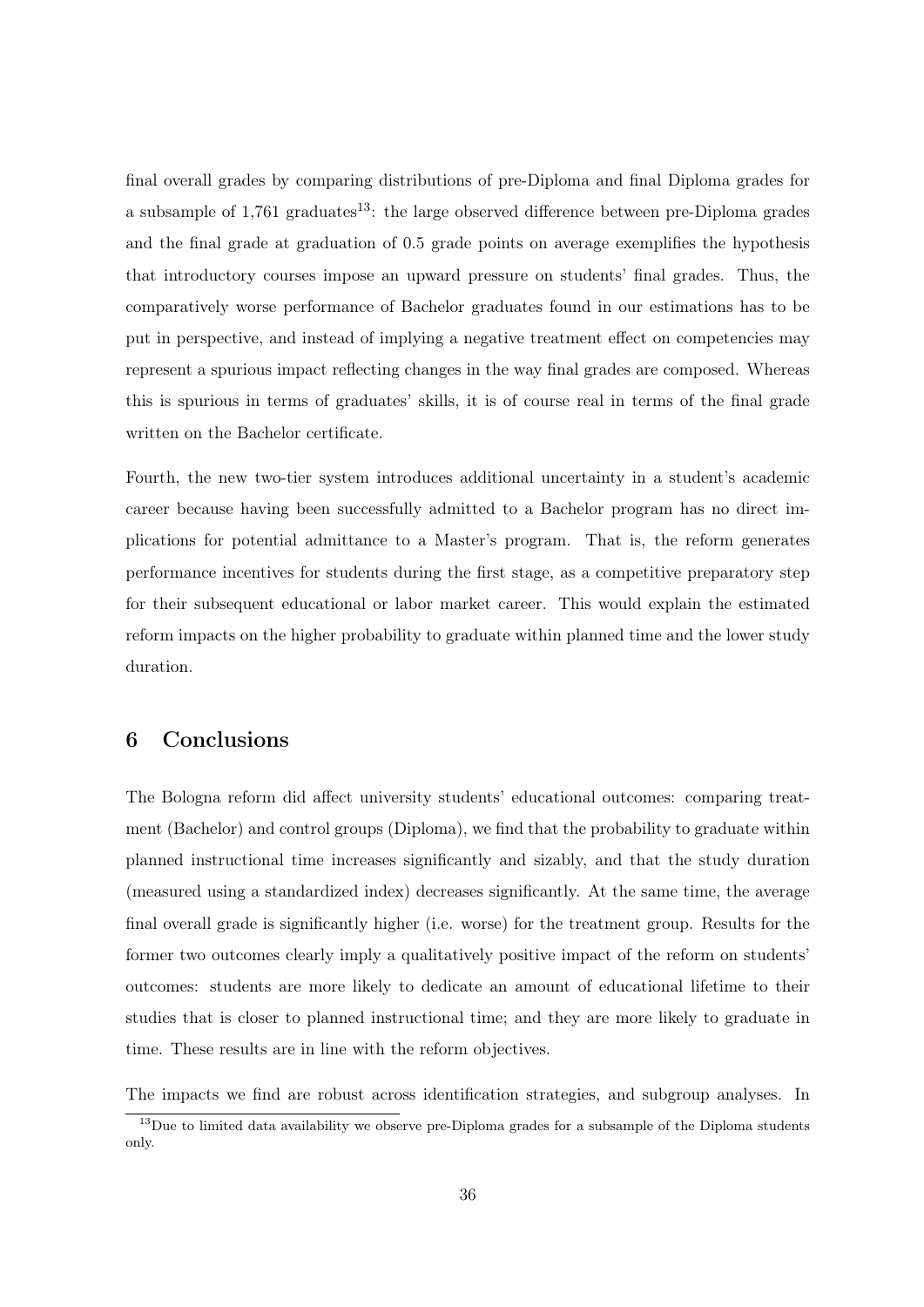particular, there is little difference between female and male students, and between younger and older students, although impact estimates are slightly more positive (qualitatively) for women and for the younger first-year students. Also results for the "local" subsample - which is arguably more strongly affected by the exogeneity of the treatment introduction due to students' home bias - reinforce the overall findings.

Regarding the precise channels through which the reform works, one conjecture discussed in the policy debate is the stronger regimentation of the degree programs post-Bologna. This may be likely to play a role also in our case, but there are no data available to prove this conclusively. We do observe, however, significant decreases in the probability of non-retention (i.e. of not remaining in the program) for the treatment group during the first and sixth semester, respectively. This may point to a mechanism of the Bachelor program being more likely to retain students at the very beginning (starting effect) and close to finishing their studies (graduation effect), and could explain the positive reform impacts. Consequently, there is some indication that the possibility to obtain a labor market signal certifying a specific amount of human capital by obtaining a less costly university degree might actually incentivize a larger share of students to graduate. Moreover, the competitive forces induced by the fact that students have to reapply for a Master's program might incentivize them to not take too much time for graduating from the Bachelor program.

Although we find Bachelor graduates' final overall grades to be significantly worse than those of Diploma graduates, this does not necessarily imply a qualitative decrease of student performance: it is in part explained by the fact that the final grade in the Bachelor degree is composed of all exam grades during the program, while the final grade in the Diploma programs leaves out the grades of the first study phase (pre-Diploma) and has a somewhat stronger emphasis on chosen courses in the second phase.

In sum, we conclude that the Bologna reform has (qualitatively) positive impacts on important individual-level educational outcomes that are relevant for students' future labor market career. Moreover, the micro level impacts on reduced study duration and increased within-time graduation rates directly translate into desirable outcomes from a societal perspective, at the very least for the systems of social security and higher education. We believe that our results are informative for the reform effects in a broader set of universities in Germany and across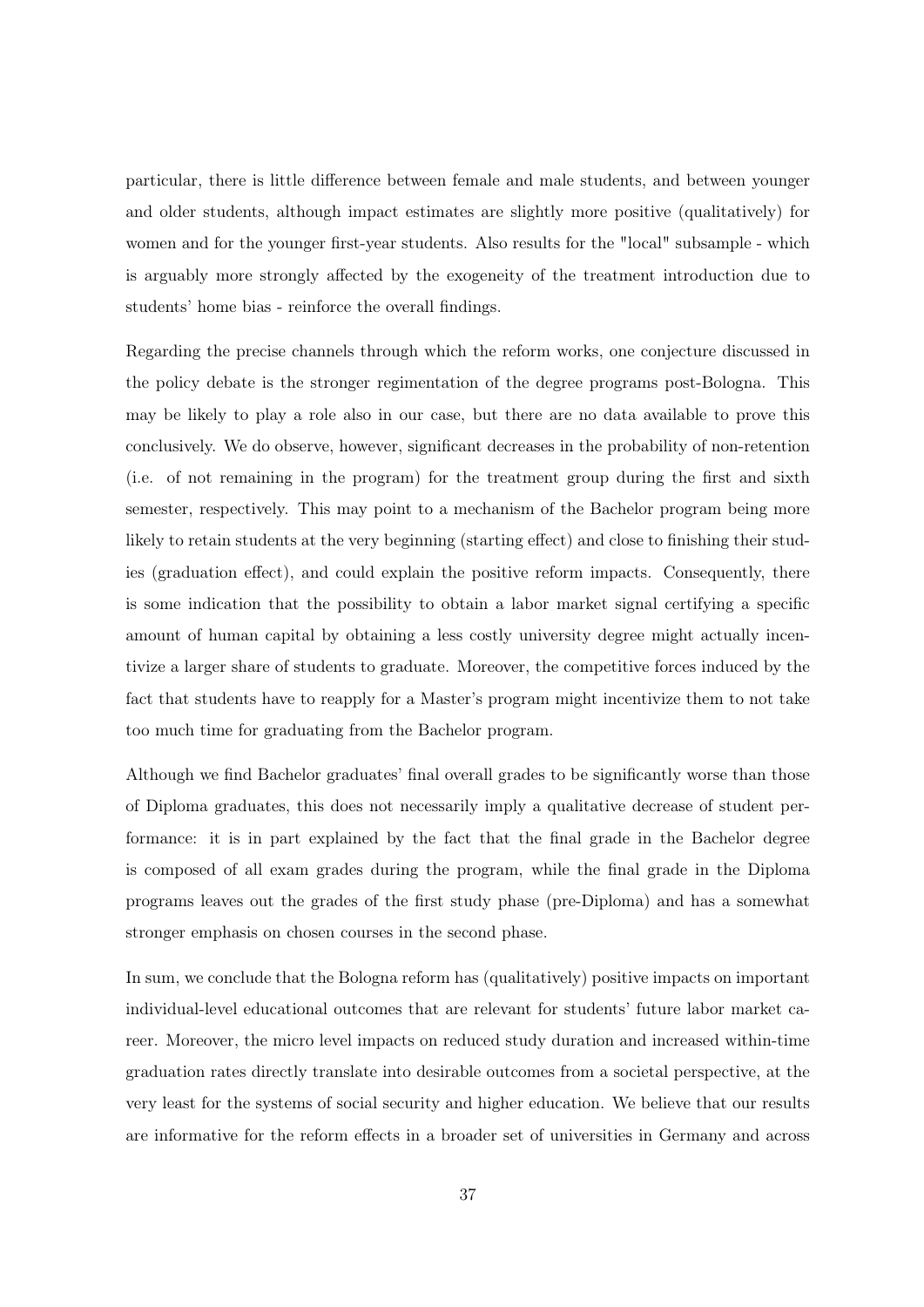Europe, for several reasons. First, given an overall rather loose and unspecified regulatory framework and timeline of the reform process, a homogenous institutional framework within the university allows to pin down the precise content and timing of treatment, and thus the treatment effects. Given that the treatment implied similar consequences for all German universities – e.g. the reduction in study durations – the estimated impacts are therefore more broadly informative.

Second, Humboldt University is representative - in the context of this analysis - for a wider set of universities in Germany, namely those located in urban centers, offering a wide range of subjects, and embedded into many international and, in particular, intra-European cooperations. Also, the framework conditions under which HU implemented the Bologna Reform were not specific to universities in Berlin, but are representative of many other public universities in the country. Third, from a decidedly overall European perspective the "Bologna treatment" can be seen as a representative intervention affecting all universities, and from this perspective also students across Europe constitute a "homogeneous" treated population. A precise estimation of reform effects at the university level will thus be informative for a broad set of universities in Germany, and across the continent, at the very least in the tentative direction of how the Bologna reform affected the educational outcomes of their students.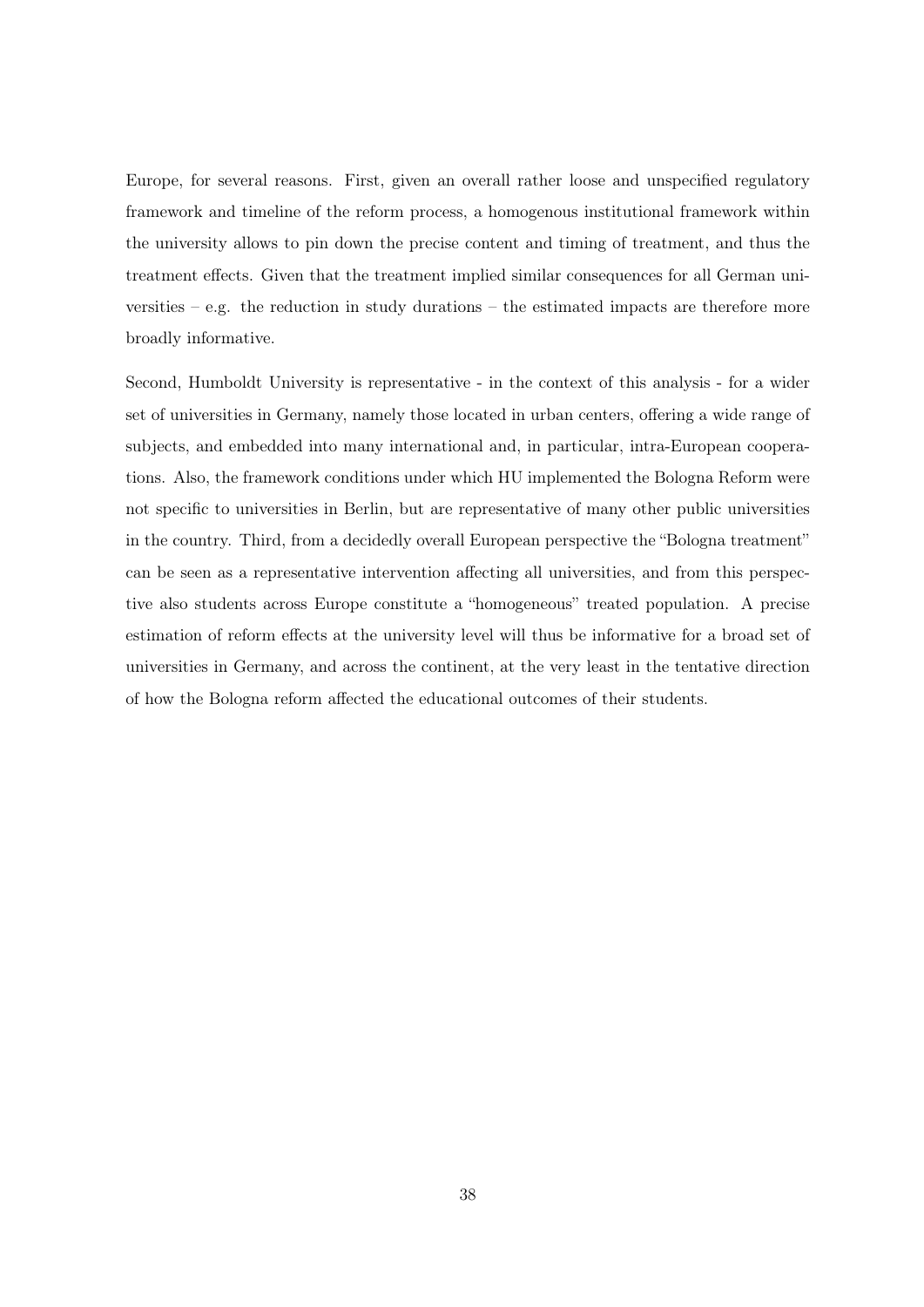## References

- <span id="page-38-8"></span>Agasisti, Tommaso and Thomas Bolli (2013). "The impact of the Bologna reform on the productivity of Swiss universities". In: Higher Education Quarterly 67.4, pp. 374–397.
- <span id="page-38-12"></span>Araque, Francisco, Concepción Roldán, and Alberto Salguero (2009). "Factors influencing university drop out rates". In: Computers & Education 53.3, pp. 563–574.
- <span id="page-38-11"></span>Arulampalam, Wiji, Robin A Naylor, and Jeremy P Smith (2004). "A hazard model of the probability of medical school drop-out in the UK". In: Journal of the Royal Statistical Society: Series A (Statistics in Society) 167.1, pp. 157–178.
- <span id="page-38-10"></span>Bean, John P (1980). "Dropouts and turnover: The synthesis and test of a causal model of student attrition". In: Research in higher education 12.2, pp. 155–187.
- <span id="page-38-9"></span>Boero, Gianna, Tiziana Laurenti, and Robin Naylor (2005). "An econometric analysis of student withdrawal and progression in post-reform Italian universities". In: CRENoS Working Paper 2005/4.
- <span id="page-38-2"></span>Bologna Declaration (1999). "The Bologna Declaration of 19 June 1999". In: Joint declaration of the European Ministers of Education.
- <span id="page-38-5"></span>Bratti, Massimiliano, Stefano Staffolani, and Chiara Broccolini (2006). "Is'3+ 2'equal to 4? university reform and student academic performance in italy". In: Universita politecnica delle Marche.
- <span id="page-38-15"></span>Cameron, A Colin, Jonah B Gelbach, and Douglas L Miller (2011). "Robust inference with multiway clustering". In: Journal of Business  $\mathcal{B}$  Economic Statistics 29.2, pp. 238–249.
- <span id="page-38-13"></span>Cappellari, Lorenzo and Claudio Lucifora (2009). "The "Bologna Process" and college enrollment decisions". In: Labour Economics 16, 638–647.
- <span id="page-38-7"></span>Cardoso, Ana Rute, Miguel Portela, Carla Sá, and Fernando Alexandre (2008). "Demand for higher education programs: the impact of the Bologna process". In: CESifo Economic Studies 54.2, pp. 229–247.
- <span id="page-38-6"></span>Crosier, David and Teodora Parveva (2013). "The Bologna Process: Its impact in Europe and beyond". In: Fundamentals of Educational Planning 97.
- <span id="page-38-1"></span>De Rudder, Helmut (2010). "Mission Accomplished? Which Mission?" In: Higher Education Review 43.1, pp. 3–20.
- <span id="page-38-3"></span>Destatis (1995). "Effizienzbemessung der Hochschulausbildung auf statistischer Grundlage". In: Band 7 der Schriftenreihe Spektrum Bundesstatistik.
- <span id="page-38-4"></span>— (2003). "Nichtmonetäre hochschulstatistische Kennzahlen 1980 - 2002". In: Fachserie 11 Reihe 4.3.1.
- <span id="page-38-14"></span>D'Hombres, B. (2007). "The impact of university reforms on dropout rates and students? status: Evidence from Italy". In: Mimeo, CRELL - Centre for Research on Lifelong Learning.
- <span id="page-38-0"></span>Gaudecker, Hans-Martin von (2014). "Templates for Reproducible Research Projects in Economics". <https://github.com/hmgaudecker/econ-project-templates>.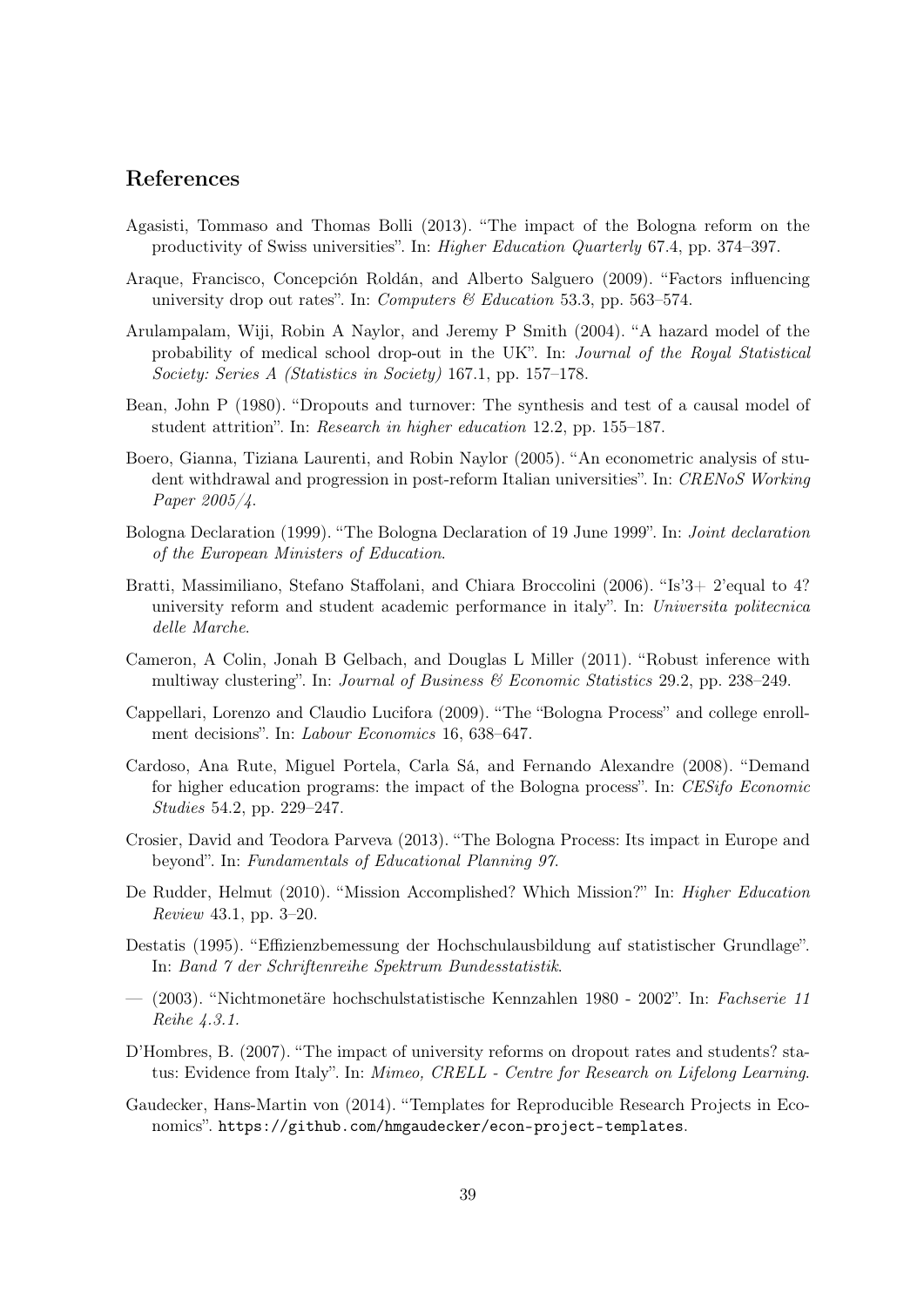- <span id="page-39-3"></span>Heinze, Torben and Christoph Knill (2008). "Analysing the differential impact of the Bologna Process: Theoretical considerations on national conditions for international policy convergence". In: Higher education 56.4, pp. 493–510.
- <span id="page-39-0"></span>Horstschräer, Julia and Maresa Sprietsma (2015). "The effects of the introduction of Bachelor degrees on college enrollment and dropout rates". In: Education Economics 23, 296–317.
- <span id="page-39-8"></span>Krawietz, Marian and Christoph Heine (2007). "Wahlmotive und Bewertungen des Studienortes bei Studienanfängern im Vergleich der neuen und der alten Länder". In: HIS: Projektbericht, August.
- <span id="page-39-5"></span>Mechtenberg, Lydia and Roland Strausz (2008). "The Bologna Process: How student mobility affects multi-cultural skills and educational quality". In: International Tax and Public Finance 15.2, pp. 109–130.
- <span id="page-39-1"></span>OECD (2011). Education at at Glance 2011: OECD Indicators.
- <span id="page-39-6"></span>Pietro, Giorgio Di and Andrea Cutillo (2008). "Degree flexibility and university drop-out: The Italian experience". In: Economics of Education Review 27, 546–555.
- <span id="page-39-9"></span>Spiess, C Katharina and Katharina Wrohlich (2010). "Does distance determine who attends a university in Germany?" In: Economics of Education Review 29.3, pp. 470–479.
- <span id="page-39-7"></span>Studentenwerk (1997-2012). "Die wirtschaftliche und soziale Lage der Studierenden in Berlin". In: Regionalauswertung der Sozialerhebung des Deutschen Studentenwerks.
- <span id="page-39-4"></span>Suchanek, Justine, Manuel Pietzonka, Rainer Künzel, and Torsten Futterer (2012). "Bologna (aus) gewertet". In: Eine empirische Analyse der Studienstrukturreform. V&R unipress, Göttingen.
- <span id="page-39-2"></span>Voegtle, Eva M, Christoph Knill, and Michael Dobbins (2011). "To what extent does transnational communication drive cross-national policy convergence? The impact of the bolognaprocess on domestic higher education policies". In: Higher education 61.1, pp. 77–94.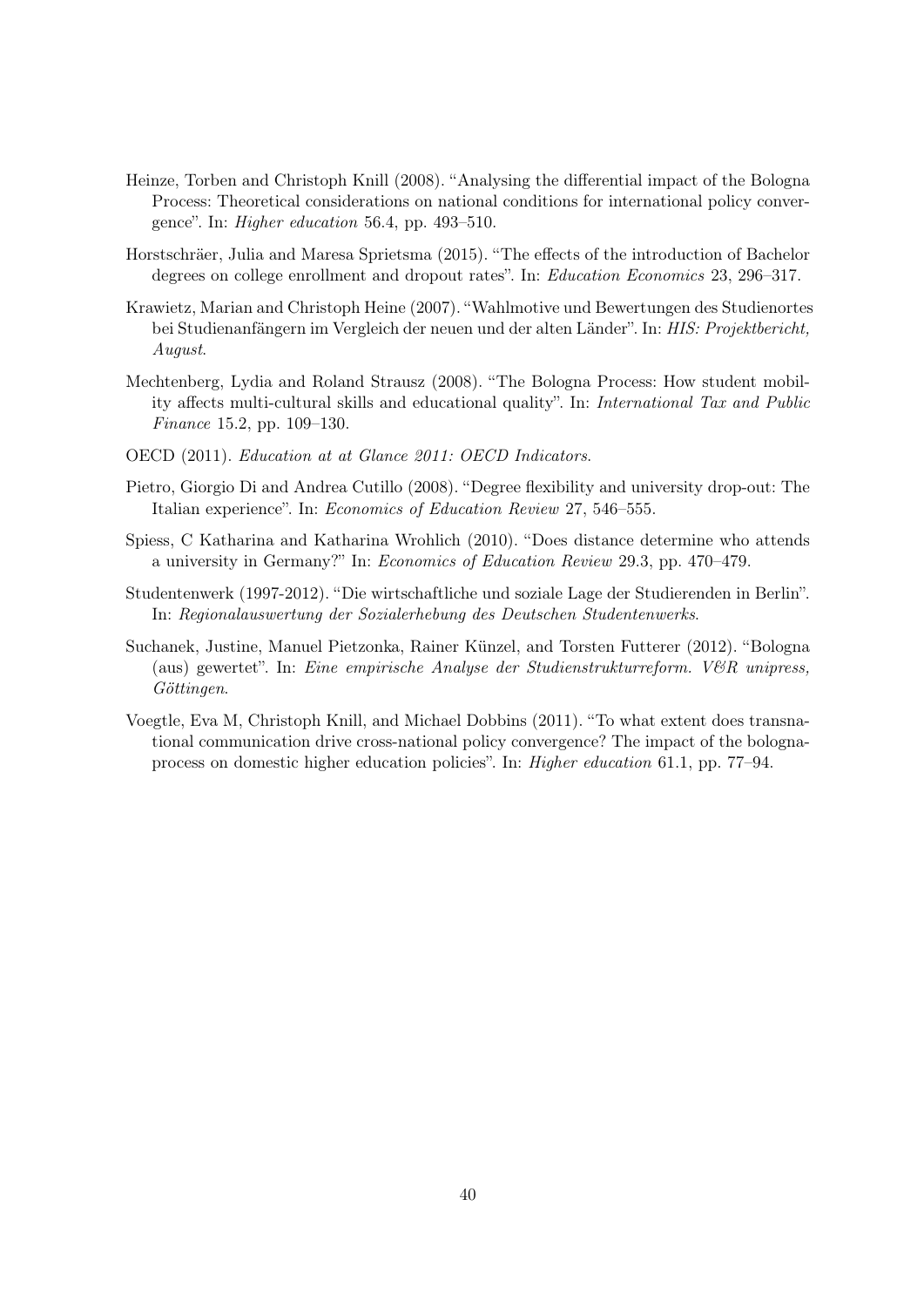# A Appendix



<span id="page-40-0"></span>Figure A.1: Distribution of university entrance certification grades for Diploma and Bachelor students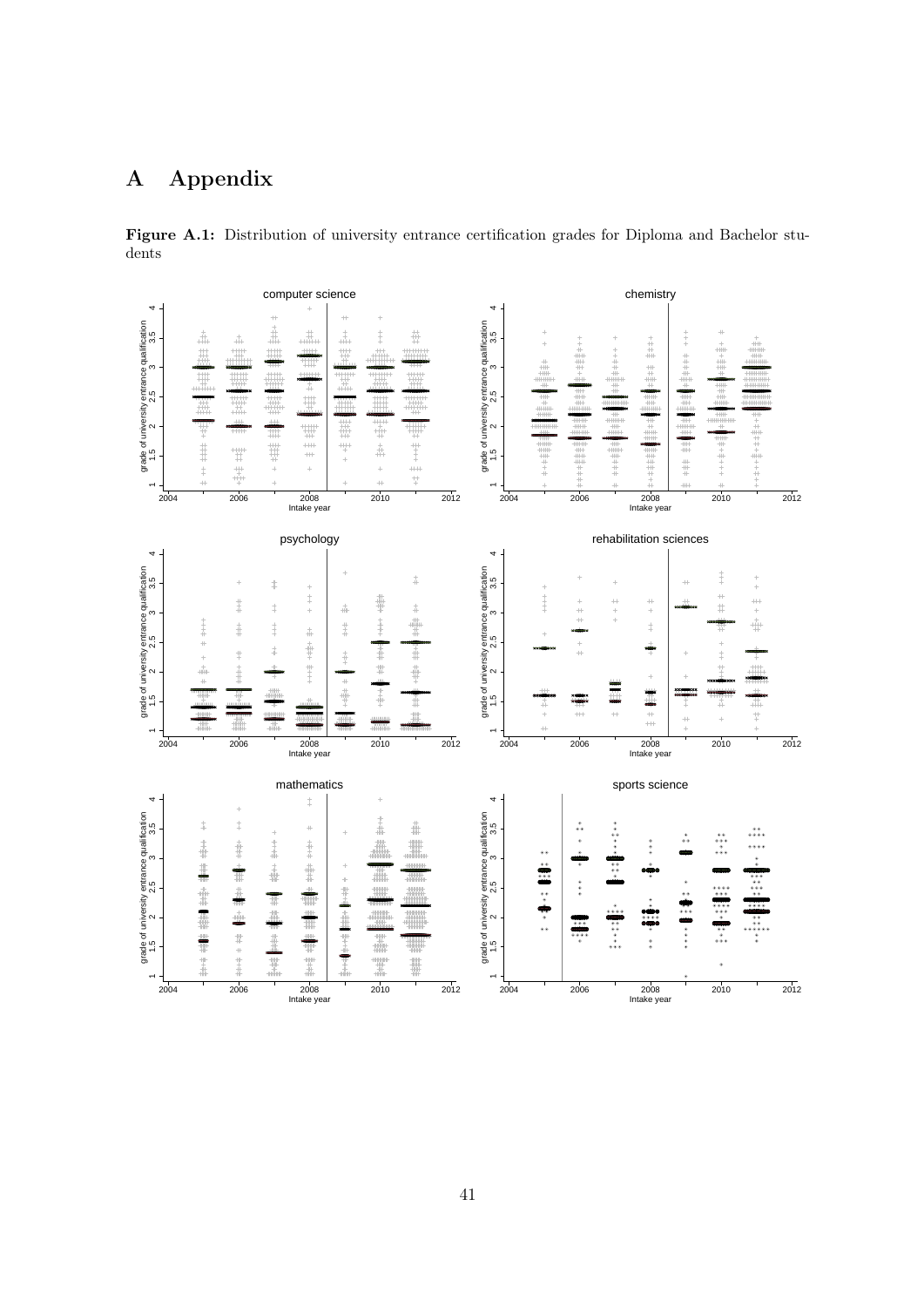<span id="page-41-0"></span>Figure A.2: Distribution of university entrance certification grades for Diploma and Bachelor students in geography



<span id="page-41-1"></span>Figure A.3: Outcome dynamics around treatment introduction: Student non-retention during the first semester